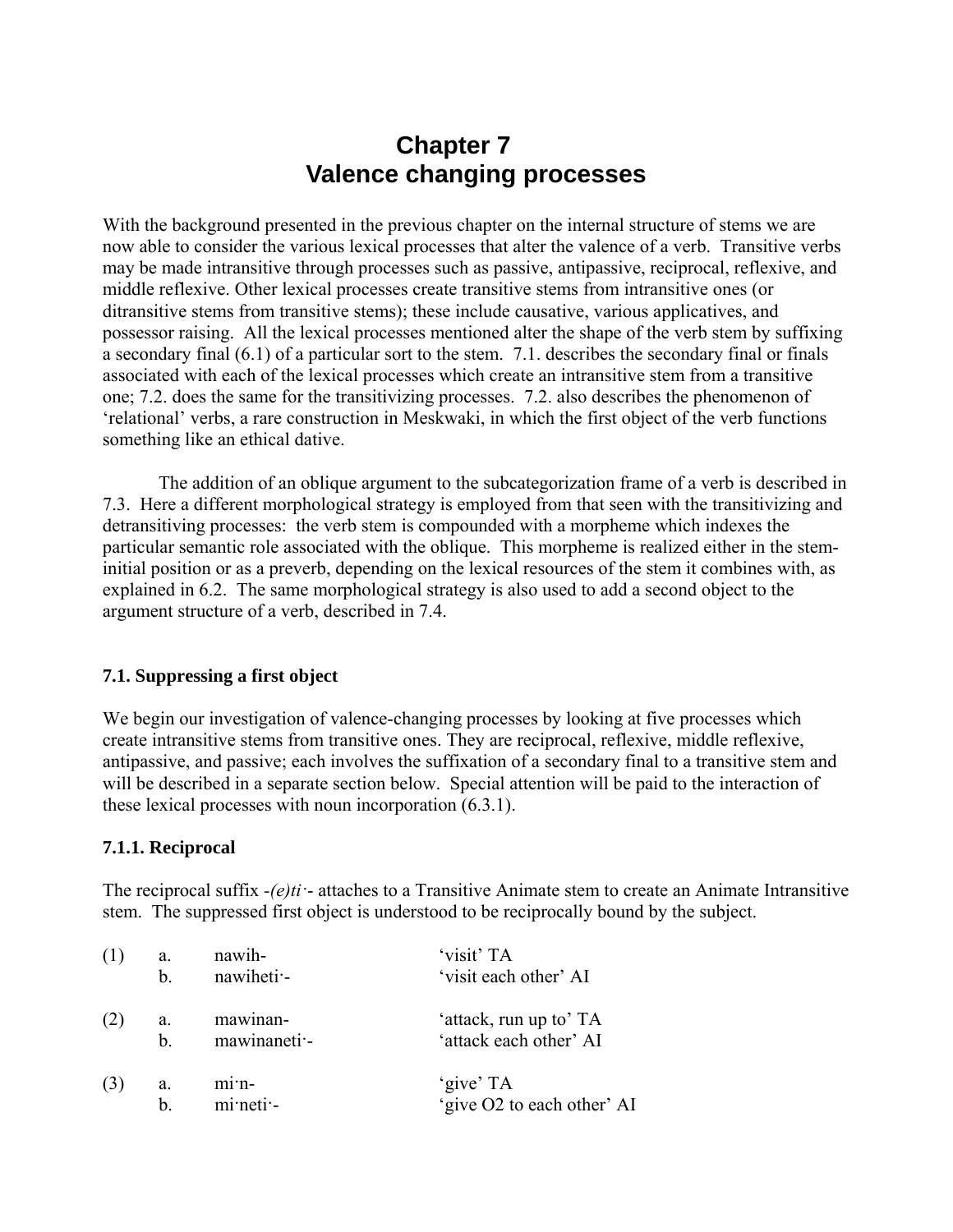As we have seen previously in chapters 3 and 4, a number of morphophonological processes are associated with the combination of stem-final *w* and suffix-initial short *e*. For example, if -*eti·* is attached to a stem ending in V·*w*, the *e* becomes *o*.

| (4) | a.            | $ne$ $w$ -                                                                              | 'see' TA                                  |
|-----|---------------|-----------------------------------------------------------------------------------------|-------------------------------------------|
|     | $b_{-}$       | $ne$ woti -                                                                             | 'see each other' AI                       |
|     |               | If - <i>eti</i> - is attached to a stem ending in $Cw$ , the w and the e coalesce to o. |                                           |
| (5) | a.<br>$b_{-}$ | pemw-<br>pemoti-                                                                        | 'shoot at' TA<br>'shoot at each other' AI |

| (6) | nawasw-          | 'outrun' TA                           |
|-----|------------------|---------------------------------------|
|     | b. na nawasoti - | 'have a race' AI (with reduplication) |

Sequences of  $Vw + e$  are contracted to long  $V$ .

| (7) | a.            | kya tamaw-    | 'keep O2 a secret from O'TA           |
|-----|---------------|---------------|---------------------------------------|
|     | $b_{\cdot}$   | kya·tama·ti·- | 'keep O2 a secret from each other' AI |
| (8) | a.            | takeškaw-     | 'kick' TA                             |
|     | <sub>b</sub>  | takeška ti -  | 'kick each other' AI                  |
| (9) | a.            | wi čawiw-     | 'be married to' TA                    |
|     | $\mathbf b$ . | wi čawi ti -  | 'be married to each other' AI         |

Stems ending in *m* or *n* show variation regarding the form of the reciprocal suffix. Some take the *ti·*- allomorph, with deletion of the stem-final nasal before the *t*. Others are suffixed with the -*eti·* form, with no alteration of the stem; some stems allow either form of the reciprocal suffix.

| (10) | a.  | mehkwe nem-      | 'remember' TA               |
|------|-----|------------------|-----------------------------|
|      | b.  | mehkwe neti -    | 'remember each other' AI    |
| (11) | a.  | nahkom-          | 'answer' TA                 |
|      | b.  | nahkoti -        | 'answer each other' AI      |
| (12) | a.  | wa pam-          | 'look at' TA                |
|      | b.  | wa pati -        | 'look at each other' AI     |
| (13) | a.  | a šim-           | 'coax, tempt' TA            |
|      | b.  | a šimeti -       | 'coax each other' AI        |
| (14) | a.  | $1n-$            | 'say thus to' TA            |
|      | $b$ | iti <sup>-</sup> | 'say thus to each other' AI |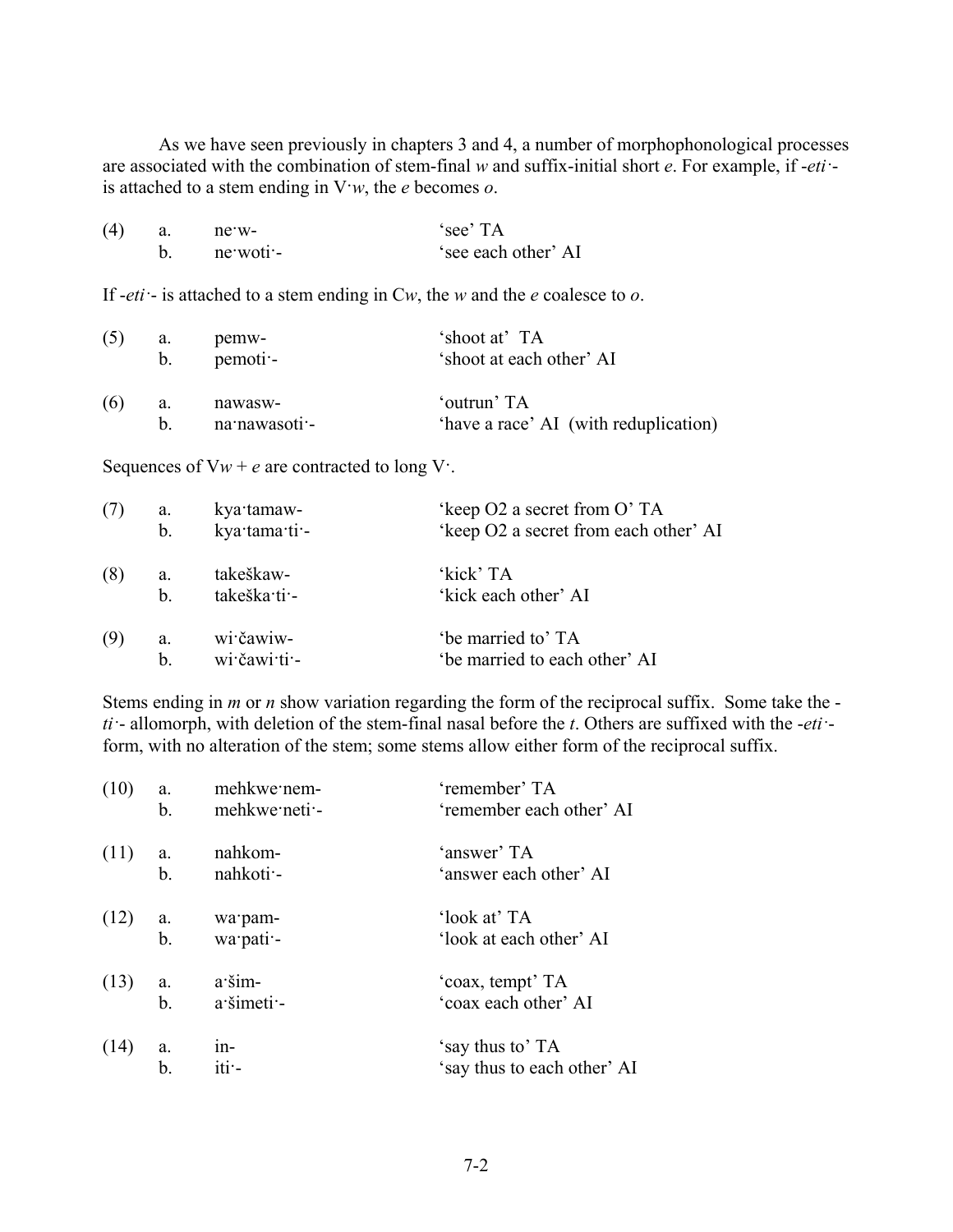| (15) | a.             | tepa n-            | 'love' TA            |
|------|----------------|--------------------|----------------------|
|      | $b_{-}$        | tepa neti -        | 'love each other' AI |
| (16) | a.             | ašam-              | 'feed' TA            |
|      | h.             | $a$ šati $\cdot$ - | 'feed each other' AI |
|      | $\mathbf{c}$ . | ašameti -          | 'feed each other' AI |

The argument suppressed by the reciprocal suffix is always the first object of the verb. Second objects cannot be reciprocally bound by either the subject or the first object. The valenceincreasing processes to be described in 7.2. which introduce new first objects thus feed reciprocal formation. For example, the first object of the stem in (7a) was introduced by the applicative suffix -*aw* (7.2.1); when the reciprocal suffix is added in (7b), it is the new first object which is suppressed. Likewise, a new first object introduced by possessor raising (7.2.2.) may be suppressed by the reciprocal suffix. Consider the following textual example:

(17) mehto·či=meko·='ni wi·hwe·wenihta·ti·ye·kwe like=emph=then fut=beautify.each.other's.O2 2p/aor

> keno·ke·nawa·waki your.pl.souls

'It is as if you will be beautifying each other's souls then.' R412.6

The derivation of the stem in (17) includes the following steps:

| (18) | a. | we weniht-      | 'beautify' TI2                |
|------|----|-----------------|-------------------------------|
|      |    | we we unit taw- | 'beautify O's O2' TA          |
|      |    | we wenihta ti-  | 'beautify each other's O2' AI |

The possessor raising form in (18b) is formed by adding -*aw* to the TI stem in (18a), resulting in a ditransitive stem where the first object is understood as the possessor of the second object. The reciprocal suffix -*eti* · may then be added in (18c) (with contraction of  $aw + e$  to  $a$ <sup>-</sup>), suppressing the first object.

The reciprocal suffix may be added to a verb stem containing an incorporated body part (6.3.1), as in the next example:

| (19) | či pi kwe htaw-                                             | 'wink at' TA |
|------|-------------------------------------------------------------|--------------|
|      | $\chi$ i p + i kw + e · + htaw                              |              |
|      | quick movement + eye + $d\rho_{AI}$ + applic. <sub>TA</sub> |              |

(20) či·pi·kwe·hta·ti·- 'wink at each other' AI  $\chi$ či·p + i·kw + e· + htaw + eti·/ quick.movement + eye +  $do<sub>AI</sub>$  + applic.<sub>TA</sub> + recip<sub>AI</sub>

See 7.2.1. for discussion of the applicative secondary final seen in (19) and (20).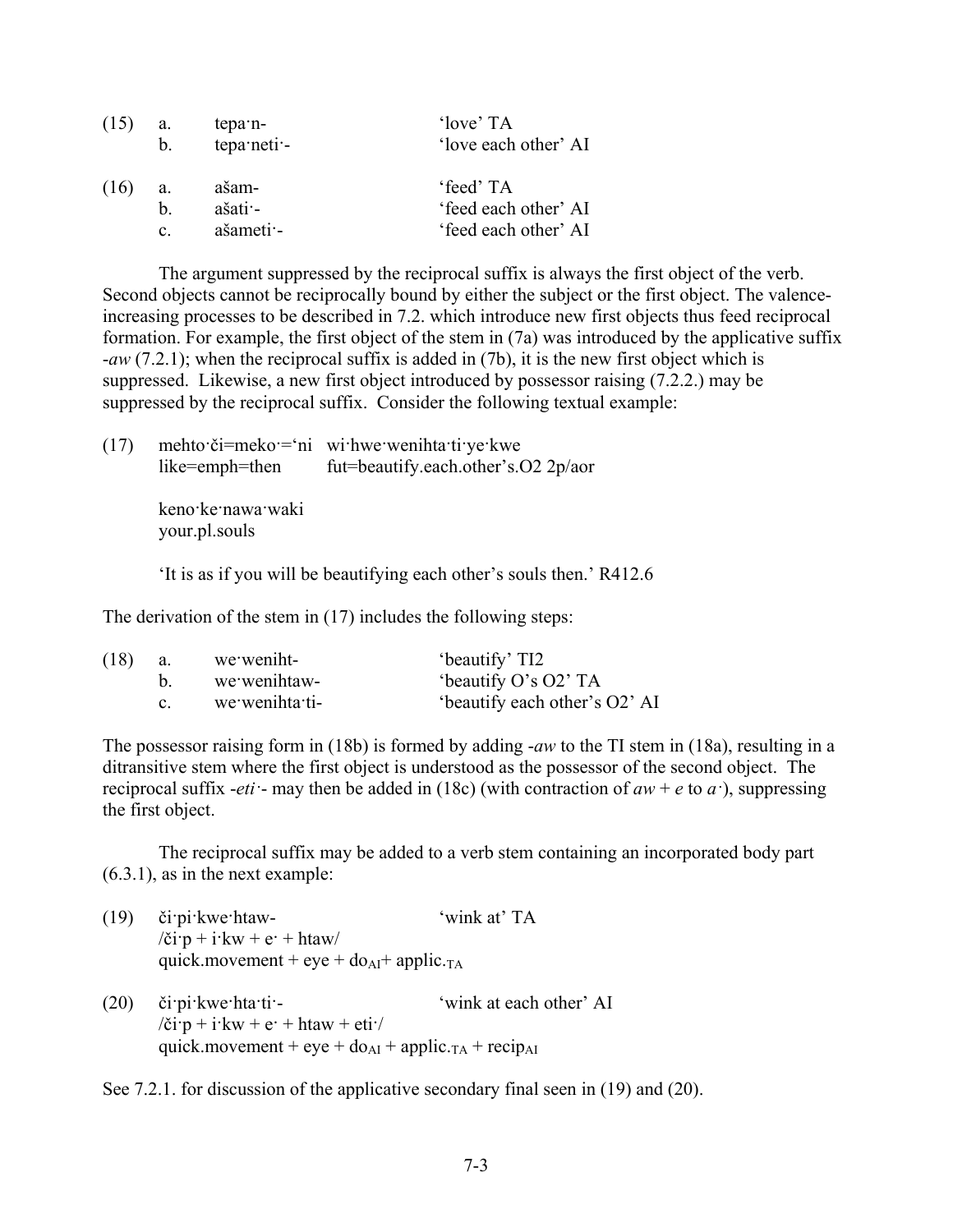Not all instances of the morpheme *-(e)ti·*- function as a true reciprocal. In some cases the morpheme has been lexicalized as part of the stem: for example, *kakano·neti·*- 'converse', which obviously derives from the reciprocal of the reduplicated form of *kano·n*- 'speak to', may be used with a singular subject:

(21) e·hkakano·neti·či, kakikapo·twe nekoti aša·hani e·hpemokoči. converse 3/aor suddenly one Sioux.obv shoot 3'–3/aor 'While he (prox) was conversing, suddenly one of the Sioux (obv) shot him (prox).' J218.13

Another example of a stem in which the reciprocal has been lexicalized is *na·nawasoti·*- 'have a race' AI in (6b), from the reduplicated form of *nawasw*- 'outrun' TA. (Two people having a race cannot literally outrun each other.)

Another function of the suffix *-(e)ti·*- is to express a collective passive, especially when the verb is inflected for an unspecified subject, as in the following example:

| $(22)$ a šitami | $m$ i neti pi                              | ke ko hi |
|-----------------|--------------------------------------------|----------|
| in.return       | give.recip X/ind.ind something             |          |
|                 | People are given something in return' A63C |          |

The stem *mi·n*- 'give' has been suffixed with the reciprocal -*eti·*, but the reading here is a passive one, 'be given', rather than 'give each other'.

## **7.1.2. Reflexive**

The reflexive secondary final *-(e)tiso*- attaches to a Transitive Animate stem to form an Animate Intransitive stem. The suppressed object is understood to be bound by the subject.

| (23) | a. | pemen-       | 'take care of' TA         |
|------|----|--------------|---------------------------|
|      | b. | pemenetiso-  | 'take care of oneself' AI |
| (24) | a. | tepa n-      | 'love' TA                 |
|      | b. | tepa netiso- | 'love oneself' AI         |
| (25) | a. | wača·h-      | 'cook for' TA             |
|      | h  | wača·hetiso- | 'cook for oneself' AI     |

The morphological effects described in 7.1.1. for the reciprocal suffix *-(e)ti·*- are also found with the reflexive  $-(e)$ *tiso*-. For example, a sequence of  $Vw + e$  contracts to long  $V$ .

| (26) | na taw-     | 'go after O2 for O' TA       |
|------|-------------|------------------------------|
|      | na ta tiso- | 'go after O2 for oneself' AI |

Stems ending in V·w cause the initial *e* of the reflexive suffix to become *o*.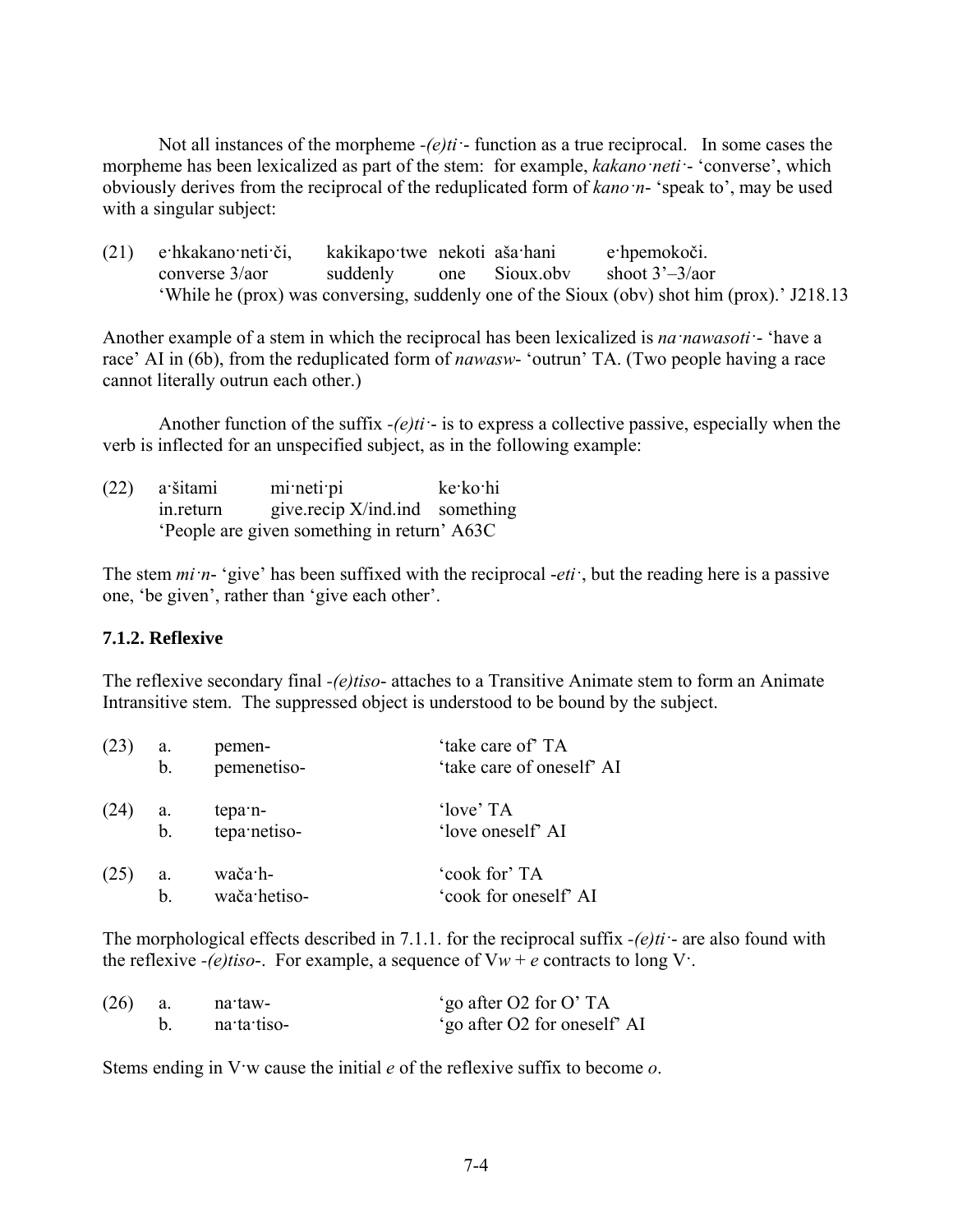| (27) | ne w-      | 'see' TA         |
|------|------------|------------------|
|      | ne wotiso- | 'see oneself' AI |

Many stems ending in *m* take the -*tiso*- allomorph of the reflexive; the nasal consonant is deleted before the *t*. Other *m*-final stems allow either form of the reflexive suffix.

| a.<br>b.       | mi nawe nem-<br>mi nawe netiso- | 'think seriously about' TA<br>'think seriously about oneself' AI |
|----------------|---------------------------------|------------------------------------------------------------------|
| a.             | mawim-                          | 'bewail' TA                                                      |
| b.             | mawitiso-                       | 'bewail oneself' AI                                              |
| a.             | wa pam-                         | 'look at' TA                                                     |
| b.             | wa patiso-                      | 'look at oneself' AI                                             |
| $\mathbf{c}$ . | wa pametiso-                    | 'look at oneself' AI                                             |
| a.             | a čim-                          | 'tell about' TA                                                  |
| b.             | a čitiso-                       | 'tell about oneself' AI                                          |
| $\mathbf{c}$ . | a čimetiso-                     | 'tell about oneself' AI                                          |
|                |                                 |                                                                  |

The reflexive stem in (30b) contains the -*tiso* form of the suffix; the final *m* of *wa·pam*- 'look at' is deleted before the *t*. (30c) shows, however, that *wa·pam*- may also take the -*etiso*- form of the reflexive suffix. (31) shows that *a·čim*- 'tell about' exhibits the same sort of variation.

The reflexive verb stems derived by suffixation of *-(e)tiso*- are not the only means available in Meskwaki for expressing reflexives. As discussed in 3.7.2, the independent pronouns derived from possessed forms of the inanimate dependent noun stem -*i·yaw*- 'body' may function as independent reflexive pronouns. Consider the following pairs of sentences, where the (a) sentence contains a verbal reflexive and the (b) sentence contains an independent reflexive pronoun. (The inflectional affixes in each example are underlined.)

- (32) a. wa·patisowa look.at.self 3/ind.ind 'He looked at himself.'
	- b. wa·patamwa owi·yawi look.at 3–0/ind.ind himself 'He looked at himself.'
- (33) a. kehčine·netisowa consider.self.great 3/ind.ind 'He is proud of himself.'
	- b. kehčine·netamwa owi·yawi consider.O.great 3–0/ind.ind himself 'He is proud of himself.'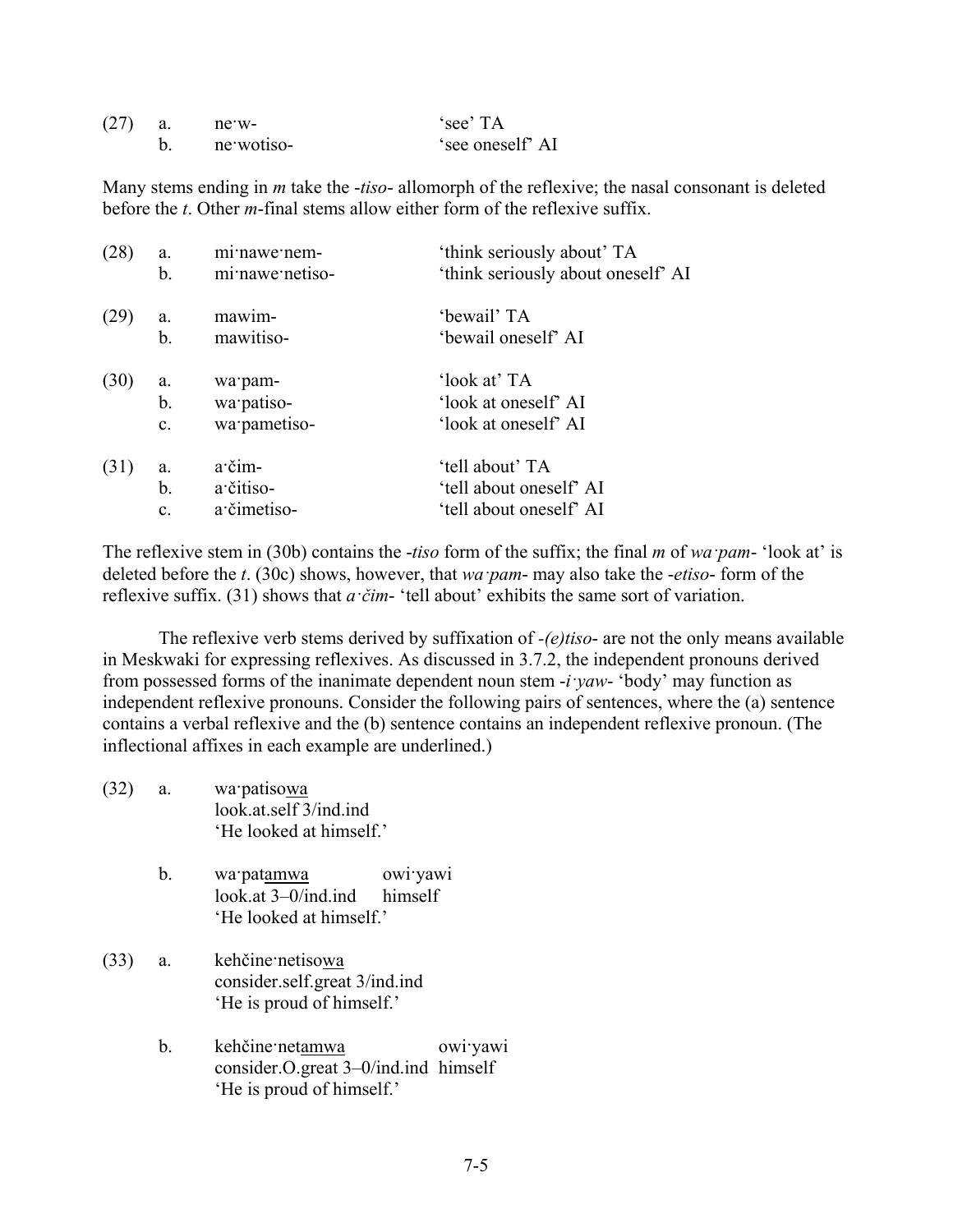- (34) a. te·pihetisowa please.self 3/ind.ind 'He benefits himself.'
	- b. te<sup>pihto</sup>wa owi<sup>-yawi</sup> please 3–0/ind.ind himself 'He benefits himself.'

The verb stems in the (a) sentences contain the reflexive suffix *-(e)tiso*- and belong to the Animate Intransitive stem class. They are inflected for only a third person subject; this subject is understood to bind the argument that would have been realized as first object of the transitive stem. In the (b) examples, the pronominal reflexive strategy has been used. The verb stem in each sentence is a Transitive Inanimate stem (since the body pronouns are inanimate in gender); the verb is inflected for a third person subject and an inanimate object. Notice that the two types of reflexive morphology are in complementary distribution: if the verbal suffix *-(e)tiso*- is used, there is no independent reflexive pronoun, and vice versa.

In contexts which allow either the verbal reflexive or the pronominal reflexive, it is not clear what conditions the choice between them. For example, my consultant reports that the (a) and (b) sentences both mean the same, for (32)–(34). There are, however, at least three contexts in which only the pronominal strategy is available for expressing reflexives. If one wants to express a reflexive second object, an independent reflexive pronoun must be used; the verbal reflexive may only express coreference between subject and first object. Examples of reflexive second objects were given in 3.7.2; some further examples are listed below:

| (35) | i·noki=ča·hi·='ni | e hmi nenako we                             | ni yawi |
|------|-------------------|---------------------------------------------|---------|
|      | today=so=then     | give $1-2p/a$                               | myself  |
|      |                   | 'So today I give you (pl) myself.' B72:44.6 |         |

- (36) e·ha·totamawiki ni·yawi tell.about.to X–1/aor myself 'They (unspec) told me about myself.' R132.41
- (37) e·hahpe·nemoki=meko=ye·toke owi·ya·ninawi rely.on X/aor=emph=I.guess oneself 'When one relies on oneself, no doubt.' W563

(35) is an example of a second object coreferential with the subject of the verb, while (36) has a second object coreferential with the first object of the verb. (37) contains a verb subcategorized for only a subject and a second object; the second object is bound by the subject.

The second context in which independent reflexive pronouns must be used is to express overlapping reference (i.e. partial coreference) between a subject and object. An example of this function was given in 3.7.2; additional examples are provided below.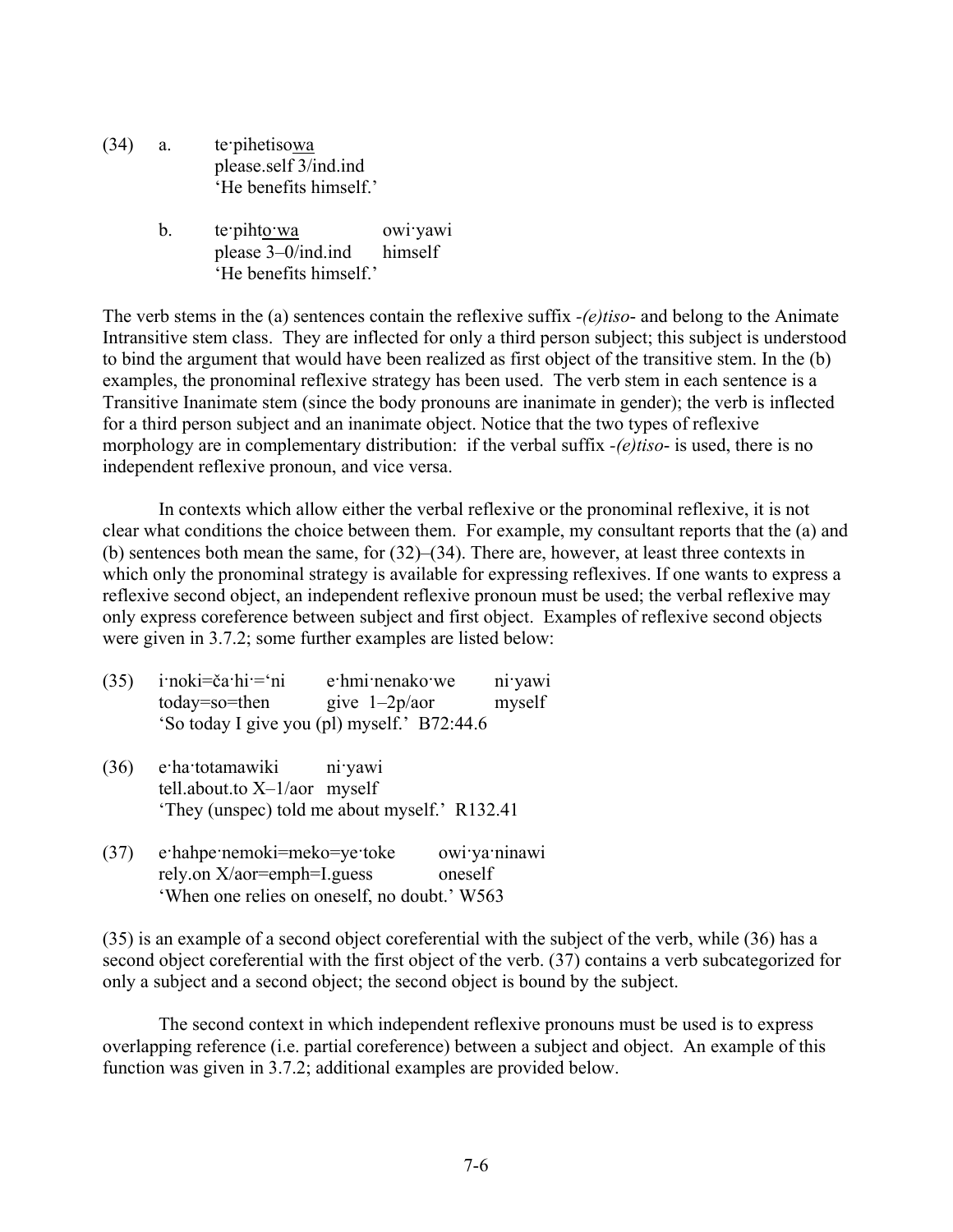| $(38)$ i'ni=meko | e ši-nešiwana čihto ye kwe ki ya na ni                    |  |
|------------------|-----------------------------------------------------------|--|
|                  | that=emph thus-destroy $2p-0$ /part/obl our.(incl).selves |  |
|                  | 'the same way that you (pl) destroyed us (incl)' W586     |  |

|  | $(39)$ nima=meko newe we nemeta                        | mani ki ya na ni       |
|--|--------------------------------------------------------|------------------------|
|  | $I = \text{emph}$ have say over $1 - 0/\text{ind}$ ind | this our (incl) selves |
|  | 'I have the say over us (incl).' R174.4                |                        |

In (38) the object is first person inclusive plural; it includes the second person plural subject plus the speaker. In (39), the object is also first person inclusive plural, including the first person singular subject. In both examples, the object is expressed by the independent pronoun *ki·ya·na·ni* 'we (inclusive)'.

Third, if the reflexive object is contrastively focused, it must be expressed by an independent pronoun:

| (40) | not                                                                                                 | a kwi owiye hani | anyone.obv | wi hte piha čini,<br>fut.please $3-3^{\prime}/neg$                                             |                                                   |
|------|-----------------------------------------------------------------------------------------------------|------------------|------------|------------------------------------------------------------------------------------------------|---------------------------------------------------|
|      | he=emph                                                                                             |                  |            | wi:na=meko ke:sipi owi:yawi<br>only himself                                                    | wi.hte.pihto.wa<br>fut.please 3-0/ind.ind         |
|      |                                                                                                     |                  |            | 'He (prox) will not benefit anyone [else] (obv),<br>he (prox) will benefit only himself.' W826 |                                                   |
| (41) | not                                                                                                 | a kwi owiye hani | anyone.obv | wi hketema kiha čini,<br>fut.ill.treat $3-3^{\prime}/\text{neg}$                               |                                                   |
|      | he=emph                                                                                             |                  |            | wi:na=meko ke:sipi owi:yawi<br>only himself                                                    | wi hmya šipenato wa<br>fut.do.harm.to 3-0/ind.ind |
|      | 'He (prox) will not ill-treat anyone [else] (obv),<br>he (prox) will do harm only to himself.' W827 |                  |            |                                                                                                |                                                   |

The sentences in (40) and (41) have parallel structure; the first clause is negated, with *owiye·hani* 'someone/anyone (obv)' in the focus position; the second clause is positive, with *owi·yawi* 'himself' in focus position. The contrastive focus between 'anyone' and 'himself' is possible since the reflexive is expressed with an independent pronoun, which may appear in the focus position. See 8.4. for discussion of the discourse function of focus and the focus position in constituent structure.

## **7.1.3. Middle reflexive**

The middle reflexive suffix -*o*- attaches to Transitive Animate stems to form Animate Intransitive stems. Semantically, it usually indicates that the single argument of the derived intransitive is both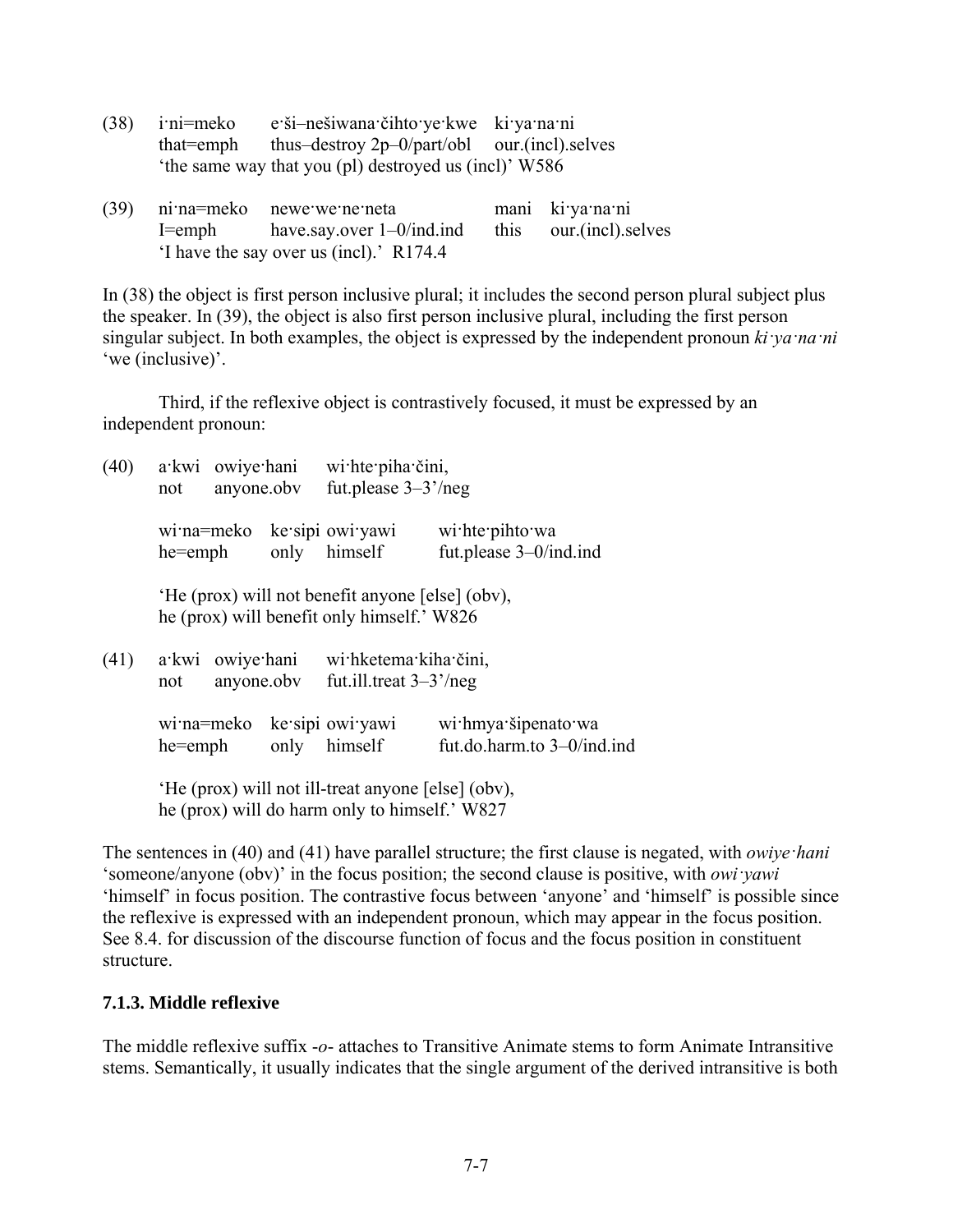the initiator of the action and the one affected by the action, similar to the semantics of a regular reflexive. Some examples of the middle reflexive are given below:

| (42) | a.  | mehčinawe n-  | 'undress' TA                       |
|------|-----|---------------|------------------------------------|
|      | b.  | mehčinawe no- | 'undress' AI                       |
| (43) | a.  | kahkin-       | 'hide' TA                          |
|      | b.  | kahkiso-      | 'hide' AI                          |
| (44) | a.  | čapo kisah-   | 'fling O into the water' TA        |
|      | b.  | čapo kisaho-  | 'jump into the water' AI           |
| (45) | a.  | ki ših-       | 'complete, make' TA                |
|      | $b$ | ki šiho-      | 'make oneself (the way one is)' AI |

The *n* of the primary final -*en*- 'by hand TA/TI' does not mutate when -*o* follows it ((42)), but other stem-final *n*'s mutate to *s* ((43)).

As can be seen from the examples above, the action of the middle reflexive forms is not always the same as that of the transitive forms. For example, 'jump into the water' in (44b) is an action of a different sort from flinging something into the water: the similarity lies in the quick movement into the water.

The middle suffix frequently occurs with verb stems containing incorporated body parts, to indicate action by the subject on his own body.

| (46) | me ša nehkwe no-                                            | 'touch one's hair' AI |
|------|-------------------------------------------------------------|-----------------------|
|      | /me· $\check{s}$ + a·nehkwe· + (e)n + o/                    |                       |
|      | touch + hair + by.hand <sub>TA</sub> + middle <sub>AI</sub> |                       |
| (47) | ko kitepe no-                                               | 'wash one's head' AI  |
|      | $k\sigma$ k + itepe + en + $\sigma$                         |                       |
|      | wash + head + by.hand $_{TA}$ + middle <sub>AI</sub>        |                       |

(48) kehkiteče·pisowa 'tie something around one's waist' /kehkit + eče $\cdot$  + pin + o/ AI around + belly + tie<sub>TA</sub> + middle<sub>AI</sub>

Many Transitive Animate stems may undergo derivation with either the regular reflexive *- (e)tiso* or the middle reflexive -*o*. There is often a semantic difference between the two derived intransitive stems:

| (49) |    | wa pam-    | 'look at'               | <b>TA</b> |
|------|----|------------|-------------------------|-----------|
|      |    | wa patiso- | 'look at oneself' AI    |           |
|      | C. | wa pamo-   | 'look in the mirror' AI |           |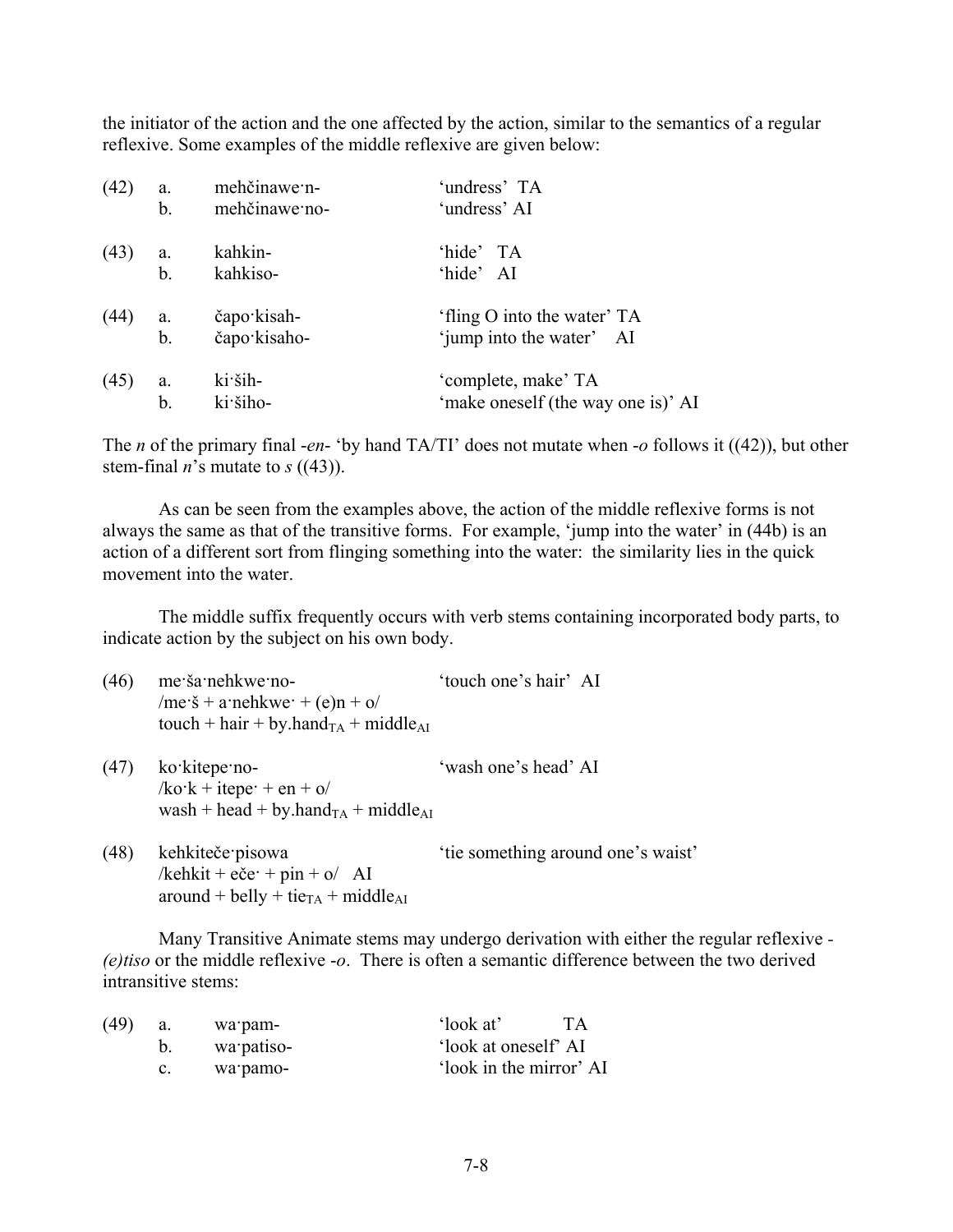|      | a.             | wača·h-      | 'cook for'<br>TA.            |
|------|----------------|--------------|------------------------------|
|      | b.             | wača·hetiso- | 'cook for (only) oneself' AI |
|      | $\mathbf{c}$ . | wača ho-     | $\text{cook}$                |
| (51) | a.             | a čim-       | 'talk about' TA              |
|      | $\mathbf{b}$ . | a čimetiso-  | 'talk about oneself' AI      |
|      | $\mathbf{c}$ . | a čimo-      | 'tell a story, report' AI    |

In (49b) the reflexive *wa·patiso*- indicates that the subject's gaze is directed at his own body, while the middle reflexive *wa·pamo*- in (49c) indicates that the subject's gaze is directed at a mirror, which typically results in the subject seeing himself. In (50b) the reflexive *wača·hetiso*- is used for situations in which the subject is cooking only for herself: for example, if she is observing the menstrual taboos by living apart during her period, cooking and eating her meals separately. The middle reflexive *wača·ho*- in (50c) is used for the less marked situation, where the subject is preparing a meal for the whole family, including herself. In (51), the reflexive in (b) is used when the subject is reporting something about himself (not necessarily telling a story); the middle reflexive in (c) is the ordinary verb stem for telling a story, which typically involves the subject's own experiences or history.<sup>1</sup>

In the examples seen so far of the middle reflexive, the single argument of the verb both initiates and undergoes the action. However, some stems containing the suffix -*o*- indicate merely that the subject undergoes the action or change of state of the verb, without specifying the identity of the agent of the action, if any. In such stems the middle reflexive resembles a passive more than a reflexive.

| (52) | a. | ča kesw-  | 'burn O up' TA    |
|------|----|-----------|-------------------|
|      | h. | ča keso-  | 'burn up' AI      |
| (53) | a. | sakapin-  | 'tie O fast' TA   |
|      | b. | sakapiso- | 'be tied fast' AI |

Note that the stem-final *w* coalesces with the *o* of the middle suffix in (52) and that the stem-final *n* of (53) mutates to *s*.

## **7.1.4. Antipassive**

<u>.</u>

The antipassive suffixes attach to a transitive stem to form an Animate Intransitive stem. (A more standard Algonquianist term for these suffixes is 'general goal'; cf. Wolfart 1973:72.) In some cases the derived intransitive denotes a general activity or quality; in other cases the patient, theme, or goal of the action is is clear from the context but specific mention of the referent is avoided by using the antipassive form. The antipassive may also be used to indicate an unspecified object which is coreferential to the inflectional category of unspecified subject, as will be seen in a textual example below.

<sup>1</sup> There is a separate verb stem used for telling sacred stories: *a·teso·hke·*- AI.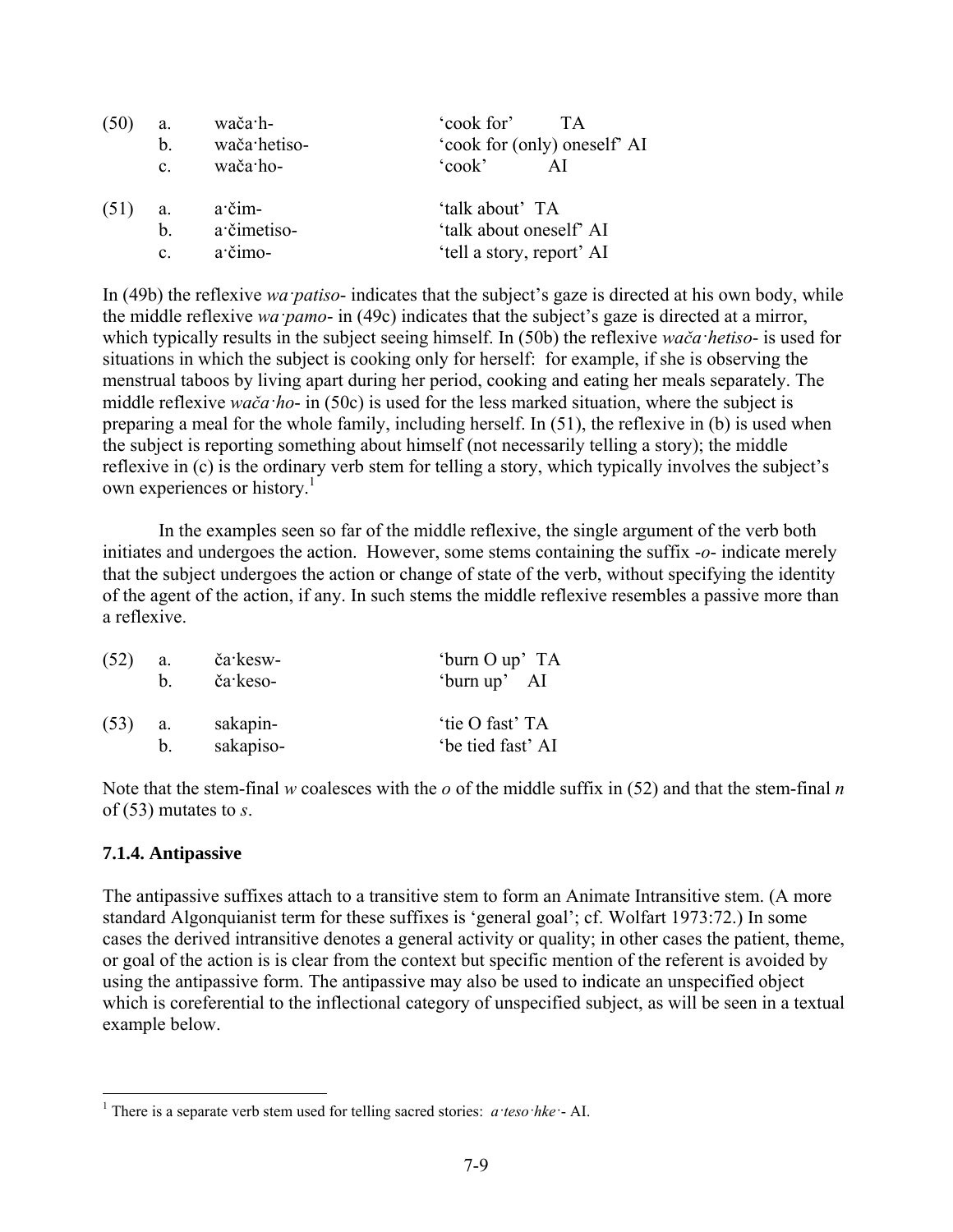There are several allomorphs of the antipassive found with Transitive Animate stems: *iwe·*-, -*kye·*, -*ehkye·*-, *-(e)ke·*-, -*ke·mo*-.2 With Transitive Inanimate stems, only a single antipassive form is found: -*ike·*-. In general, antipassives formed from TA stems are understood to have an unspecified animate (and usually human) object and those formed from TI stems to have an unspecified inanimate object, but we will see below that some instances of antipassives formed from TI stems are used for understood animate objects as well. The antipassive suffixes which attach to TA stems will be described first.

The suffix -*iwe·*- is found attached to a wide range of Transitive Animate stems:

| (54) | a.          | otamih-     | 'bother, inconvenience' TA        |
|------|-------------|-------------|-----------------------------------|
|      | b.          | otamihiwe - | 'bother people, be a nuisance' AI |
| (55) | a.          | $ni$ mih-   | 'make O dance' TA                 |
|      | b.          | ni mihiwe - | 'give a dance for people' AI      |
| (56) | a.          | $1n-$       | 'say thus to' TA                  |
|      | $b_{\cdot}$ | išiwe -     | 'state thus' AI                   |
| (57) | a.          | tepa n-     | 'love' TA                         |
|      | b.          | tepa šiwe - | 'love people' AI                  |
| (58) | a.          | ne w-       | 'see' TA                          |
|      | b.          | ne wowe -   | 'see people' AI                   |
| (59) | a.          | pemw-       | 'shoot at' TA                     |
|      | b.          | pemowe -    | 'shoot' AI                        |

The suffix-initial short *i* causes mutation of stem-final *n* (except the primary final -*en* 'by hand') to *š*, as seen in (56) and (57). When suffixed to a stem ending in *w* the suffix-initial *i* becomes *o* ((58), (59)).

Some TA stems ending in *n* form antipassives with the suffix -*kye·*-. The stem-final *n* becomes *h* before *k*.

| (60) | a.             | kano n-     | 'speak to' TA          |
|------|----------------|-------------|------------------------|
|      | b <sub>1</sub> | kano hkye - | 'speak' AI             |
| (61) | а.             | matan-      | 'overtake' TA          |
|      | $\mathbf b$ .  | matahkye -  | 'catch up' AI          |
| (62) | a.             | mawinan-    | 'attack, run up to' TA |
|      | b.             | mawinahkye- | 'go to the attack' AI  |

 2 There are also some irregular forms found only with single verb stems: e.g. *wača·note·*- 'cook for people' from *wača·h*- 'cook for'.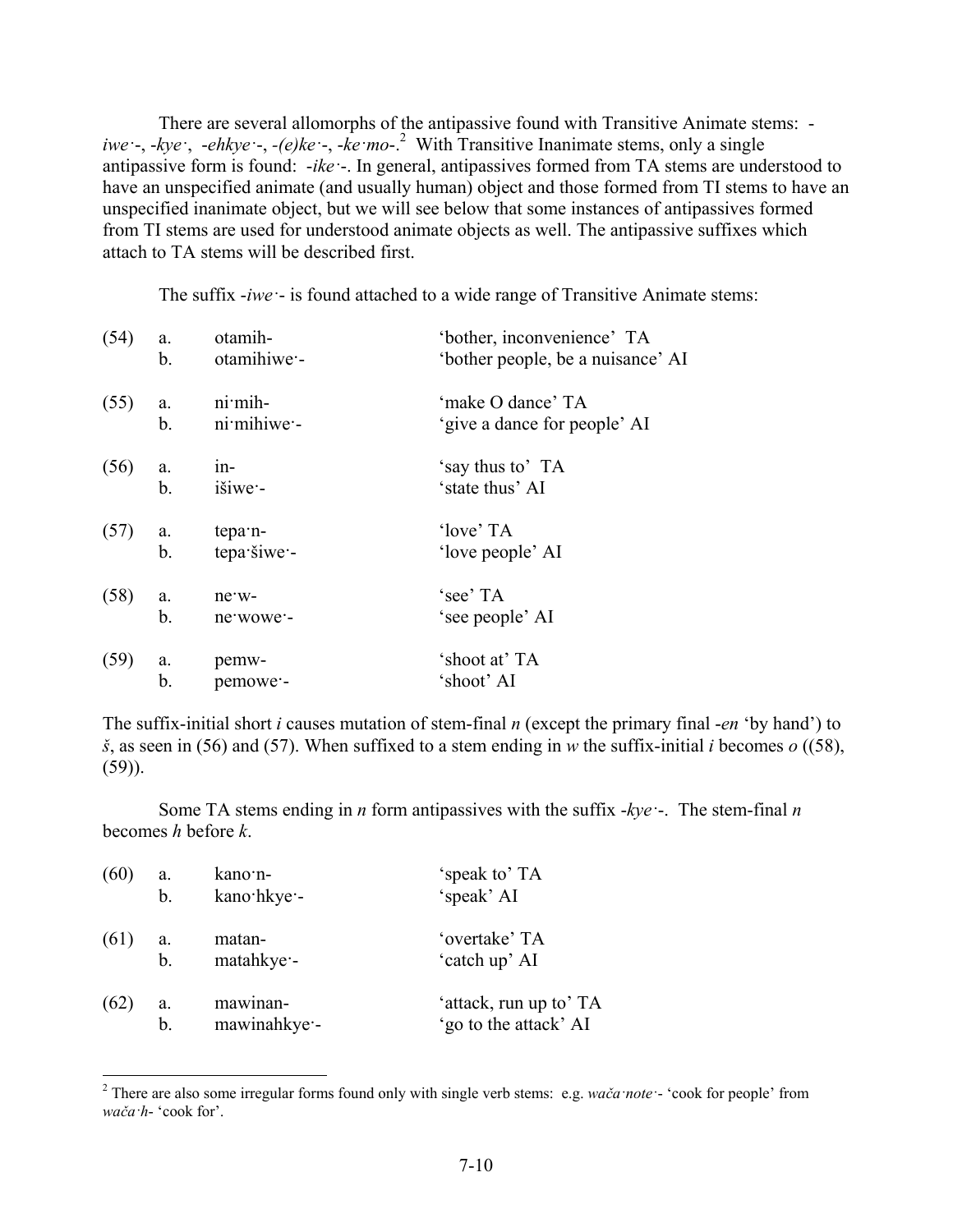There seems also to be a variant -*ehkye·*-, forming antipassives of stems ending in *s* and *sw*.

| (63) | a.          | kos-         | 'fear' TA                                 |
|------|-------------|--------------|-------------------------------------------|
|      | $b_{\perp}$ | kosehkye:-   | 'get frightened' AI                       |
| (64) | a.          | nawasw-      | 'outrun' TA                               |
|      | $b_{\perp}$ | nawasohkye - | 'win the race' AI (i.e., 'outrun people') |

Some stems ending in *m* form antipassives by adding -*ke·*-; the stem-final *m* is deleted before the *k*.

| (65) | a.          | wa pam-       | 'look at' TA         |
|------|-------------|---------------|----------------------|
|      | $b_{\cdot}$ | wa pake -     | 'look on' AI         |
| (66) | a.          | $w$ i hpom-   | 'eat with' TA        |
|      | b.          | $w$ i hpoke - | 'eat with people' AI |

Other stems ending in *m* take -*ke·mo*- as the antipassive suffix. Again, the stem-final *m* is deleted.

| (67) | a. | ašam-         | 'feed' TA                |
|------|----|---------------|--------------------------|
|      | h. | ašake mo-     | 'feed people' AI         |
| (68) | a. | ki watom-     | 'go about inviting O' TA |
|      | h. | ki watoke mo- | 'go about inviting' AI   |

The suffix -*eke·*- is used with TA stems ending in *aw*, and always triggers contraction:

| (69) | a. | mo hki htaw-    | 'rush out to attack O' TA   |
|------|----|-----------------|-----------------------------|
|      | h. | mo hki hta ke - | 'attack' AI                 |
| (70) | a. | no taw-         | 'hear O' TA                 |
|      | h. | no ta ke -      | 'hear (what people say)' AI |

In contrast to the various allomorphs of the antipassive suffix found with Transitive Animate stems, Transitive Inanimate stems form the antipassive with a single suffix, -*ike·*. This suffix is found with all three classes of TI stems, and attaches to the stem, not to a theme.

| (71) | a.          | na katawe net-     | 'keep track of O' TI      |
|------|-------------|--------------------|---------------------------|
|      | b.          | na katawe nečike - | 'keep track of things' AI |
| (72) | a.          | so kiht-           | 'tie, bind' TI2           |
|      | $b$         | so kihčike -       | 'tie things' AI           |
| (73) | a.          | $na-t$             | 'go after' TI3            |
|      | $\mathbf b$ | na čike -          | 'go after things' AI      |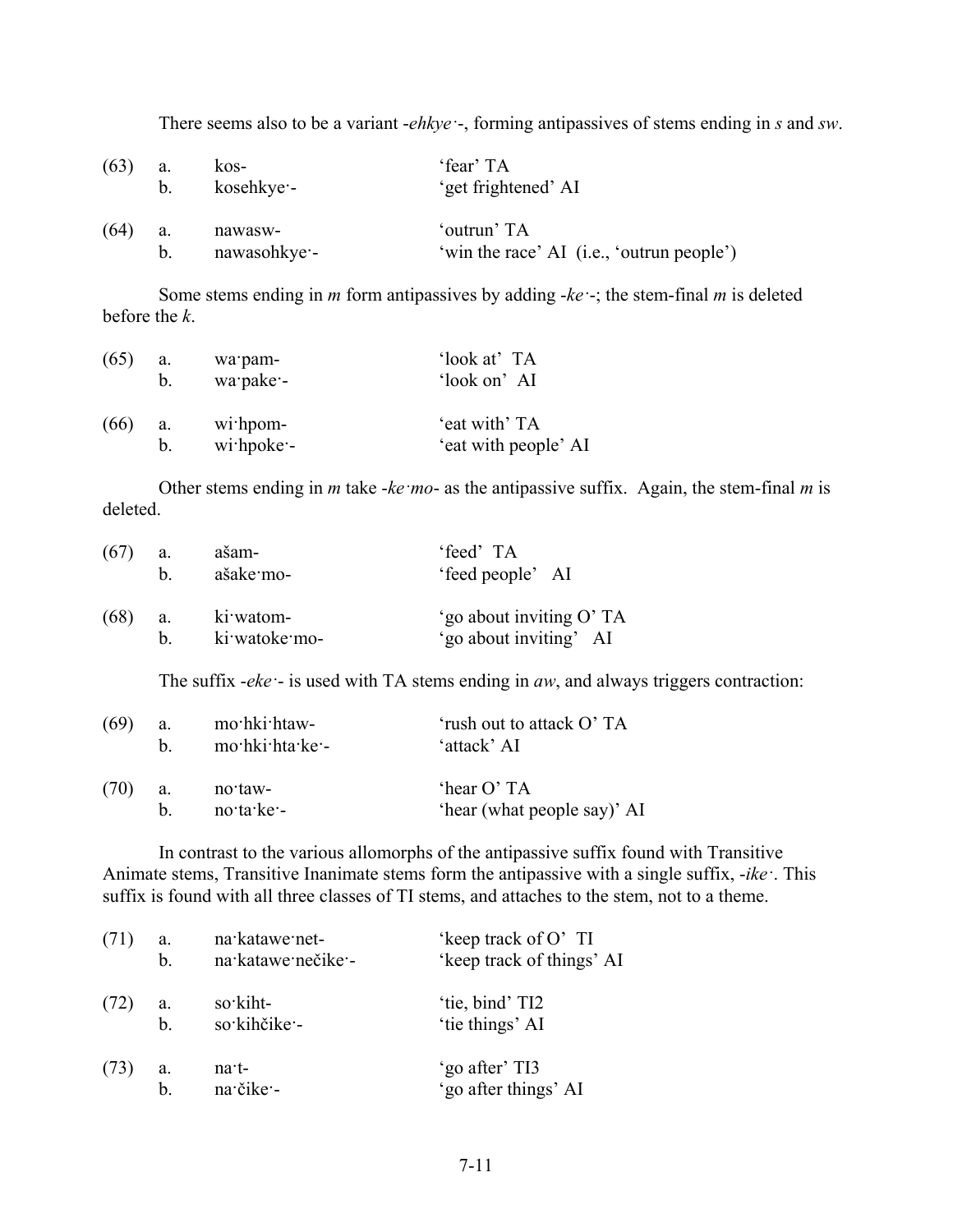As can be seen in the above examples, the suffix-initial *i* palatalizes a preceding *t* to *č*.

Antipassives formed with -*ike·*- are often lexicalized with unpredictable meanings:

| (74)      | a. | aht-                     | 'place' TI2                           |
|-----------|----|--------------------------|---------------------------------------|
|           | h. | ahčike –                 | 'plant' AI                            |
| $(75)$ a. | h. | ni miht-<br>ni mihčike - | 'dance with' TI2<br>'hold a dance' AI |

Some antipassives formed from TI stems denote a general activity involving humans, as pointed out by Goddard 1990c:475:

| $(76)$ a. | wi swiht-       | 'name' TI2                       |
|-----------|-----------------|----------------------------------|
|           | b. wiswihčike - | 'do the naming (of children)' AI |

In (76a) the TI2 stem is used for naming inanimate objects, but the antipassive form in (b) is used for the activity of naming children. $3$ 

More examples of antipassives in -*ike·*- used for unspecified human objects are given below. With the following forms, though it is clear that they are formally derived from TI stems, the semantics of the verbs are such that no TI stem is ever used.

| (77) | no še hčike -<br>$(cf. no'še'h-$           | 'be a midwife' AI<br>'cause O to give birth' TA)             |
|------|--------------------------------------------|--------------------------------------------------------------|
| (78) | nawanone hčike -<br>(cf. nawanone hw-      | 'follow along, follow others' AI<br>'follow' TA)             |
| (79) | na twe we kahike -<br>(cf. na twe we kahw- | 'summon people by drumming' AI<br>'summon O by drumming' TA) |

For example, in (77) the antipassive is formally derived from \**no·še·ht*- 'cause [inan. object] to give birth' TI, though clearly there is no context in which this stem could be used.

If an antipassive suffix is added to a verb stem containing an incorporated body part noun, in which the object is understood as possessor of the incorporated noun, then in the derived antipassive stem the body part is understood to be possessed by the unspecified object:

(80) ki·škikwe·šike·- 'cut off heads (of slain enemies)'<sup>4</sup>  $/ki\dot{s}k + ikwe + e\dot{s} + ike'$ severed + neck + by.cutting $_{\text{TI}}$  + antipass<sub>AI</sub>

1

<sup>&</sup>lt;sup>3</sup> The Indian name for a Meskwaki child is suggested by an elder of the child's clan soon after birth; the meaning of the name is an allusion to one of the myths associated with the clan's totem animal. 4

From Goddard 1990c:475.n.61.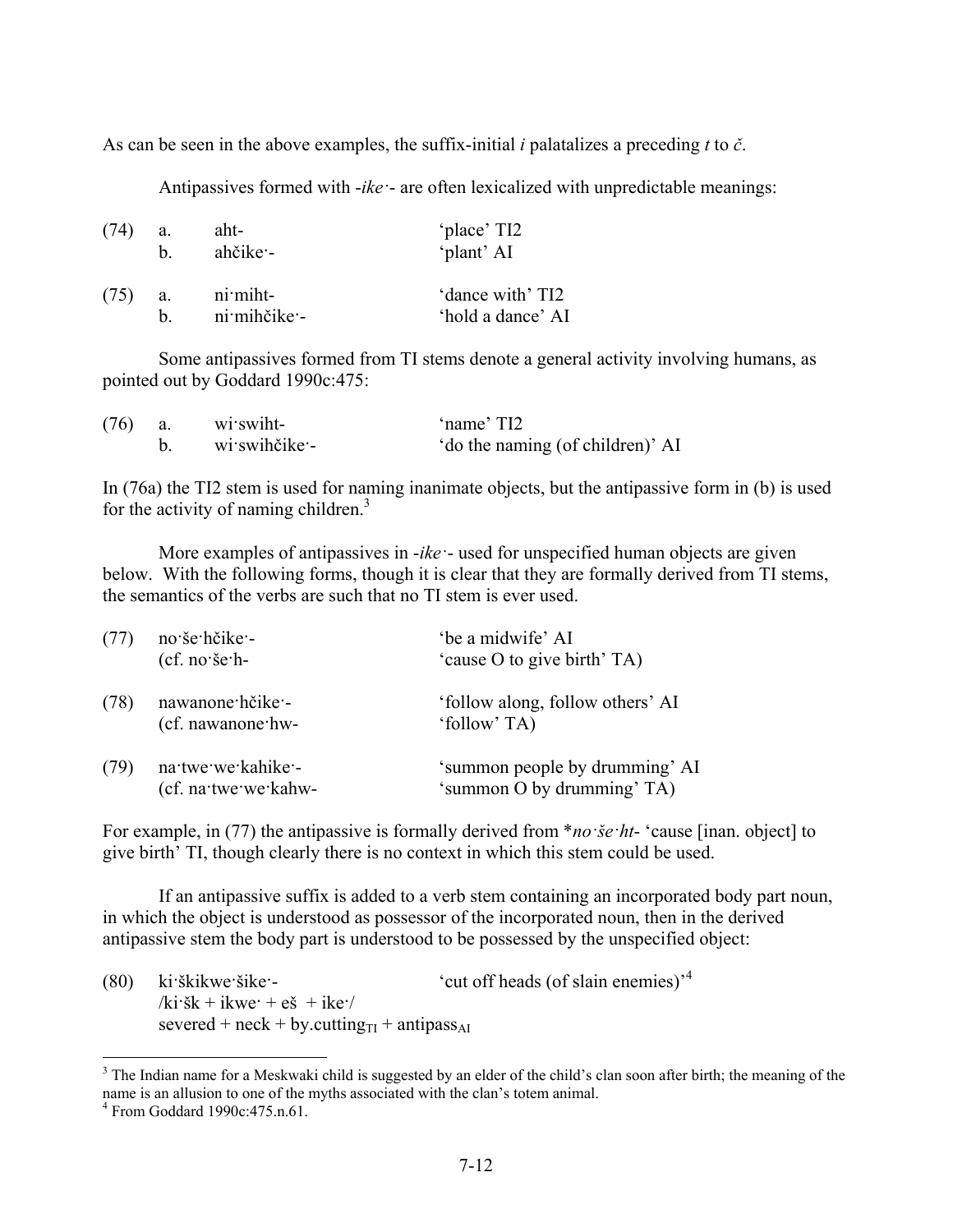| (81)                                                                                                                  | či niškinenye nike | 'do the milking' |
|-----------------------------------------------------------------------------------------------------------------------|--------------------|------------------|
| $\overline{\text{c} \text{r} \cdot \text{n} \cdot \text{s} \cdot \text{k}}$ + inenye + en + ike $\overline{\text{r}}$ |                    |                  |
| $\omega$ ooze + breast + by.hand <sub>TI</sub> + antipass <sub>AI</sub>                                               |                    |                  |

(82) po·hkitepe·howe·ha 'Head-Piercer' (mythical character)  $\gamma$ po·hk + itepe· + ahw + iwe· + ha  $hole + head + by.$ tool<sub>TA</sub> + antipass<sub>AI</sub> + nominalizer

However, when the antipassive is added to a verb stem in which the subject is interpreted as possessor of an incorporated body part, no change in the interpretation of possession occurs:

| (83) | sa kinaniwe hta ke -                                                                 | 'stick one's tongue out at people' |  |
|------|--------------------------------------------------------------------------------------|------------------------------------|--|
|      | $\sqrt{sa^2k + inan^2w} + e^2 + htaw + eke^2$                                        |                                    |  |
|      | partly visible + tongue + be <sub>AI</sub> + applic $_{TA}$ + antipass <sub>AI</sub> |                                    |  |
| (01) | ومعارمه والمعتبدا بأنسبك                                                             | فملموه مدعو بالمنتعب               |  |

(84) či·pi·kwe·hta·ke·- 'wink at people'  $\chi$ i·p + i·kw + e· + htaw + eke· quick.movement + eye +  $d\rho_{AI}$  + applic.<sub>TA</sub> + antipass<sub>AI</sub>

A particularly interesting function of the TA type of antipassive is pointed out by Goddard 1990c:475: it can be used to signal that the object of the verb is coreferential with unspecified subject or possessor inflection elsewhere in the clause. A textual example of this use is given below:

| (85) | that | in[i] e šawiki<br>fare.thus $X\$ {part/bbl} | mahkwa či<br>quietly           | e hki wita ki;<br>stay.around X/aor |
|------|------|---------------------------------------------|--------------------------------|-------------------------------------|
|      |      | tepa šiwe waki<br>love.people 3p/ind.ind    | oteneni minawaki<br>$X$ 's men |                                     |

'That is what happens to a person when she stays around quietly; the men in her family are fond of her.' A52BC

The context for this sentence is that an old woman is instructing a young woman entering puberty, telling her not to respond if boys flirt with her, lest her male relatives be ashamed. Instead she should stay at home quietly making things. The verbs in the first line of (85) are inflected for an unspecified subject (X in the interlinear gloss), and the subject of the second line is inflected for an unspecified possessor. All three instances of unspecified subject or possessor inflection are coreferential. What is of special interest here is the appearance of the antipassive form in the verb of the second line of (85). Although the stem is glossed 'love people' in the interlinear gloss, in fact the object of 'love' is understood to be coreferential to the unspecified subject/possessor referenced by the inflection on the verbs and noun.

Moreover, the following antipassive stems formed from TI stems show that it is also possible to get a reading of unspecified object for inanimates: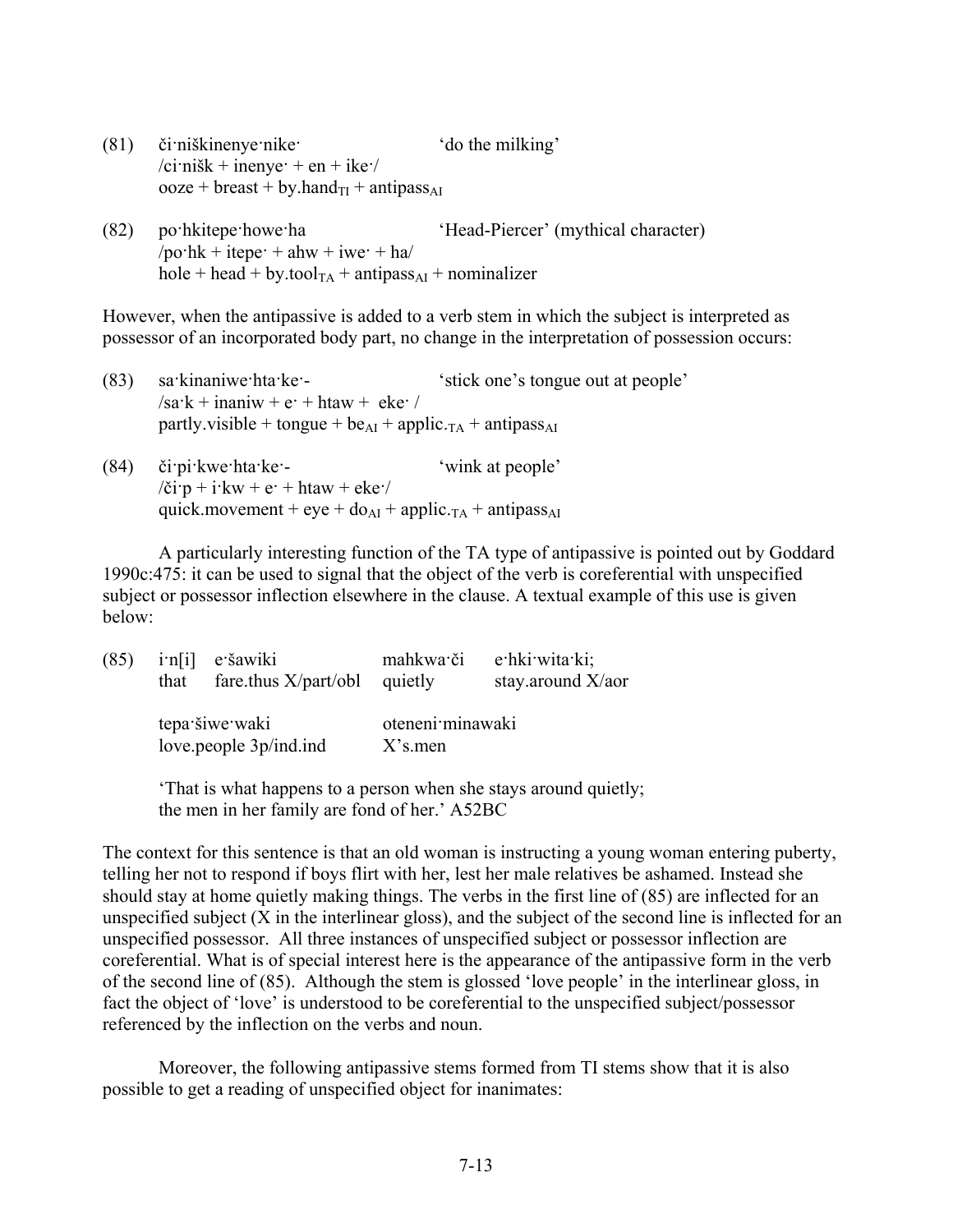| (86) | a.          | pye t-     | 'bring' TI2                             |
|------|-------------|------------|-----------------------------------------|
|      | $b_{\perp}$ | pye čike - | 'bring something' AI (e.g. in a bucket) |
| (87) | a.          | awat-      | 'take' TI                               |
|      | h           | awačike -  | 'take something' AI (e.g. in a bucket)  |

The antipassive stems in (86b) and (87b) could be used when the subject of the verb is observed bringing or taking something which the speaker cannot see (e.g. the object is hidden in a bucket or other container). Here the antipassive is not used to denote a general activity, but rather than the object of the verb cannot be identified.

## **7.1.5. Passive**

Besides the TA and TI verb forms inflected for unspecified subject, which are functionally similar to passive verbs, Meskwaki has a number of derivational passive suffixes which attach to transitive stems to form an intransitive stem. The thematic argument that had been linked to subject is suppressed, and the argument formerly linked to object is linked to the subject of the derived intransitive. For example, the pair of suffixes -*ekosi*-/-*ekwat*- may attach to the TA stem *a·čim*- 'tell, talk about', or to stems containing *a·čim*- as a derived final. If -*ekosi*- is used the resulting passive stem is AI; if -*ekwat*- is used the resulting passive stem is II.

| (88) | <b>a</b> .   | a čimekosi-      | 'be told about' AI                      |
|------|--------------|------------------|-----------------------------------------|
|      | h —          | ina čimekosi-    | be told about thus' AI                  |
|      | $\mathbf{c}$ | ina čimekwat-    | be told about thus' II                  |
|      | d            | neniwa čimekosi- | be talked of as being a (brave) man' AI |
|      |              |                  |                                         |

(88b–c) contain the initial *in*- 'thus', which adds a requirement for an oblique argument of manner (7.3); (88d) contains the initial *neniw*- 'man'.

Another pair of suffixes is -*a·kosi*-*AI*/-*a·kwat*-*II*, which attach to TI stems to form passive stems. The examples below are all derived from TI stems ending in the final -*e·net*- 'think, consider' TI.

| (89  | a.             | nenehke net-       | 'think of' TI           |
|------|----------------|--------------------|-------------------------|
|      | b.             | nenehke neta kosi- | 'be thought of' AI      |
| (90) | a.             | ine net-           | 'think thus of' TI      |
|      | b.             | ine neta kosi-     | 'be thought of thus' AI |
| (91) | a.             | kehke net-         | 'know' TI               |
|      | b.             | kehke neta kosi-   | 'be known' AI           |
|      | $\mathbf{c}$ . | kehke neta kwat-   | 'be known' II           |

The pair of suffixes -*a·kosi*-/-*a·kwat*- is formally similar to -*ekosi*-/-*ekwat*-, and must be the result of reanalysis of passive forms like the following: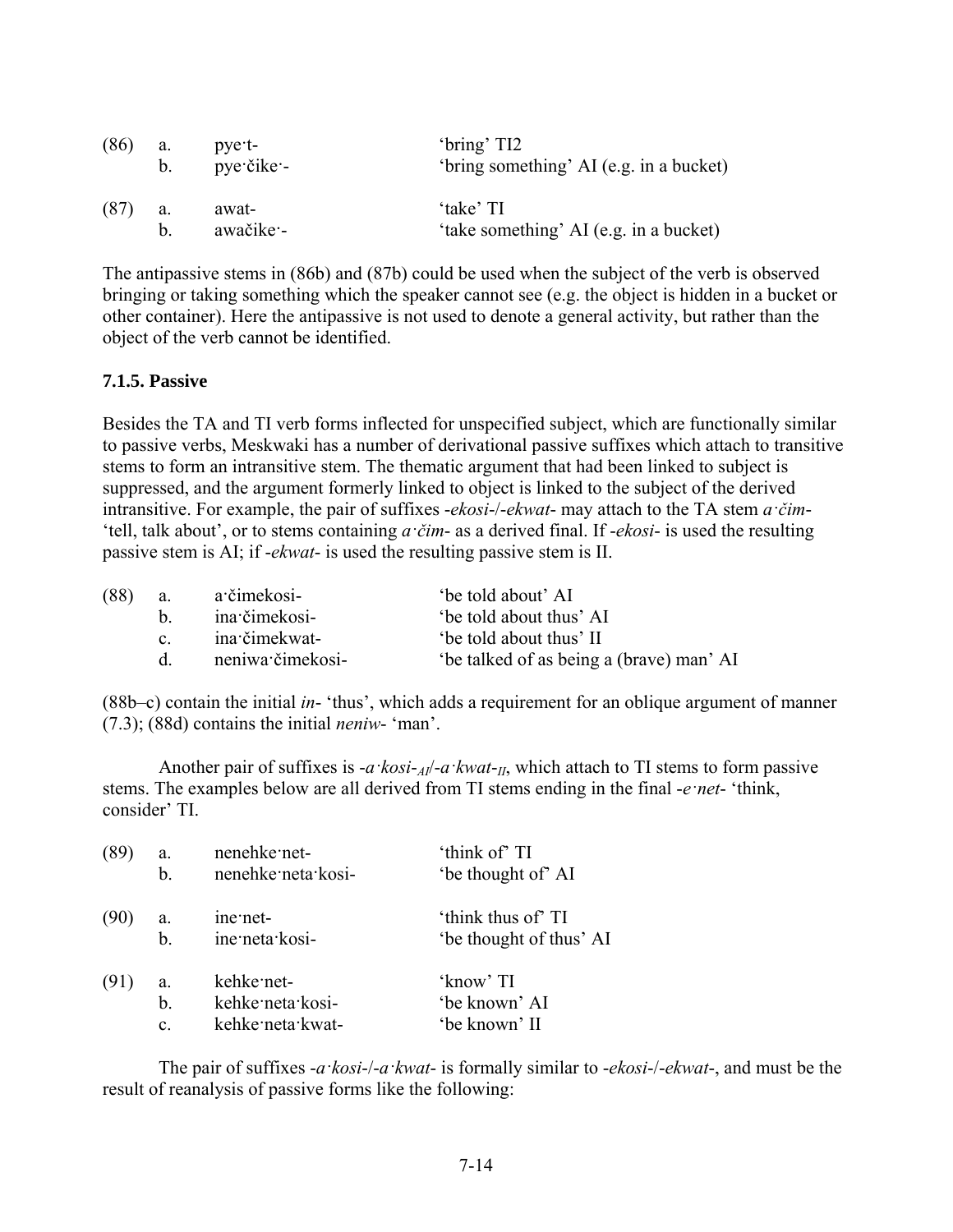| (92) | a.             | menohtaw-<br>$/$ menw + ehtaw $/$<br>$good + by. hearingTA$ | 'hear O as good' TA [i.e, like the sound of O] |
|------|----------------|-------------------------------------------------------------|------------------------------------------------|
|      | b.             | menoht-                                                     | 'hear O as good' TI                            |
|      | $\mathbf{c}$ . | menohta kosi-                                               | 'sound good' AI                                |
|      | d              | menohta kwat-                                               | 'sound good' II                                |

Suppose that originally the form of the passive suffixes was -*ekosi*-/-*ekwat*-, attaching to a TA stem like (92a). Since the TA stem ends in -*aw*, the sequence of  $/aw + e/$  contracts to  $a \cdot$  in (92c–d). However, the TI counterpart of (92a) lacks -*aw*. The passives in (c–d) were then reanalyzed as having suffixes of the form -*a·kosi*-/-*a·kwat*-, attaching to a TI stem. (The forms in (89)–(91) show that this reanalysis has taken place, since the TA final for 'think, consider' is -*e·nem*-; the passives in (89)–(91) can only be analyzed as -*a·kosi*-/-*a·kwat*- attaching to the TI stem.)

Additional examples of passives which could be analyzed as either -*ekosi*-/-*ekwat*- suffixed to a TA stem or -*a·kosi*-/-*a·kwat*- suffixed to a TI stem are listed below:

| ahpi hčina kosi-<br>b.<br>neniwina kosi-<br>$\mathbf{c}$ .<br>'look terrifying' AI<br>nešiwina kosi-<br>d.<br>nešiwina kwat-<br>'look terrifying' II<br>e.<br>'be understood' II<br>f.<br>nenohta kwat-<br>'be heard so far' II<br>ahkohta kwat-<br>g. | (93 | a. | neno te wina kwat- | 'look like a person' II      |
|--------------------------------------------------------------------------------------------------------------------------------------------------------------------------------------------------------------------------------------------------------|-----|----|--------------------|------------------------------|
|                                                                                                                                                                                                                                                        |     |    |                    | 'look like one is so old' AI |
|                                                                                                                                                                                                                                                        |     |    |                    | 'look like a (brave) man' AI |
|                                                                                                                                                                                                                                                        |     |    |                    |                              |
|                                                                                                                                                                                                                                                        |     |    |                    |                              |
|                                                                                                                                                                                                                                                        |     |    |                    |                              |
|                                                                                                                                                                                                                                                        |     |    |                    |                              |

Another pair of passive suffixes is -*a·so*-/-*a·te·*-. -*a·so*- attaches to TA stems to form AI passives; -*a·te·*- attaches to TI stems to form II passives

| (94) | a. | $m1$ <sup>-<math>n-</math></sup> | 'give' TA                     |
|------|----|----------------------------------|-------------------------------|
|      | b. | minas                            | 'be given O2' AI              |
| (95) | a. | mehkwe nem-                      | 'remember' TA                 |
|      | b. | mehkwe nema so-                  | 'be remembered' AI            |
| (96) | a. | oten-                            | 'get O from [there]' TI       |
|      | b. | otena te -                       | 'be gotten from [there]' II   |
| (97) | a. | pano·ka·hkoh-                    | 'peel bark off O' TI          |
|      | b. | pano·ka·hkoha·te·-               | 'have its bark peeled off' II |

Two other passive suffixes are derived from nominalizing suffixes plus the denominal secondary final -*iwi*- 'be' AI (6.3.1): -*a·kaniwi*-, which attaches to a TI stem to form an AI passive,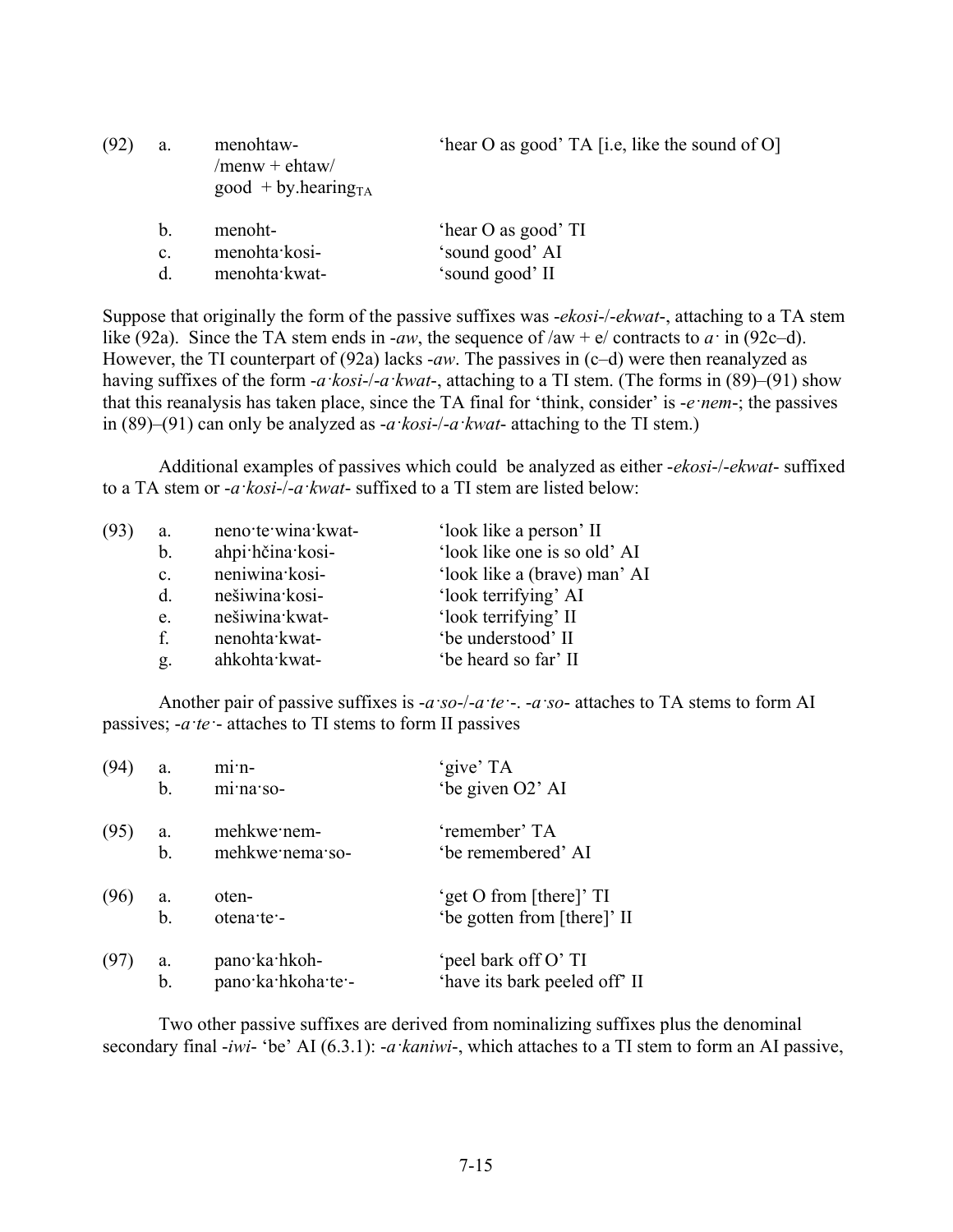and *-e weniwi*-, which attaches to a TA stem to form an AI passive.<sup>5</sup> (Compare the nominalizers - $(a<sup>i</sup>)$ *kan*, -*wen* (chapter 3, (11)).) These passive suffixes have no II counterparts.

| (98)  | a. | pešeke net-                  | 'think O cute' TI                               |
|-------|----|------------------------------|-------------------------------------------------|
|       | b. | pešeke neta kaniwi-          | 'be thought cute, be a favorite' AI             |
| (99)  | a. | koset-                       | 'fear' TI                                       |
|       | b. | koseta kaniwi-               | 'be feared' AI                                  |
| (100) | a. | ine nem-<br>ine neme weniwi- | 'think of O thus' TA<br>'be thought of thus' AI |
| (101) | a. | ina čim-                     | 'tell of O thus' TA                             |
|       | b  | ina čime weniwi-             | 'be told of thus' AI                            |

## **7.2. Adding a subject or first object**

The previous section described secondary finals which decrease the valence of the verb stem they attach to. There are also a number of secondary finals which increase valence, attaching to an intransitive stem to create a transitive stem, or attaching to a transitive stem to create a ditransitive TA stem. The valence-increasing processes discussed in this section are applicatives of various types, possessor raising, causative, and 'relational' verbs.

#### **7.2.1. Applicative**

Applicative secondary finals add a new first object to an intransitive or transitive stem. Examples of the applicative final -*aw* adding a first object associated with the thematic role of beneficiary were given in 6.1; additional examples are provided below.

| $(102)$ a.       | b.          | ašike -<br>ašikaw-       | 'build a house' AI<br>'build a house for O' TA    |
|------------------|-------------|--------------------------|---------------------------------------------------|
| $(103)$ a.<br>b. |             | mešen-<br>mešenamaw-     | 'catch' TI<br>'catch O2 for O'TA                  |
|                  | (104) a. b. | pi tikat-<br>pi tikataw- | 'bring O inside' TI2<br>'bring O2 inside for O'TA |
| $(105)$ a.<br>b. |             | $na+$<br>na taw-         | 'go after O' TI3<br>'go after O2 for O' TA        |

The final -*aw* attaches to AI, TI2, and TI3 stems; with TI class I verbs the applicative attaches to a THEME, composed of the verb stem plus the TI class I theme sign -*am*- ((103)). Notice that when the applicative combines with a transitive verb the first object of the input verb is demoted to second

<sup>&</sup>lt;sup>5</sup> See Goddard 1990c:476 for the presence of the direct and inverse theme signs in the passive suffixes.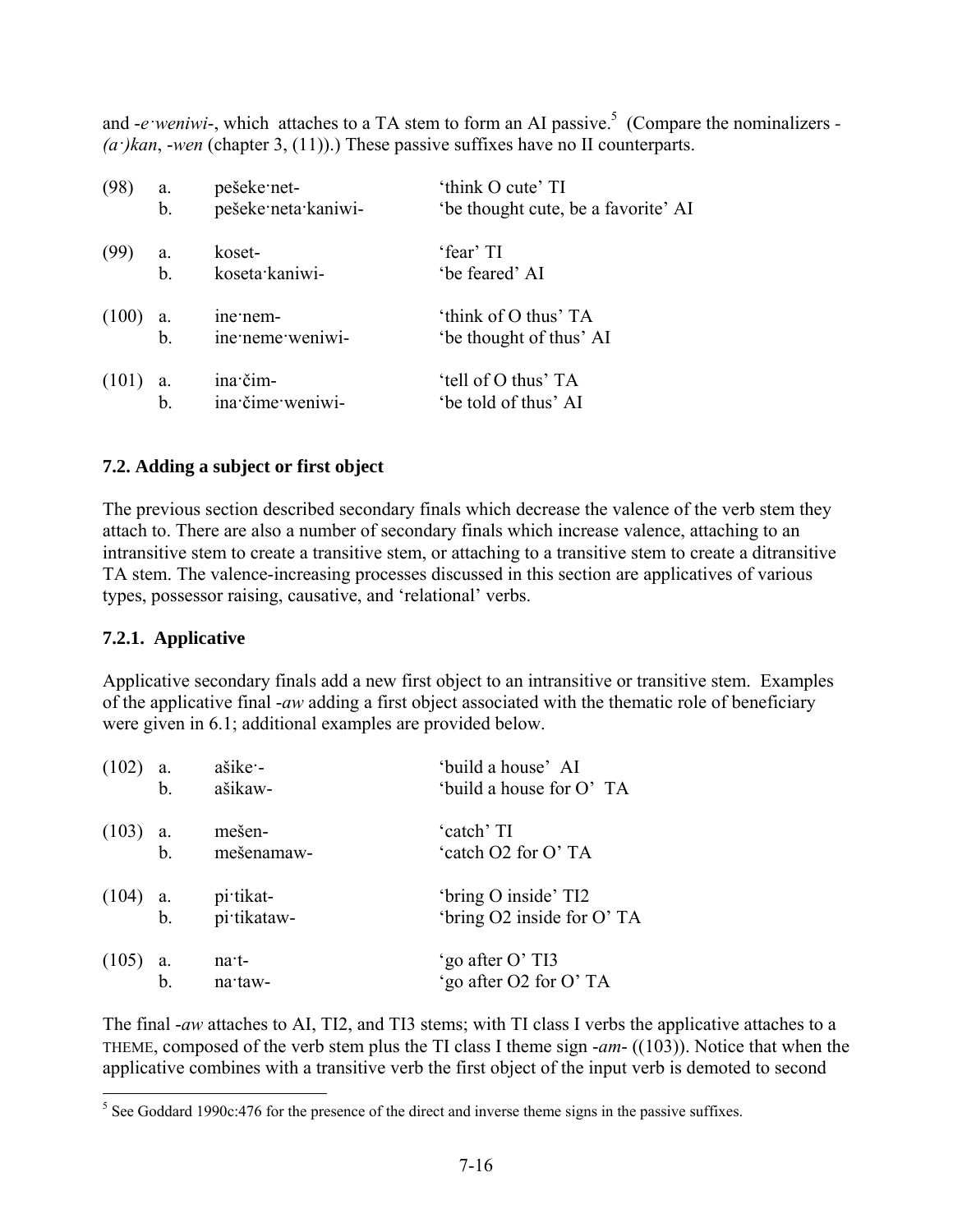object; the new argument introduced by the applicative is the first object. The stems derived with *aw* are always Transitive Animate; there is no Transitive Inanimate counterpart to the applicative *aw*, unlike the other applicative finals discussed later in this section.

If the applicative is added to a transitive stem or theme, the input stem or theme is formally Transitive Inanimate, even if the (demoted) object of the verb is clearly animate in gender:

| $(106)$ a. | nes-      | 'kill' TA         |
|------------|-----------|-------------------|
|            | b neht-   | 'kill' TI         |
|            | nehtamaw- | 'kill O2 for O'TA |

The source for the applicative stem in (106c) is the TI stem in (b), not the TA stem in (a).

The thematic role of the object added by -*aw* is most frequently beneficiary, but other thematic roles, such as source and goal, are also possible.

| (107)      | a.<br>b.      | natot-<br>natotamaw- | 'ask for' TI<br>'ask for O2 from O'TA               |
|------------|---------------|----------------------|-----------------------------------------------------|
| $(108)$ a. | b.            | nowen-<br>nowenamaw- | 'hand O out' TI<br>'hand O2 out to O' TA            |
| $(109)$ a. | $\mathbf b$ . | kya·t-<br>kya·tamaw- | 'keep O a secret' TI<br>'keep O2 a secret from O'TA |

The thematic role of the new first object in (107b) is source, and that of (108b) is goal. The new first object in (109b) is difficult to classify thematically ('avoidee'?) but seems different from the thematic roles of beneficiary, source, and goal seen in previous examples.

Although the final -*aw* is the most productive applicative final in Meskwaki, it is not the only means available for adding an object to the subcategorizational frame of the verb. For example, the secondary finals  $-$ *·htaw<sub>TA</sub>* $/$ -*·ht<sub>TI</sub>* attach to AI stems and produce TA or TI stems, respectively. The thematic role of the object introduced by this pair of applicative finals is nearly always goal:

| (110)      | а.             | $a$ hkwe $-$ | 'be angry' AI                              |
|------------|----------------|--------------|--------------------------------------------|
|            | $\mathbf b$ .  | a hkwe htaw- | 'be angry at' TA                           |
|            | $\mathbf{c}$ . | a hkwe ht-   | 'be angry at' TI                           |
| $(111)$ a. |                | ako'si       | 'climb up' AI                              |
|            | $b_{\cdot}$    | ako si htaw- | 'climb up after' TA [i.e. in order to get] |
|            | $\mathbf{c}$ . | $ako'si'ht-$ | 'climb up after' TI                        |

In the following example, however, the thematic role of the new object is the same 'avoidee' role seen in (109):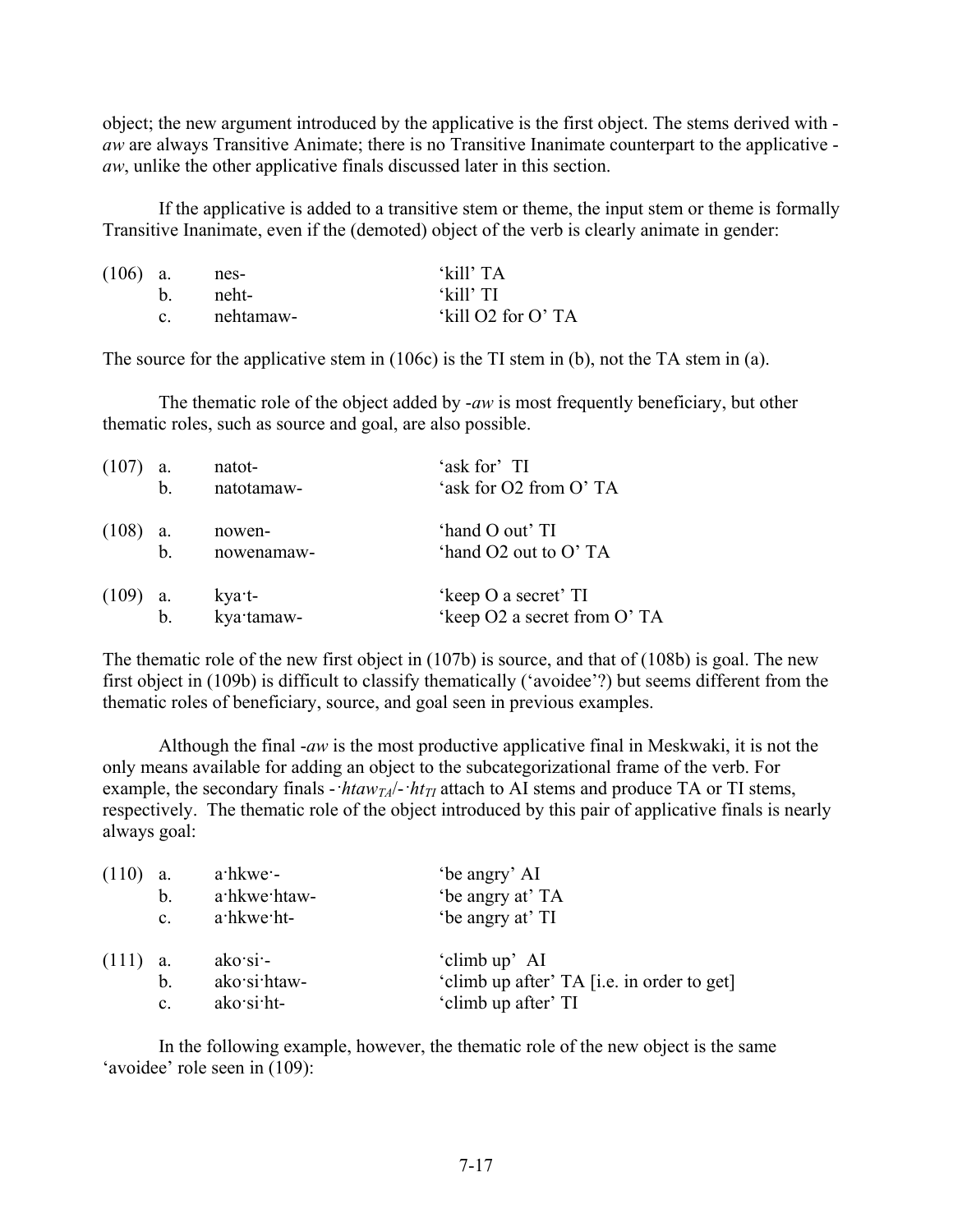| $(112)$ a. | kahkiso-      | 'hide' AI (middle reflexive) |
|------------|---------------|------------------------------|
|            | kahkiso htaw- | 'hide from O'TA              |

(112b) also shows that the applicative -*·htaw*- lengthens a preceding short vowel.

Another pair of applicative finals is  $-h_{TA}/-ht_{TI}$ , associated with a range of thematic roles:

| $(113)$ a. | $\mathbf b$ . | a·čimo-<br>a čimoh-        | 'tell a story' AI<br>'tell a story to' TA |
|------------|---------------|----------------------------|-------------------------------------------|
| $(114)$ a. | $b$           | mi ka ti -<br>mi ka ti h-  | 'fight' AI<br>'fight' TA                  |
| $(115)$ a. | $\mathbf b$ . | pi čipaho-<br>pi čipahoht- | 'run inside' AI<br>'run inside with' TI2  |

In (113b), for example, the thematic role of the object is goal, while in (115b) the thematic role of the object is theme.

Another pair of applicative finals is *-notaw<sub>TA</sub>*/-*not*<sub>*TI*</sub>:

| $(116)$ a. |    | $po\cdot ni$ . | 'camp' AI            |
|------------|----|----------------|----------------------|
|            | b. | po ni notaw-   | 'camp with' TA       |
| $(117)$ a. |    | $te$ pesi-     | 'be pleased' AI      |
|            | b. | te pesinotaw-  | 'be pleased with' TA |
|            | C. | te pesinot-    | 'be pleased with' TI |

Again, there is no single thematic role associated with the new object introduced by this pair of applicative finals. In (116b) the object refers to the person(s) camping together with the subject, while the objects in  $(117b,c)$  are the source of the subject's pleasure.

The finals  $-hkataw_{TA}/-hkat_{TI}$  also function to add a new object to the subcategorization frame of a verb:

| $(118)$ a. |             | mayo -               | 'weep' AI              |
|------------|-------------|----------------------|------------------------|
|            | $b$ .       | mayo·hkat-           | 'bewail' TI            |
| $(119)$ a. |             | natopani-            | 'go on the warpath' AI |
|            | $b$         | natopanihkataw-      | 'go to war against' TA |
| (120)      | a.          | mi ša te nemo-       | 'be glad' AI           |
|            | $\mathbf b$ | mi ša te nemohkataw- | 'be glad to see O' TA  |

The final type of applicative construction to be described is formed in an unusual way. It combines an initial *wi·t*- (or preverb *wi·či*–) with a final -*·m*. These morphemes surround an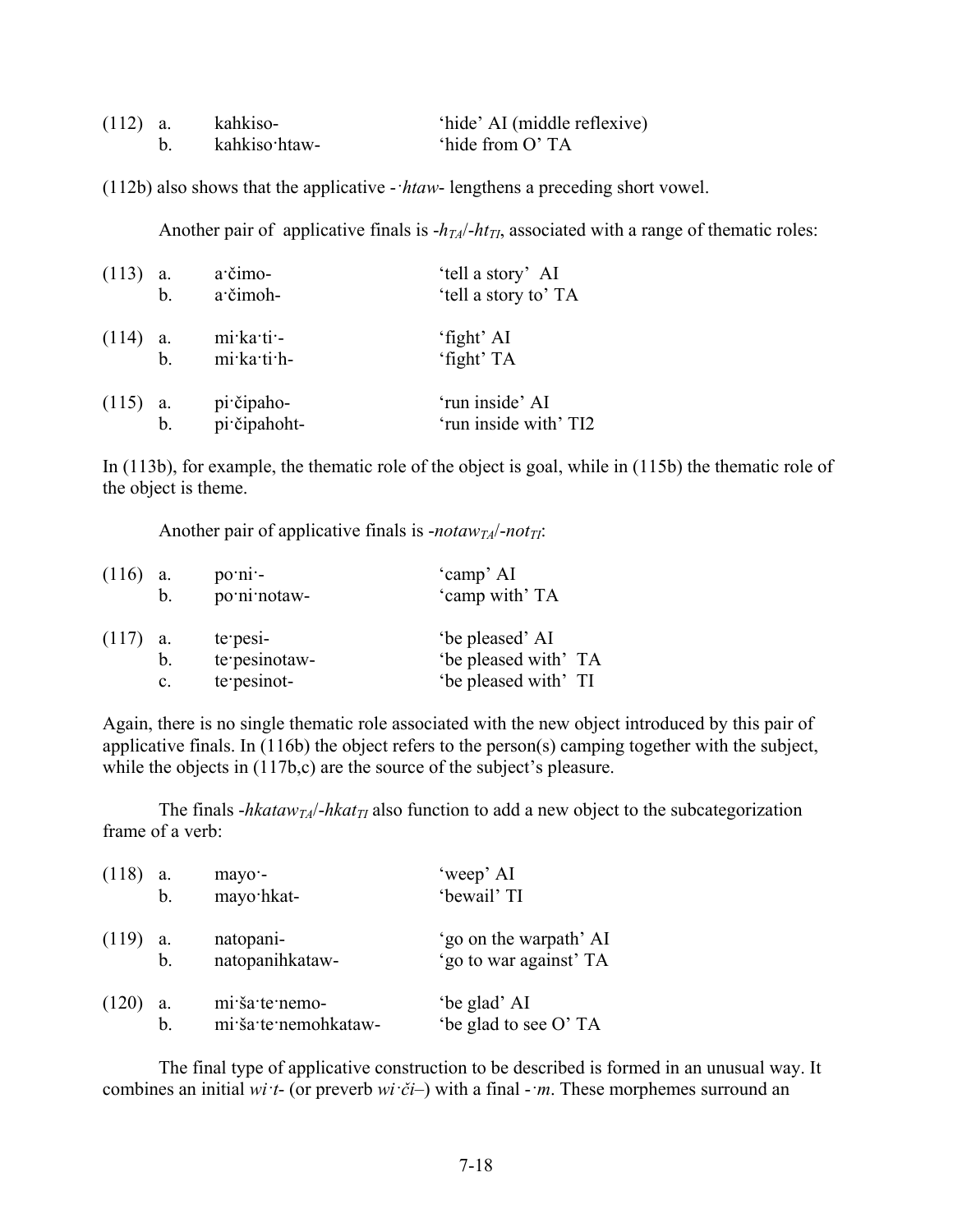intransitive verb final or verb stem to add a comitative object to the verb's subcategorizational frame. As explained in 6.2, if the verb in question has a derived or suppletive final form, that will be used in combination with the initial form of *wi·t*-; otherwise the full verb stem combines with the the preverb form  $wi \cdot \check{c}i$ <sup>-6</sup>.

| (121)      | a.             | ni·mi-                | 'dance' AI (stem)           |
|------------|----------------|-----------------------|-----------------------------|
|            | b.             | $-eka$                | 'dance' AI (final)          |
|            | $\mathbf{c}$ . | wi teke m-            | 'dance with' TA             |
| $(122)$ a. |                | te pesi-              | 'be pleased' AI             |
|            | $\mathbf b$ .  | wi či-te pesi m-      | 'be happy together with' TA |
| (123)      | a.             | mehtose neniwi-       | 'be a human being' AI       |
|            | b              | wi·či-mehtose·neni·m- | 'be a fellow-human to' TA   |

The final of this applicative construction lengthens a preceding vowel ((122b), (123b)) and triggers umlaut on a preceding long  $a$ <sup> $\cdot$ </sup> ((121b)).

Finally, let us consider some examples of applicative suffixes attached to verb stems containing incorporated body part nouns. As we saw in 6.3.1, an intransitive stem containing an incorporated body part will have the subject of the verb understood as the possessor of the body part, as in the example below:

| $(124)$ sa kinaniwe -               | 'stick one's tongue out' |
|-------------------------------------|--------------------------|
| $\sqrt{sa^2k + inan^2k} + e^2$      |                          |
| partly visible + tongue + $be_{AI}$ |                          |

If the goal applicative -*·htaw* is added to such a stem, the interpretation of possession is not altered: it is the subject of the derived applicative stem which is the possessor of the incorporated noun:

| $(125)$ sa kinaniwe htaw-                                   | 'stick one's tongue out at O' |
|-------------------------------------------------------------|-------------------------------|
| $\sin k + i$ inaniw + e + htaw                              |                               |
| partly visible + tongue + $be_{AI}$ + applic. <sub>TA</sub> |                               |

More examples of the goal applicative added to intransitive stems containing incorporated body parts are provided below:

| $(126)$ we we pinehke htaw-                      | 'wave one's hand at O' |
|--------------------------------------------------|------------------------|
| /we we p + inehk + e · + htaw/                   |                        |
| swing + hand + $do_{AI}$ + applic. <sub>TA</sub> |                        |

<u>.</u>

<sup>&</sup>lt;sup>6</sup> The preverb/initial *wi* ·*či*–/*wi* ·*t*- is related to the dependent prenoun -*i* ·*či*– 'fellow'. This prenoun also functions to increase valence, combining with a noun stem which is a zero-place predicate to form a noun stem which is subcategorized for a <POSS>. For example, *kwiyese*  $h$ -, N<sub>stem</sub>, PRED = 'boy'; -*i·či*-*kwi·yese*  $h$ -, N<sub>stem</sub>, PRED = 'fellow boy <POSS>', as in *ki·či*–*kwi·yese·haki* 'your fellow boys'. (See 3.4. for possessive inflection.)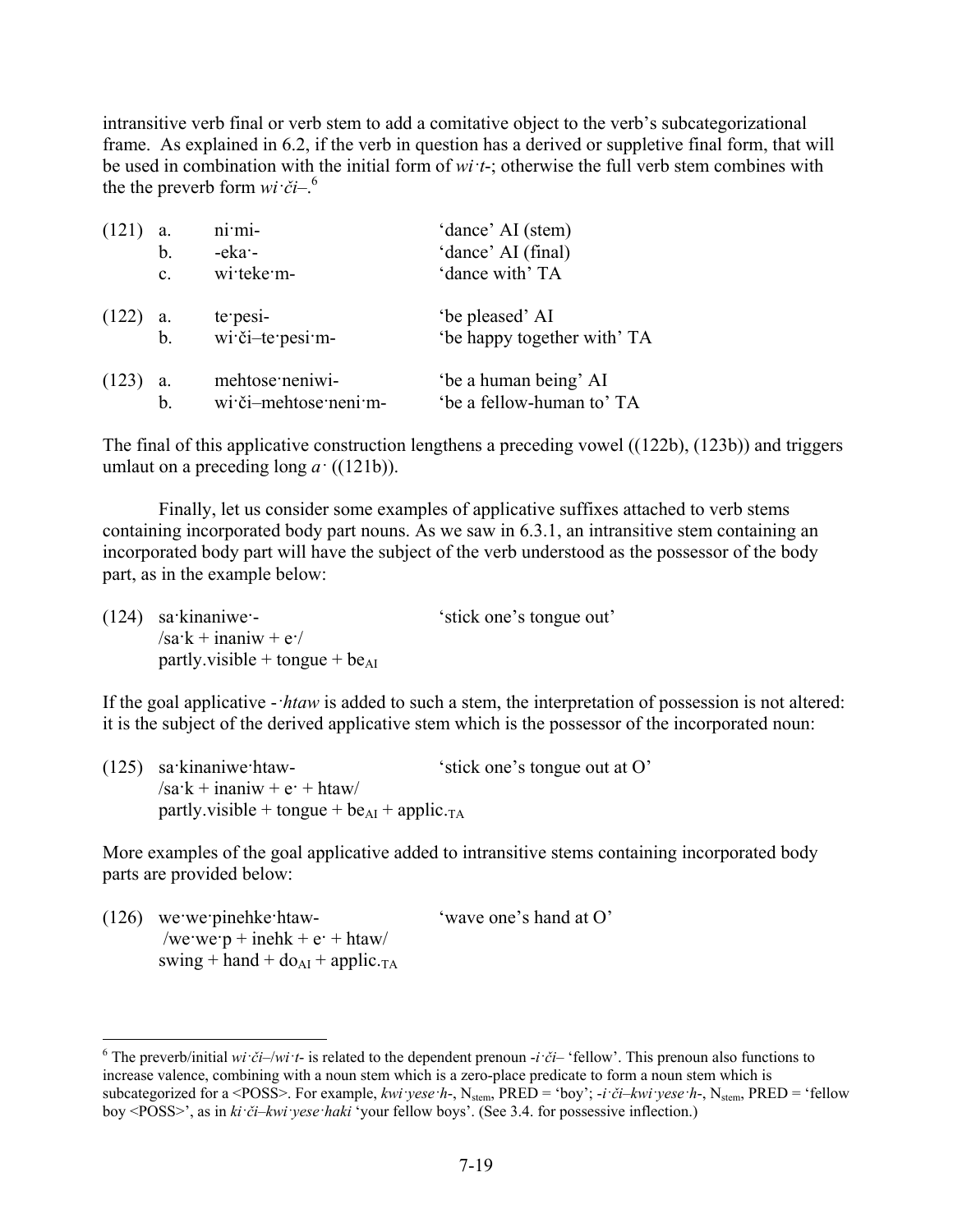(127) e·niki·kwe·htaw- 'smile at O'  $/$ e·nik + i·kw + e· + htaw amused + face +  $be_{AI}$  + applic.<sub>TA</sub>

(128) či·pi·kwe·htaw- 'wink at O'  $\chi$ i·p + i·kw + e· + htaw quick.movement + eye +  $do<sub>AI</sub>$  + applic.<sub>TA</sub>

In other words, the generalization made in 6.3.1. for primary stems containing incorporated nouns does not hold for secondary stems. For primary stems, incorporated nouns are understood to be possessed by the object of a transitive verb or by the subject of an intransitive verb. But in secondary stems the interpretation of an incorporated noun depends upon the particular secondary final; the applicative -*·htaw* seen in (125)–(128) creates stems in which the subject of a transitive verb is understood as possessor of the incorporated noun.

A further example of how secondary stems behave differently from primary stems with respect to noun incorporation can be seen below. If the input stem is transitive, containing an incorporated noun understood to be possessed by the object of the verb, then in the applicative stem derived by suffixing -*aw* the second object of the verb will be understood as the possessor:

| $(129)$ išikane setawe wa                                        | 'lay O2's bones [thither] for $O'$ |
|------------------------------------------------------------------|------------------------------------|
| $\sin + i$ ka ne $\cos + s$ et + aw                              |                                    |
| thither + bone + $\text{lay}_{\text{TI}}$ + applic <sub>TA</sub> |                                    |

Again, in primary stems a second object cannot be understood as the possessor of an incorporated noun, but such configurations may arise through secondary stem derivation.

## **7.2.2. Possessor raising**

<u>.</u>

Possessor raising is another example of a change in grammatical relations which affects the shape of the verb stem.<sup>7</sup> If the object of a transitive verb is a possessed NP, the possessor may optionally become the first object of the verb, demoting the possessum to second object.<sup>8</sup> In other words, the valence of the verb increases from transitive to ditransitive in the possessor raising construction, registered in the verb stem by affixing the secondary final -*aw* to a TI stem or theme. The derivation of the possessor raising stem is formally identical to that of the -*aw* applicative described in 7.2.1. In terms of thematic roles, however, the behavior of possessor raising is different from that of the -*aw* applicative, warranting treating them as separate constructions. The new object added by the -*aw* applicative bears a thematic role (usually beneficiary) in relation to the verb. In possessor raising, on the other hand, the new first object does not bear any thematic relation to the verb; it is simply the possessor of the second object. Moreover, possessor raising is optional, while applicative formation is the only way in which a beneficiary or recipient can be expressed in the clause.

 $<sup>7</sup>$  The phenomenon of possessor raising is found in many North American Indian languages; see, for example, Munro</sup> 1984.

<sup>&</sup>lt;sup>8</sup> In Meskwaki and (the other Algonquian languages, as far as I know), possessor raising is limited to objects only; possessors of subjects cannot be raised to become subject of the verb.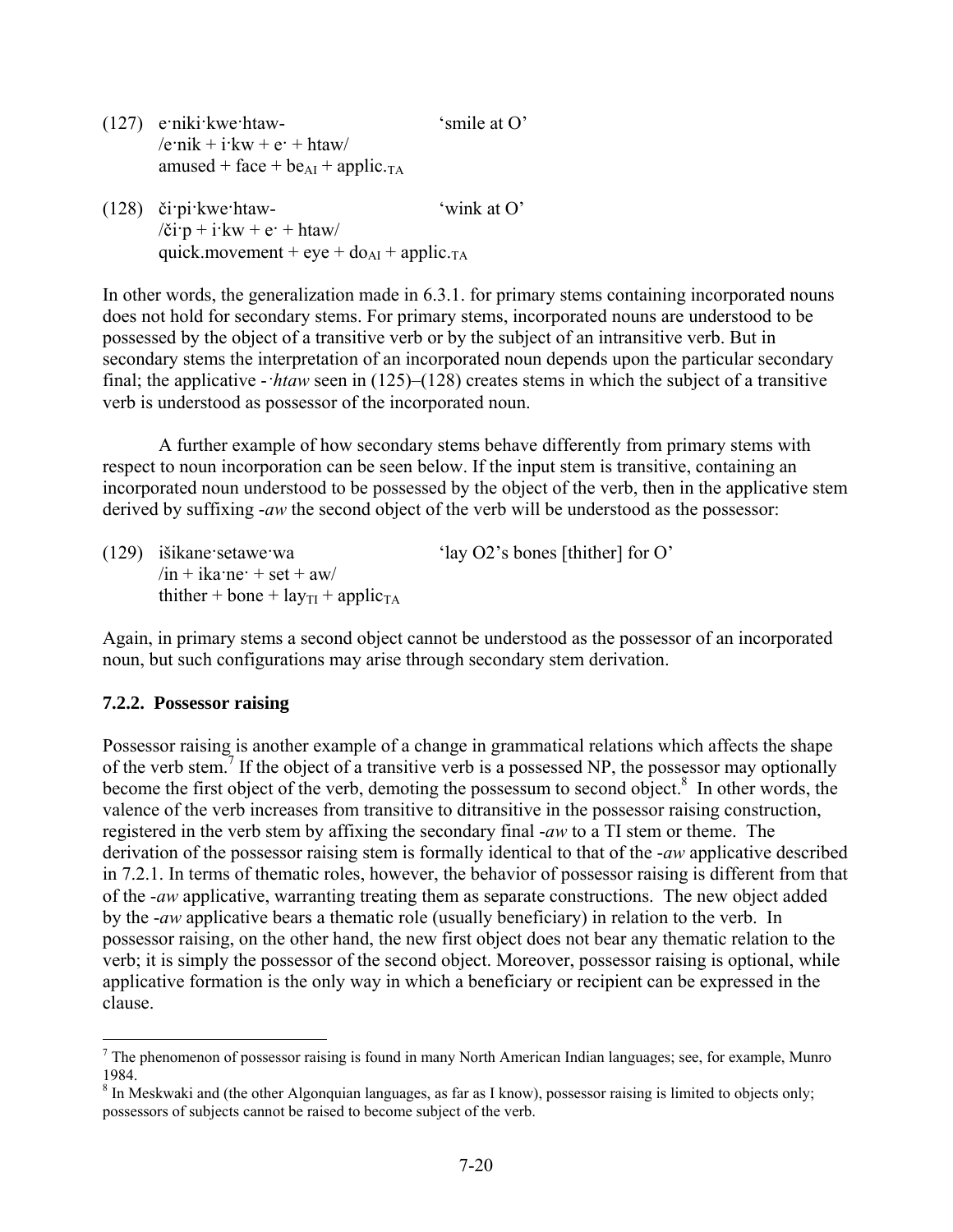The following pair of verb stems illustrates the difference between a simple stem and one in which possessor raising has applied:

| $(130)$ a. | nes-        | 'kill' TA        |
|------------|-------------|------------------|
|            | . nehtamaw- | 'kill O's O2' TA |

The stem in (130b) is derived from the TI stem *neht*- 'kill', just as we saw in the applicative form of (106). The simple TA stem in (130a) is used if no possessor raising takes place; the form in (130b) indicates that the first object is the possessor of the second object, the victim of the killing. A textual example of the stem in (130b) may be seen in the following clause:

| $(131)$ o'šisemani | nehtamawakwe                                         |
|--------------------|------------------------------------------------------|
| her.grandchild.obv | kill.O's.O2 21-3/subjnct                             |
|                    | 'if we (incl) kill her (prox) grandson (obv),' W1023 |

The verb in (131) contains the stem *nehtamaw*-, inflected for a third person singular proximate first object. The first object is the possessor of the second object *o·šisemani* 'her grandchild'.

Another textual example of possessor raising was given in 6.3.1, illustrating the optionality of noun incorporation; it is repeated below. Here the verb stem is *ketešamaw*- 'cut O's O2 out' TA; if possessor raising had not taken place the verb stem would be the simple stem *keteš*- 'cut O out' TI, to agree with the inanimate noun 'hearts'.

|                                               | (132) ote hwa wani ki hanemi-ketešamawa waki           | ki či škwe haki |
|-----------------------------------------------|--------------------------------------------------------|-----------------|
|                                               | their.hearts fut.future-cut.O's.O2.out $2-3p/ind$ .ind | your.enemies    |
| 'You will cut out your enemies' hearts.' N10P |                                                        |                 |

The possessor raising stem in (132) is inflected for a second person singular subject and a third person plural first object; the object inflection agrees with 'your enemies', the possessor of 'hearts'.

In many instances of possessor raising, there is a lexical possessed NP in the same clause as the verb which undergoes possessor raising, as in (131) and (132). The following example, however, shows that a lexical NP need not be present. If a possessed NP has been mentioned previously in the discourse, then the possessor and possessum may serve as antecedents for later anaphoric reference by the first and second objects of verbs which have undergone possessor raising: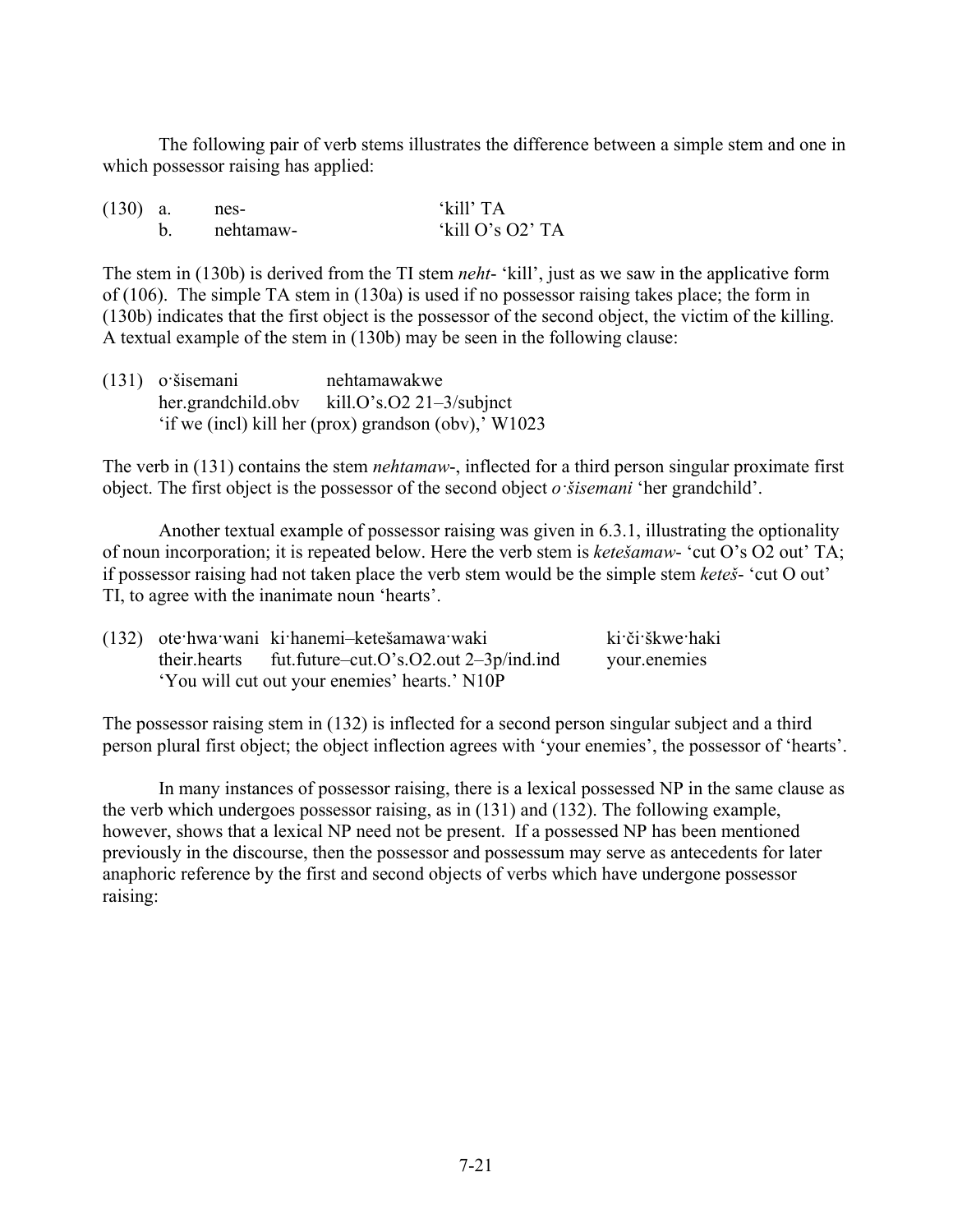| (133) | mani=ča·hi<br>this=so                                                                                                                    |  | wi:hto:tawakwe<br>fut.do.thus.to $21-3$ ( $\gamma$ )/part/obl            | ma·hahi<br>these.obv | otawe ma wahi:<br>her.brothers.obv |
|-------|------------------------------------------------------------------------------------------------------------------------------------------|--|--------------------------------------------------------------------------|----------------------|------------------------------------|
|       | kena či=meko<br>gradually=emph                                                                                                           |  | ki hanemi-ča kihtawa pena.<br>fut.future-kill.all.O's.O2 $21-3/ind$ .ind |                      |                                    |
|       | 0 <sup>th</sup><br>and.then                                                                                                              |  | ki ši-ča kihtawakwe,<br>perf-kill.all.O's.O2 $21-3$ /subjnct             |                      |                                    |
|       | 'So this is what we will do to her brothers:<br>we will gradually kill all of them.<br>And then after we have killed all of them, ' W646 |  |                                                                          |                      |                                    |

The first line of (133) contains a possessed NP, *ma·hahi otawe·ma·wahi* 'these brothers of hers', object of *to·taw*- 'do thus to'. Possessor raising has not occurred in the first line of (133). In the second and third lines of (133), however, possessor raising applies to both instances of 'kill all of'. That is, the ditransitive stem *ča·kihtaw*- 'kill all of O's O2' TA is used instead of the simple TA stem *ča·kih*- 'kill all of O'. The first object is indicated pronominally by inflection on the verb and refers to the possessor of 'brothers'; the second object is also pronominal (expressed by zero anaphora), and refers to the brothers.

As the first line of (133) shows, possessor raising is not obligatory when a possessed NP occurs as object of a transitive verb. The following textual examples provide further evidence that possessor raising is optional:

|  |                                     | (134) e hne taki okwisani oto šehki ta kani |
|--|-------------------------------------|---------------------------------------------|
|  | see $3-0/a$ his son obv his clothes |                                             |
|  | 'He saw his son's clothes.' N7L     |                                             |

(135) netawe·ma·wani mana nesa·kwe·ni my.brother.obv this.anim kill 3–3'/interr 'As for my brother, this guy must have killed him.' W1023

In (134) the verb stem is the simple TI stem *ne t*- 'see', inflected for an inanimate object agreeing with 'clothes'. If possessor raising had applied, the verb stem would be *ne tamaw*- 'see O's O2', and inflected for an obviative animate object agreeing with 'his son'. Likewise, in (135), the verb stem is *nes*- 'kill' TA. If possessor raising had applied, the verb stem would be *nehtamaw*- 'kill O's O2', taking first person singular object inflection to agree with the possessor 'my'.

#### **7.2.3. Causative**

The previous two sections described processes which increase a verb's valence by introducing a new argument associated with the grammatical function of object. The causative, by contrast, introduces a new argument—the causer of the action or state—which is associated with the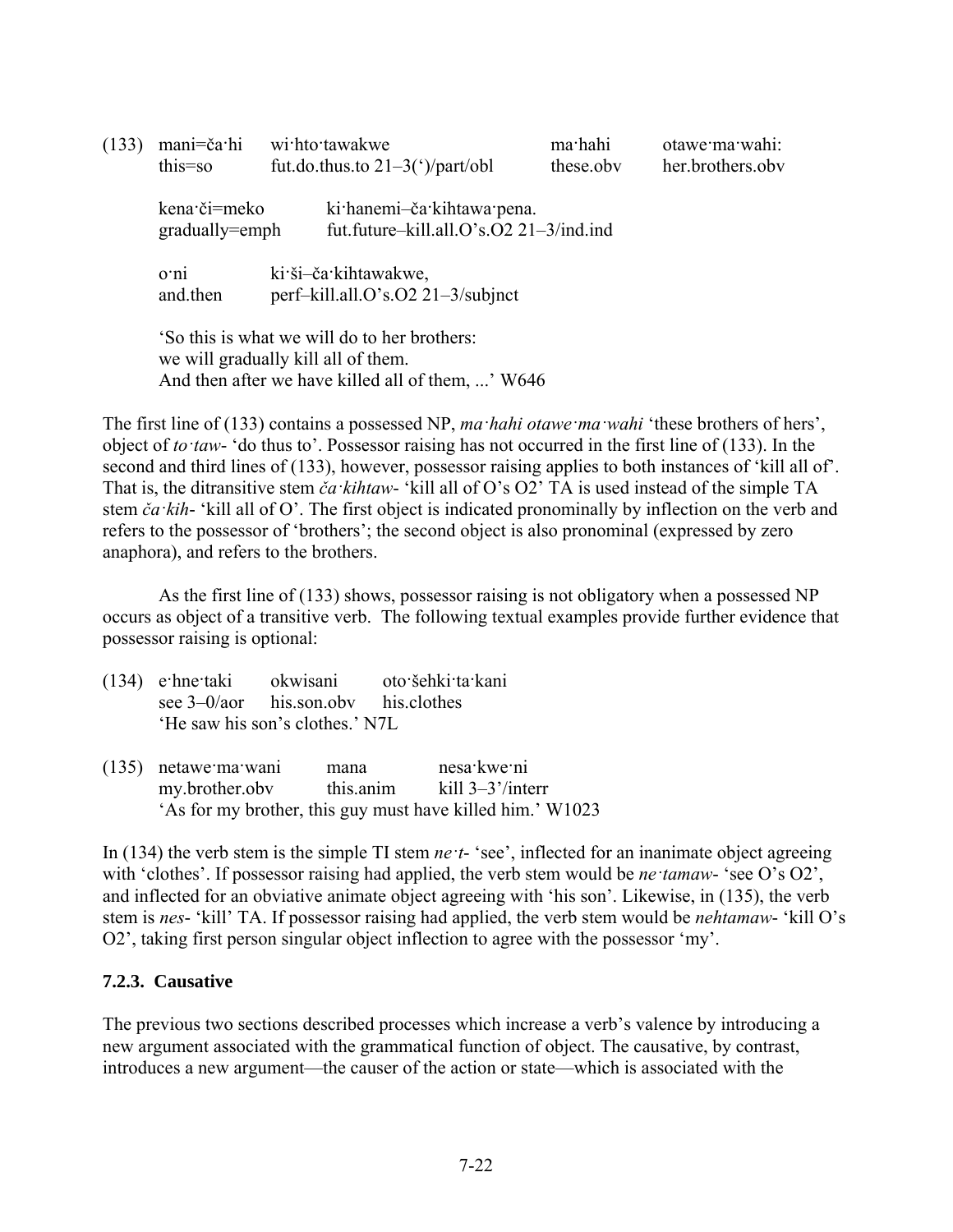function of subject. The argument which was previously linked to subject is realized as the object of the causative verb; the previous object (if any) is demoted to second object.

The most productive causative is the TA secondary final *-(i)h*. Examples of this final attaching to AI stems to form TA stems are given below:

| $(136)$ a. | b.            | ne se -<br>$ne$ se $h$ -    | 'get well, recover' AI<br>'cure' TA         |
|------------|---------------|-----------------------------|---------------------------------------------|
| $(137)$ a. | $\mathbf b$ . | menwinawe -<br>menwinawe h- | 'feel happy' AI<br>'make O feel happy' TA   |
| $(138)$ a. | b.            | mayo -<br>mayo h-           | 'weep' AI<br>'make O weep' TA               |
| $(139)$ a. | b.            | či tapi-<br>či tapih-       | 'sit upright' AI<br>'make O sit upright' TA |
| (140)      | a.<br>b.      | $a$ hkwe $-$<br>a hkwe h-   | 'be angry' AI<br>'make O angry' TA          |

Umlauting long  $a$ <sup>*·*</sup> is changed to  $e$ <sup>*·*</sup> before the causative *-(i)h*:

| $(141)$ a. | h  | na kwa -<br>$n$ a kwe $h$ - | 'leave' AI<br>'cause O to leave' TA |
|------------|----|-----------------------------|-------------------------------------|
| $(142)$ a. | h. | atama -<br>atame h-         | 'smoke' AI<br>'give O a smoke' TA   |

Stems with the final -*ose·* 'walk' AI change the *e·* to short *a* when the causative is added:

| $(143)$ a. | pemose - | 'walk (by)' AI   |
|------------|----------|------------------|
|            | pemosah- | 'make O walk' TA |

The causative *-(i)h* may also be attached to transitive stems to form ditransitives, with the object of the input stem becoming second object of the derived causative stem. As we have seen already with applicatives and possessor raising, the input stem is formally Transitive Inanimate. With stems of TI class 1 the causative morpheme attaches to a theme, rather than to the bare stem, consisting of the TI class 1 stem suffixed with the theme sign -*am* plus -*w*.

| $(144)$ a. | h. | kehke net-<br>kehke netamwih- | 'know' TI<br>'make O know O2' TA             |
|------------|----|-------------------------------|----------------------------------------------|
| $(145)$ a. | b. | we pi hk-<br>we pi hkamwih-   | 'start using' TI<br>'get O started on O2' TA |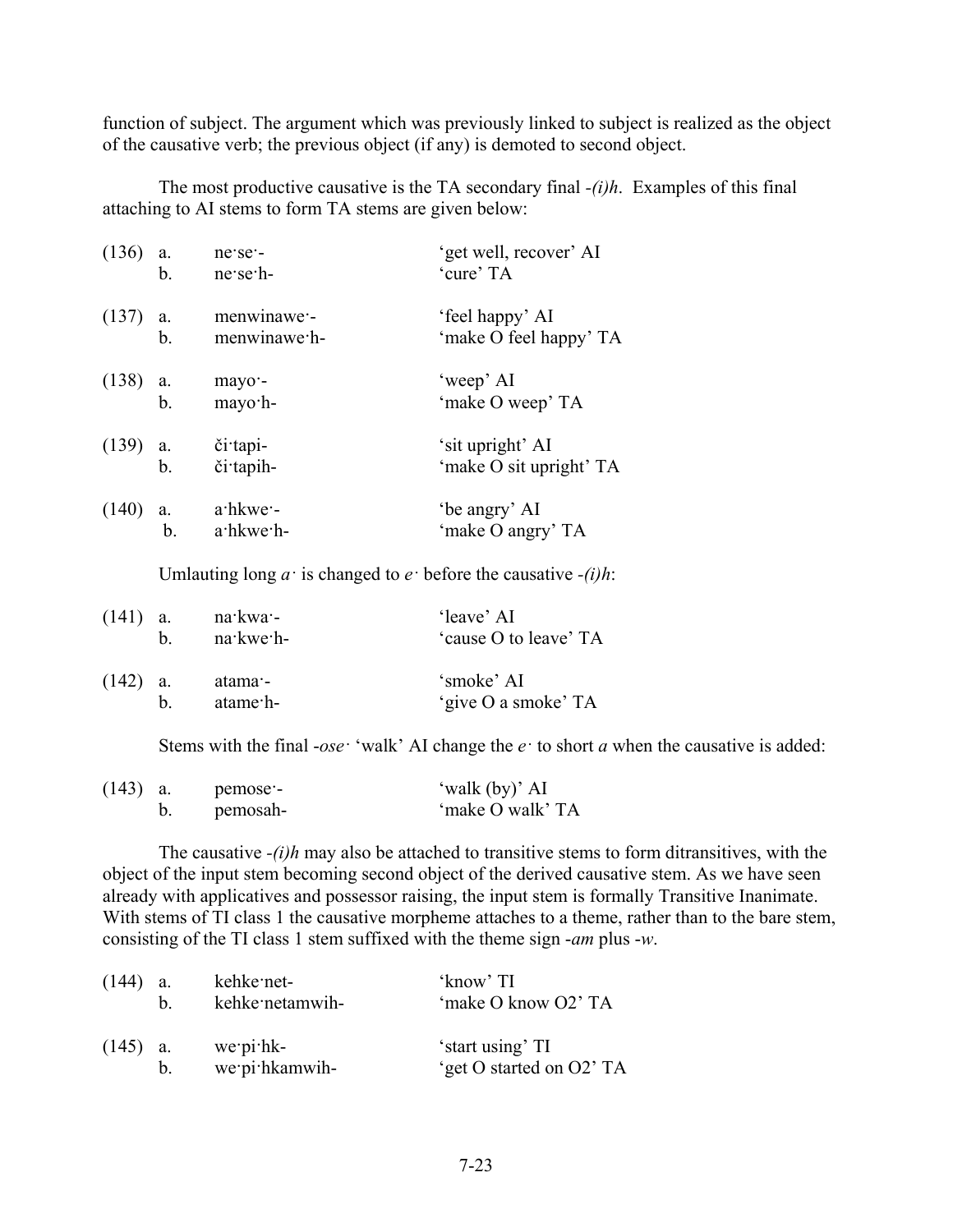The TA causative final *-(i)h* has a TI2 counterpart, *-(i)ht*. Causatives formed with this secondary final often display idiosyncratic changes to the input stem:

| (146)      | a.<br>b. | menwina kwat-<br>menwina kwiht- | 'look good' II<br>'make O look good' TI2 |
|------------|----------|---------------------------------|------------------------------------------|
| $(147)$ a. | $b$      | ašeno-<br>ašenowiht-            | 'be missing' II<br>'let O be absent' TI2 |
| $(148)$ a. | b.       | kemiya -<br>kemiya nwiht-       | 'rain' II<br>'make it rain' TI2          |

In (146), for example, the II stem is truncated before the causative final. In (147) a -*w* is added to the stem before the causative final, while in (148) -*nw* intervenes between the stem and the causative.

In the following example (repeated from 6.2), however, the TI causative is added directly to the stem, with no truncation or addition:

| $(149)$ e hpo ni-mehtose neniwihto ye kwe ki ya wa wi |            |
|-------------------------------------------------------|------------|
| cease-be.alive.caus $2p-0/a$                          | yourselves |
| 'when you make yourselves stop living' W1016          |            |

The causative in (149) is derived as follows:

| $(150)$ a. | po:ni-mehtose:neniwi-   | 'stop living' II         |
|------------|-------------------------|--------------------------|
|            | po:ni-mehtose:neniwiht- | 'make O stop living' TI2 |

The TI form of the causative final is required in (149) because the reflexive pronoun is inanimate in gender (3.7.2).

Besides the very productive *-(i)h* causative in Meskwaki, another, less productive, TA causative final is -*n*:

| $(151)$ a.       | $b_{-}$ | mahkate wi-<br>mahkate win- | 'fast' AI<br>'make O fast' TA                               |
|------------------|---------|-----------------------------|-------------------------------------------------------------|
| $(152)$ a.<br>b. |         | wa pat-<br>wa pato n-       | 'look at' TI<br>'show O O2' TA                              |
| $(153)$ a.<br>b. |         | ina hpene -<br>ina hpenan-  | 'be ill in such a way' AI<br>'ill-treat O in such a way' TA |
| $(154)$ a.       | $b$     | aškepye -<br>aškypyan-      | 'drown' AI<br>'drown' TA                                    |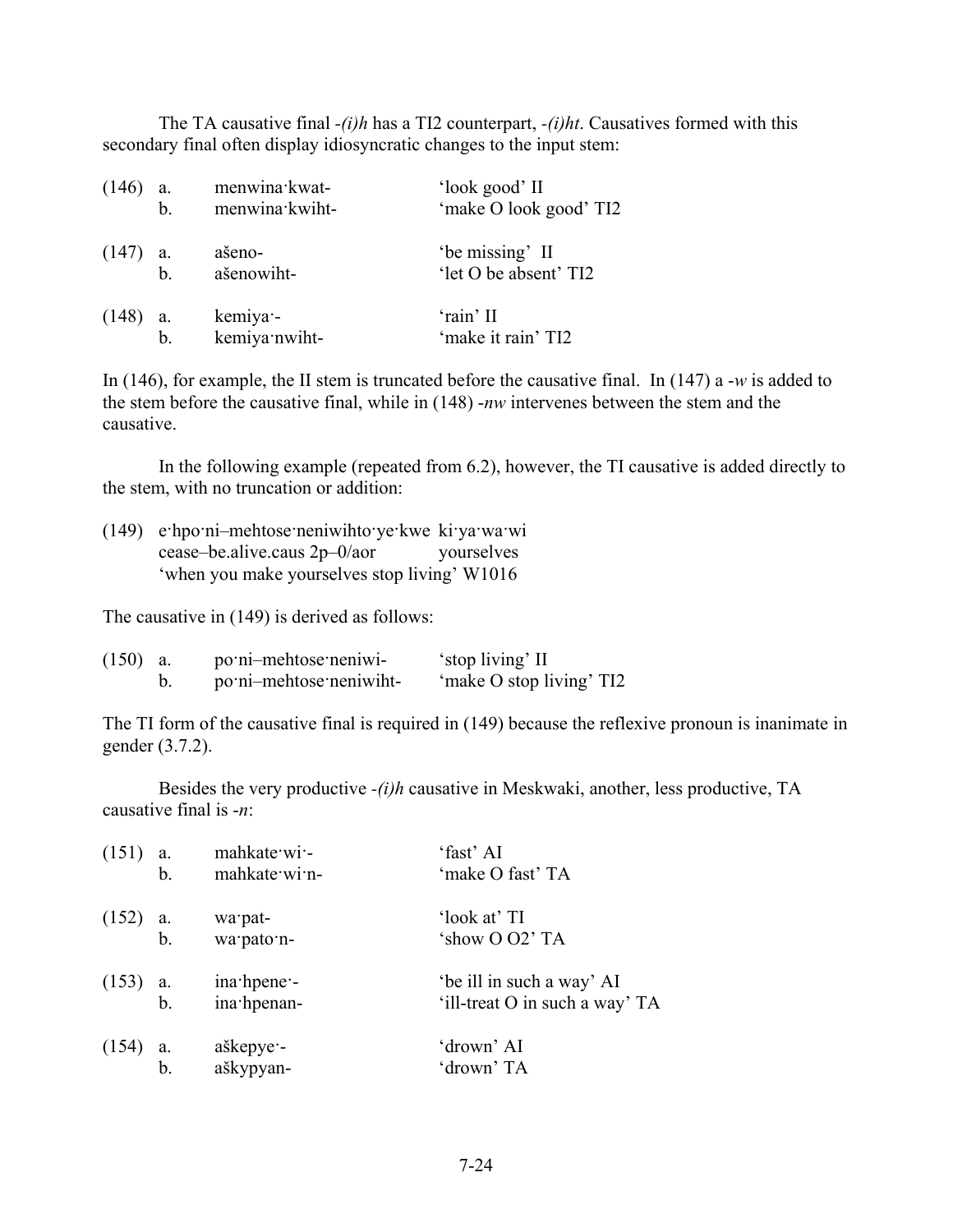In (153) and (154), the causative -*n*- shortens the preceding vowel and changes it to *a*. Note also the *o·* added to the stem in (152).

## **7.2.4. Relational verbs**

1

A final type of valence-increasing process is the phenomenon of relational verbs, though it is not clear whether this involves the same type of secondary stem derivation that we have seen in the previous sections of this chapter. The term 'relational' is originally from Bloomfield 1928, on Plains Cree; see Wolfart 1973:60–61 for a description of the Plains Cree phenomenon.<sup>9</sup> Relational verbs contain a suffix -*w* and are inflected as Transitive Animate verbs in which the object is somehow affected by the action of the verb, comparable to ethical dative constructions in Indo-European languages, or to the adversative passives of Japanese and Korean.

The relational forms in Meskwaki are most frequently found with unspecified subject inflection. Consider the following textual examples in which the -*w* suffix marking the relational construction is in boldface. $10$ 

(155) mehto·či wa·patama·ke·waki like look.at.O2.for.people 3p/ind.ind

> e·na·hpawa·**w**eči dream.thus.'on'.O X–3(p)/part/obl

'It is as if they [the old people] look into what is dreamed (in relation to them).' AR40:550.8

|  |                                                     | (156) mani e ši-pakatamoweči            | $1^{\circ}$ n1 | mehtekwi, |  |  |
|--|-----------------------------------------------------|-----------------------------------------|----------------|-----------|--|--|
|  | this                                                | thus-hit. $O2$ . 'on'. $O X$ -3/ch.conj | that           | tree      |  |  |
|  | wi sahke ha                                         |                                         |                |           |  |  |
|  | W                                                   |                                         |                |           |  |  |
|  | 'As soon as that tree was hit (in relation to him), |                                         |                |           |  |  |
|  | Wisahkeha ' W1003                                   |                                         |                |           |  |  |

(The context for the sentence in (156) is that Wisahkeha is hiding inside the tree.)

| $(157)$ menehta | ši ši kwani | e hpemi-ata hpenamoweči,                                        |
|-----------------|-------------|-----------------------------------------------------------------|
| first           | rattle      | along-take.hold.of. $O2$ . 'on'. $O X - 3/2$                    |
|                 |             | 'First the rattle was taken hold of (in relation to him),' W508 |

<sup>&</sup>lt;sup>9</sup> Relational forms are encountered much more frequently in Cree than in Meskwaki, with the Cree relational forms often used to indicate possessor raising (Dahlstrom 1991:149). In Meskwaki, on the other hand, possessor raising is expressed by a separate construction (7.2.2).

 $10<sup>10</sup>$  In the interlinear gloss of the relational verbs I have tried to indicate that the first object is somehow affected by the action with the gloss 'on O', evoking the English malefactive construction (e.g., *My car broke down on me*).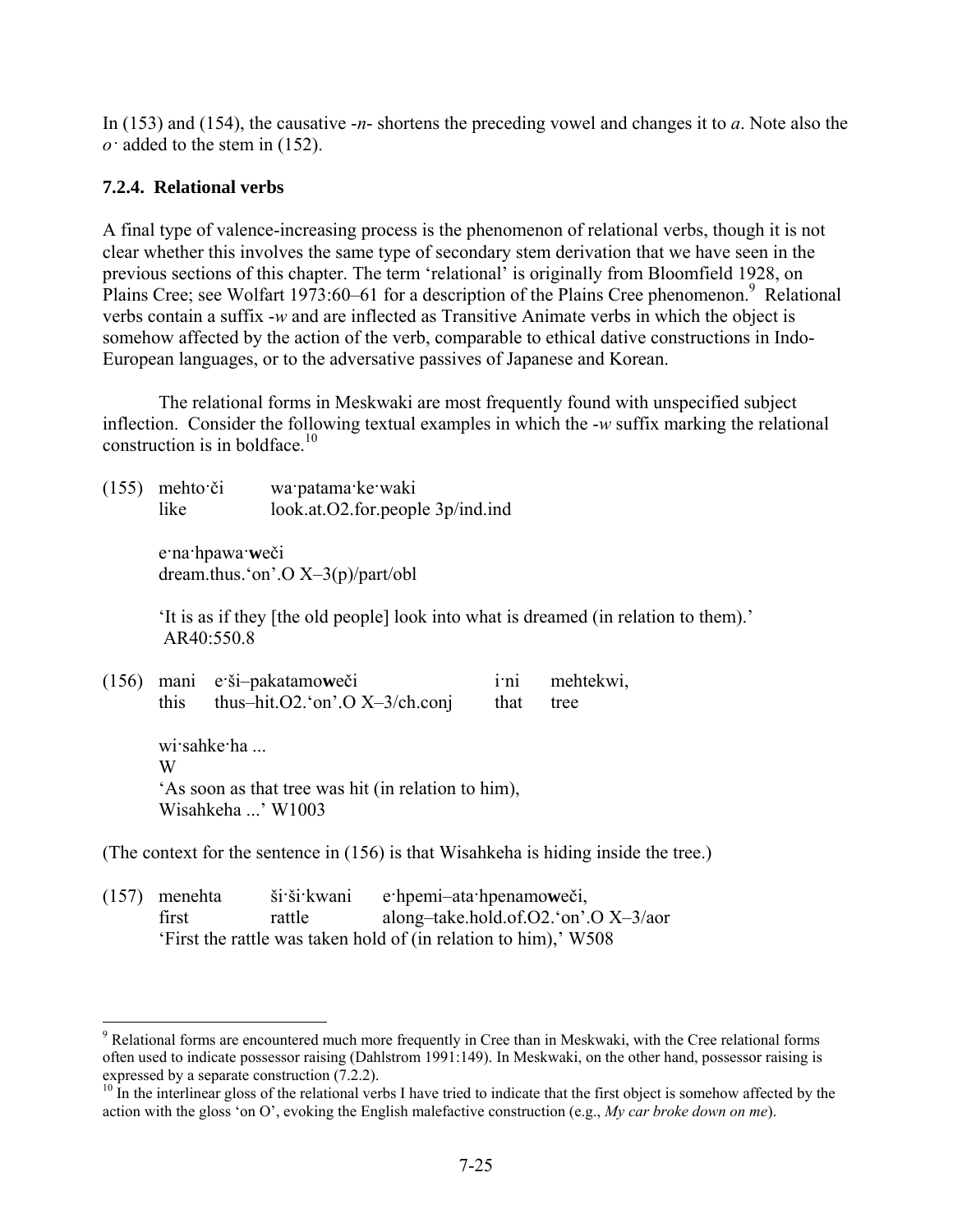(158) e·hki·ši–anwe·we·htamo**w**eči perf–blow.O2.'on'.O X–3/aor 'When [the flute] had been sounded (in relation to him),' W508

The use of relational forms is not restricted to unspecified subject inflection, however:

(159) ni·hkehke·nemekwa e·hkatawi–nepo·hi**w**aki ni·hka·na fut.know 3–1/ind.ind almost–die.'on'.O 1–3/aor my.friend 'My friend should know that I am about to die on him' R50.20

The matrix verb of (159) has undergone copying to object; cf. 10.1.

At first glance it appears that the -*w* suffix characteristic of the relational forms is a secondary final comparable to the finals marking applicatives, possessor raising, and causatives discussed above. That is, the verb stem in the complement clause of (159) would be taken to be *nepo·hiw*- 'die on' TA, formed by suffixing -*w* to the AI stem *nepo·hi*- 'die'. The valence of the verb stem would be increased by adding an object to the verb's subcategorizational frame. Similarly, a TI class 1 stem such as *pakat*- 'hit' in (156) would form a derived relational stem *pakatamow*- 'hit O2 in relation to O' TA by adding -*w* to the theme formed from the TI stem, comparable to the processes described for applicatives, possessor raising, and causatives. The resulting ditransitive stem has the old first object demoted to second object and the affected participant as the new first object.

Goddard 1995, however, argues that the -*w* of the relational forms is actually part of a special inflectional paradigm, rather than a derivational suffix. His argument is based on the position of -*w* relative to the verbal diminutive suffix. The diminutive always precedes the relational -*w*; if the -*w* were part of the stem we would expect to find the diminutive attaching to the right of the relational suffix:

(160) e·hawi·hi**w**aki be.there.dim.'on'.O 1–3/part/loc 'where I live (in relation to him)' K131H [example from Goddard 1995]

The verb in (160) contains *awi*- 'be.[there]' AI plus the diminutive -*·hi*, followed by the relational suffix -*w* and the conjunct suffix -*ak*, first singular subject acting on third singular object. The combination of the aorist prefix *e·h* and the final suffix -*i* indicate that the head of the relative clause in (160) corresponds to the locative oblique argument of the lower verb (5.3). Under Goddard's analysis, the stem would be taken to be *awi·hi*- 'be [there] (dim)' AI, inflected with special relational inflectional suffixes -*waki*, which indicate not only the subject of the intransitive verb but also features of the affected object.

Additional support for analyzing the relational suffix -*w* as part of inflection comes from relational forms of TA stems. First of all, the fact that the relational suffix appears with TA stems at all sets it apart from the applicative, possessor raising, and causative constructions; in the latter constructions the relevant secondary final may attach to a TI stem or theme, but not to a TA stem or theme. The second point of interest is the relative position of the relational suffix -*w* in the TA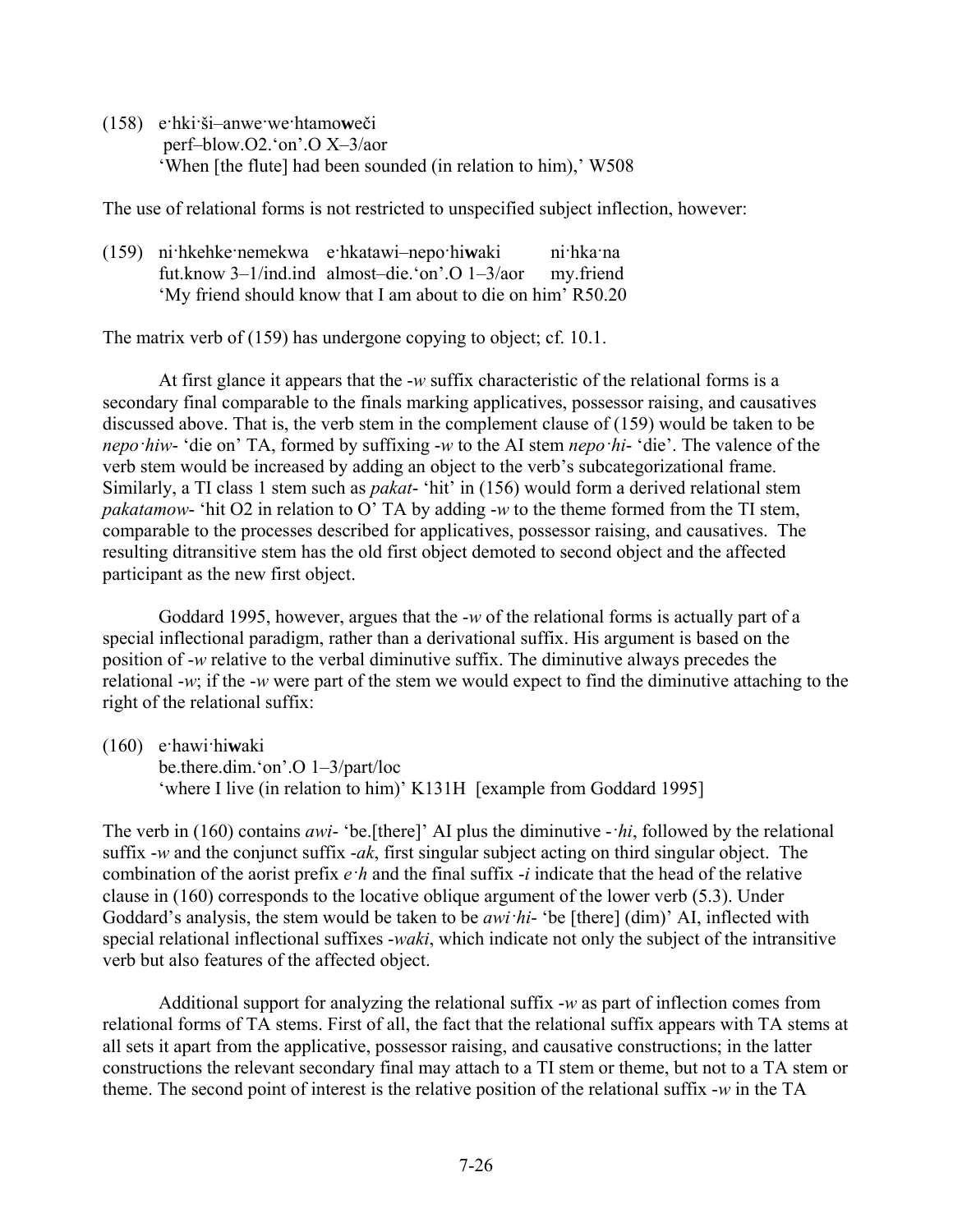forms: it appears to the right of the theme sign and to the left of the person/number suffix. For example, in the TA relational form below (in which the inflectional suffixes have been underlined), the relational -*w* follows the theme sign -*i*, indicating first person object, and precedes -*et*, indicating unspecified subject acting on third person object. (The final suffix -*i* indicates that the head of the relative clause is coreferential to the oblique argument of the lower verb.) If the relational -*w* is taken to be an inflectional suffix which appears to the right of the theme sign, then the position of -*w* in the TI forms of (156)–(158) is not surprising: here too it appears to the right of the theme sign -*am*.

(161) i·ni=ye·toke no·sa a·mi–'ši–=mekoho that=it.seems my.father would–thus–=emph –menwito·tawi**w**eči –treat.well.'on'.O X–3/part/obl

> 'I suppose that for my father that would be kind treatment for me.' FC349 [example from Goddard 1995]

The syntax of (161) is far from clear, however. The theme sign -*i* ordinarily indicates that the first object of the verb is first person; however, the following inflectional affixes indicate a third person first object. Perhaps the first person argument has been demoted to second object (parallel to the effect seen when applicatives, possessor raising, or causative apply to a transitive stem). If that were the case, however, we might expect a first person pronoun from the body series to appear with this verb.

Nevertheless, whether the relational suffix -*w* is best analyzed as part of the inflectional paradigm, or as a derivational suffix, it is clear that the valence of the relational verbs is greater by one than that of the nonrelational forms; it is also clear that it is the presence of the suffix -*w* which marks this increase in valence. This justifies treating the relational verbs together with the valenceincreasing processes of applicative, possessor raising, and causative.

#### **7.3. Adding an oblique argument**

<u>.</u>

An oblique argument may be added to a verb's subcategorizational frame by compounding the verb with a preverb or initial form of the RELATIVE ROOT  $(1.3.3)$  associated with the oblique in question. For example, obliques of manner and goal are associated with the preverb  $i\ddot{s}i$ – and initial  $in$ <sup>-11</sup> If the verb has a derived or suppletive final form, the final is combined with the initial *in*-, in the way described in 6.2:

(i) i·ni=meko neteši–me·nešite·he. then=emph thus–feel.shame 1/ind.ind 'Right then I felt ashamed.' N17A

See also the discussion of the *mani* … *iši* construction in temporal adverbial clauses, 5.7.1.

<sup>&</sup>lt;sup>11</sup> The preverb  $i\ddot{s}i$ – may also be associated with a temporal argument: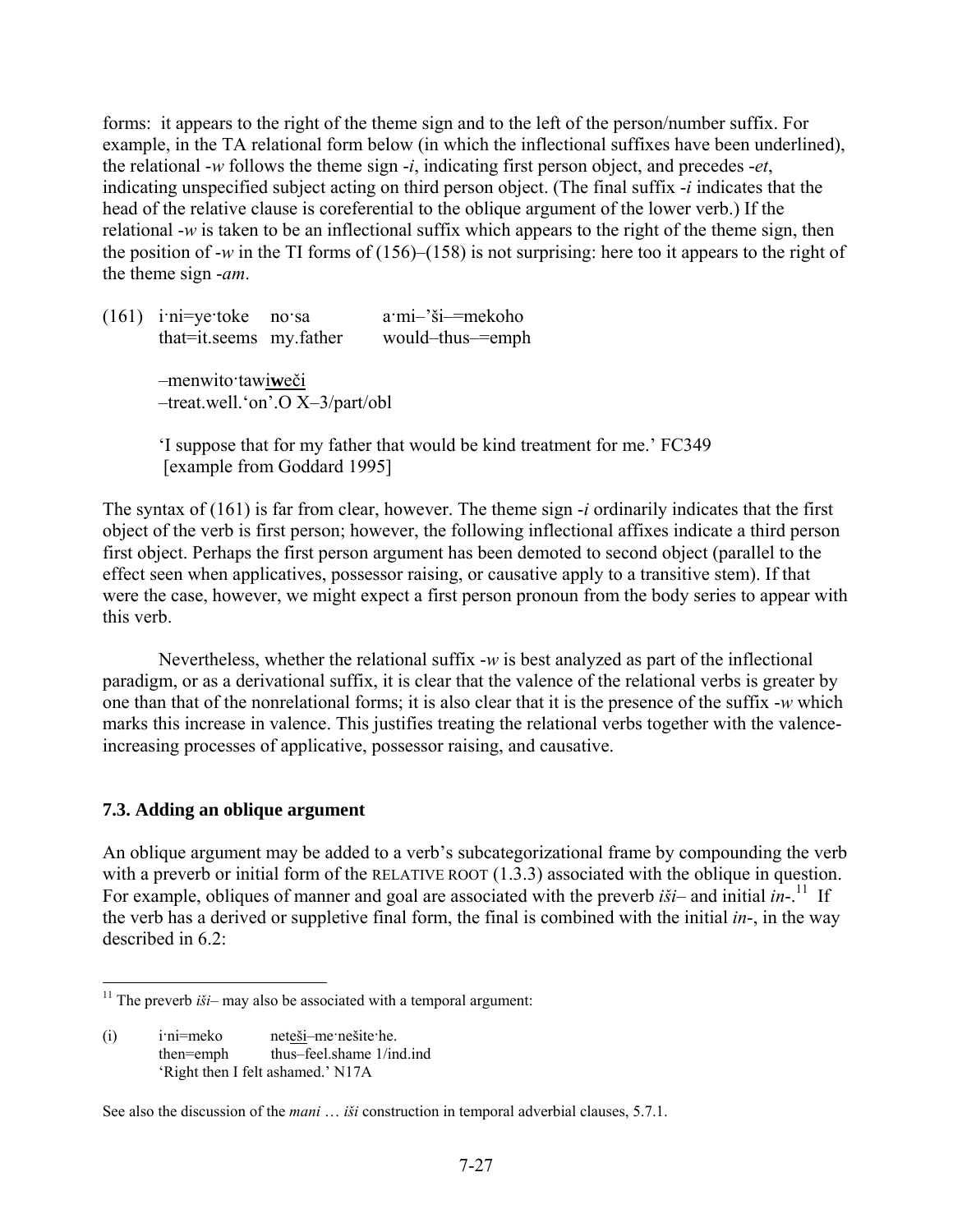|       | $(162)$ a.<br>b. | mehpo-<br>inehpo-<br>$/in + e hpo/$<br>thus $+$ snow <sub>II</sub>                                   | 'snow' II<br>'snow [thus]' II              |
|-------|------------------|------------------------------------------------------------------------------------------------------|--------------------------------------------|
|       | $b_{\cdot}$      | $(163)$ a. nakamo-<br>išina ke -<br>$\sin + \text{ina}$ ke $\sqrt{ }$<br>thus $+$ sing <sub>AI</sub> | 'sing' AI<br>'sing [thus]'                 |
|       | $b_{-}$          | $(164)$ a. $a·mi·-$<br>inote -<br>$\sin + \text{ote}$<br>thither $+$ move.camp <sub>AI</sub>         | 'move camp' AI<br>'move camp [thither]' AI |
| (165) | a.<br>b.         | awan-<br>išiwen-<br>$/in + iwen/$<br>thither + take <sub>TA</sub>                                    | 'take' TA<br>'take [thither]' TA           |

In (162)–(165) the (a) stems are not subcategorized for an oblique argument; the stems in (b) show how *in*- is compounded with a derived or suppletive final form of the verb stem. The final in (162b) is derived from *mehpo*- 'snow' II by deletion of the initial consonant. The finals in (163b)–(165b) are suppletive finals.

If the verb in question does not have an associated final form, the ordinary form of the verb stem is compounded with the preverb *iši*– to add a requirement for a manner or goal oblique.<sup>12</sup>

| $(166)$ a.       | $\mathbf b$ . | mya·net-<br>iši-mya·net- | 'be bad' II<br>'be bad [in such a way]' II                     |
|------------------|---------------|--------------------------|----------------------------------------------------------------|
| $(167)$ a.<br>b. |               | kanawi-<br>iši-kanawi-   | 'speak' AI<br>'speak [thus]' AI                                |
| $(168)$ a.<br>b. |               | anawi-<br>iši-anawi-     | 'go hunting' AI<br>'go hunting [thither]' AI                   |
| $(169)$ a.<br>b. |               | a tapi-<br>iši-a·tapi-   | 'live in a new place' AI<br>'move [thither] to a new place' AI |

 $12$  If the preverb *iši*– is added to a verb subcategorized for a Comp clausal argument, the clausal argument becomes oblique:

| (i) | kehke net-     | 'know <subj comp=""> OBJ'</subj> |
|-----|----------------|----------------------------------|
|     | iši–kehke net- | 'know <subj obl=""> OBJ'</subj>  |

1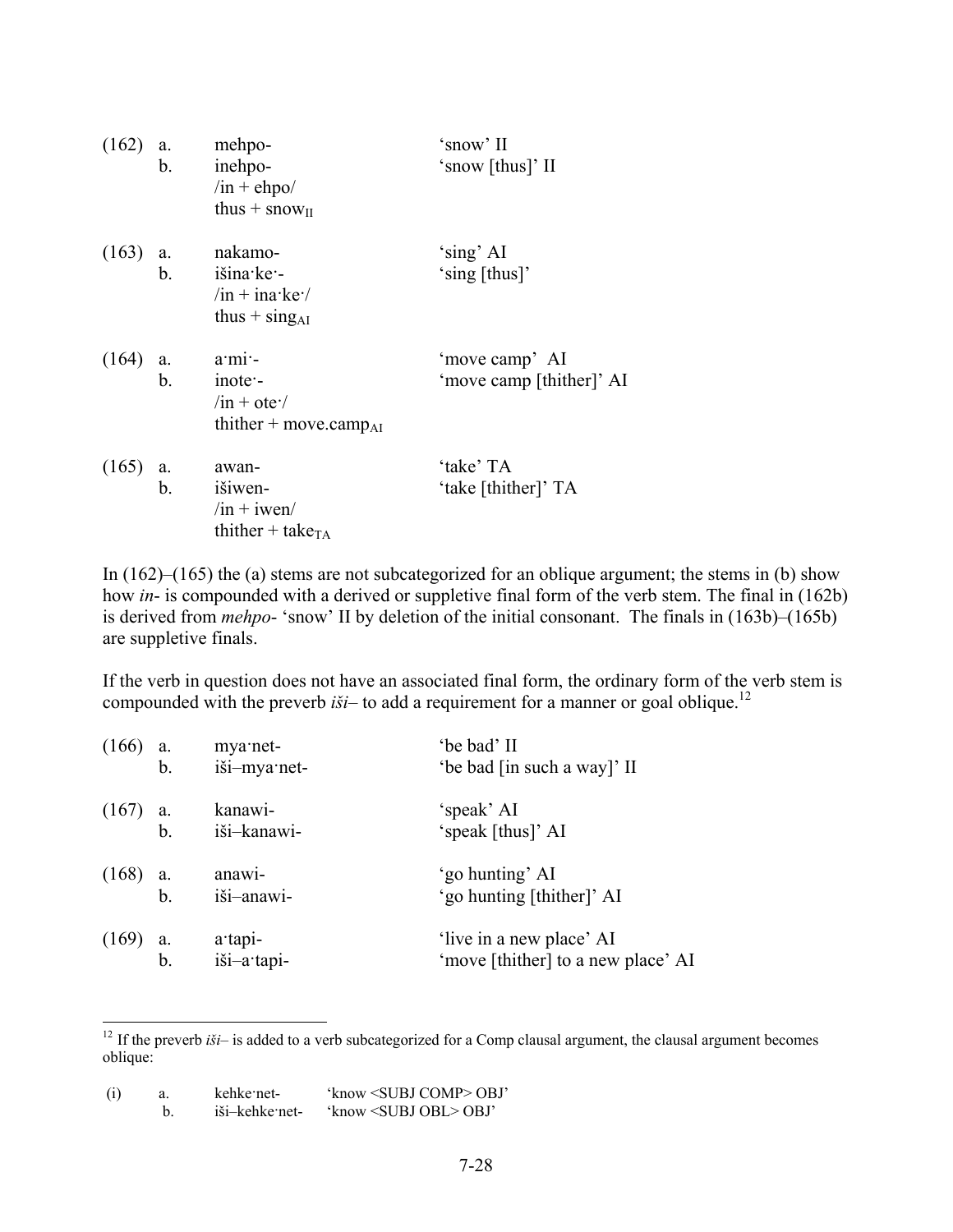In the same way, an oblique argument expressing source may be added to a verb's subcategorizational frame by compounding the verb with the initial *ot*- or the preverb *oči*–. The following examples show the initial *ot*- combined with derived or suppletive verb finals:

| (170)      | a.<br>b. | wa pam-<br>osa pam-<br>/ot + $a$ pam/<br>from + look.at <sub>TA</sub>                                     | 'look at' TA<br>'look at O from [there]' TA |
|------------|----------|-----------------------------------------------------------------------------------------------------------|---------------------------------------------|
| $(171)$ a. | b.       | akiso-<br>otakiso-<br>$\sqrt{ot} + a$ kiso<br>from + get.lost <sub>AI</sub>                               | 'get lost' AI<br>'get lost from [there]' AI |
| $(172)$ a. | b.       | nepo hi-<br>ota hpene -<br>$\sqrt{\text{ot} + \text{a} \cdot \text{hpene}}$<br>from $+$ die <sub>AI</sub> | 'die' AI<br>'die for [such a reason]' AI    |

If a verb stem has no derived or suppletive final form, then the preverb *oči*– combines with the regular form of the stem. (See 9.1.3. for a construction in which the preverb *oči*– separates from its verb.)

| $(173)$ a. |   | $p\nu a$ -<br>b. oči-pya- | 'come' AI<br>'come from [there]' AI          |
|------------|---|---------------------------|----------------------------------------------|
| $(174)$ a. | h | kos-<br>oči–kos-          | 'fear' TA<br>'fear O for [such a reason]' TA |

(172b) and (174b) show that the oblique associated with *ot*- may express source in an abstract sense: the reason for an event or state.

Besides expressing source of motion and causes, *ot*-/*oči*– has two other functions. First, it may be used to express the path of motion:

| $(175)$ a. | $b_{-}$ | pi čihtan-<br>$o\text{či}-pi\text{'cithtan-}$ | 'flow inside' II<br>'flow inside through [there]' II                 |
|------------|---------|-----------------------------------------------|----------------------------------------------------------------------|
| $(176)$ a. | b.      | čapo kisaho-<br>oči-čapo kisaho-              | 'jump into the water' AI<br>'jump into the water through [there]' AI |

The use of *ot*-/*oči*– to express path of motion is a straightforward extension from its primary function of expressing source. If the location of the goal of motion is taken to be the deictic center, then any point on the path of motion toward the goal may be viewed as the source of the object's motion.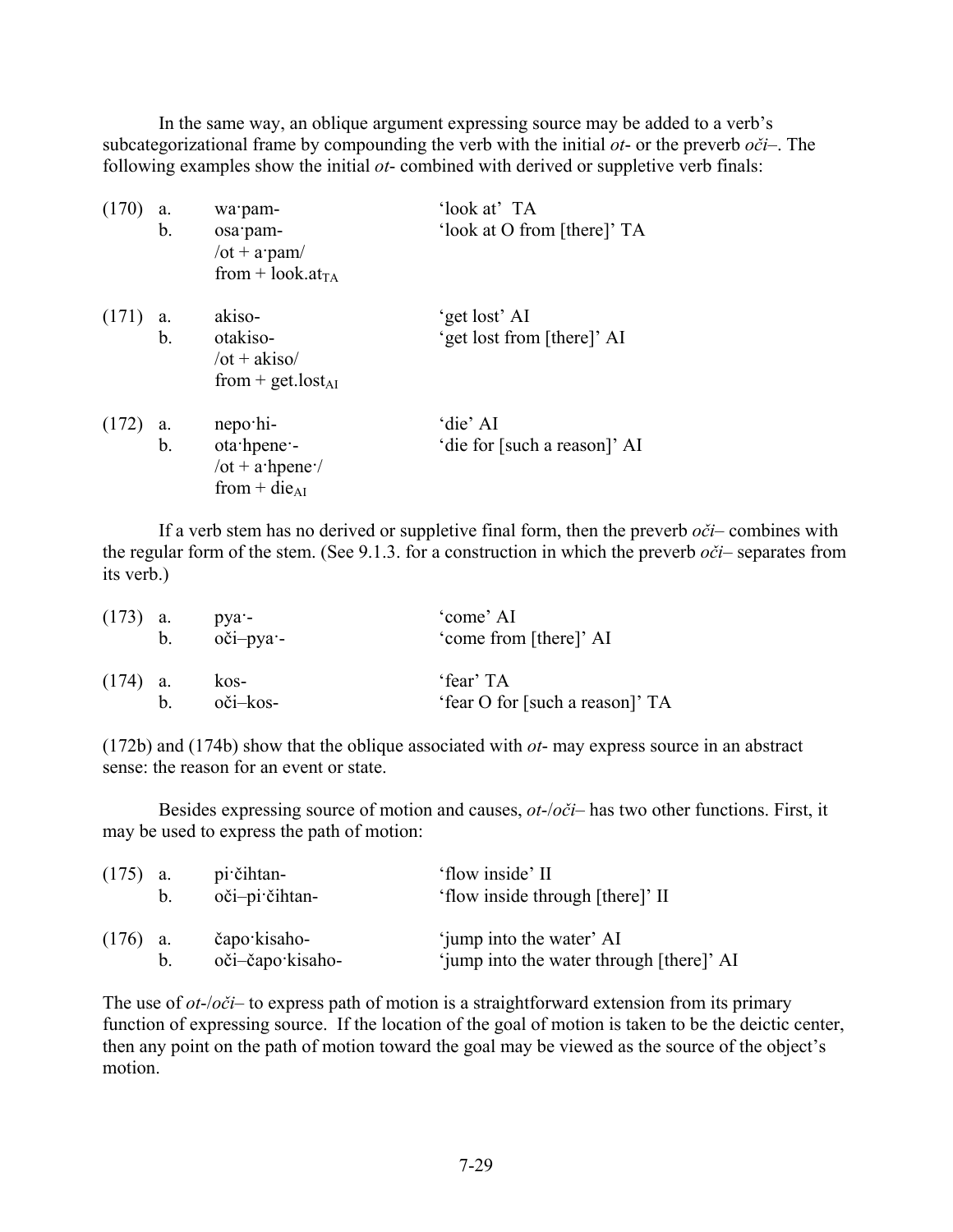Second, *ot*-/*oči*– may be used to express the orientation of an object or activity, especially relative to the cardinal points of the compass:

| (177) | a. | as-                        | 'place' TA                                     |
|-------|----|----------------------------|------------------------------------------------|
|       | b. | očišim-                    | 'place O [in such a direction]' TA             |
|       |    | $\sqrt{ot + i\sinh}$       |                                                |
|       |    | from + place <sub>TA</sub> |                                                |
| (178) |    | očiškwa tawe -             | 'have one's door facing [such a direction]' AI |
|       |    | /ot + iškwa·taw + $e$ ·/   |                                                |
|       |    | from + $door + have_{AI}$  |                                                |

Verbs such as (177b), for example, are frequently encountered in descriptions of religious ceremonies, where certain items are placed to the north, to the east, etc. The medial -*iškwa·taw*- 'door' in (178) is an incorporated noun; see 6.3.1.

The names of the cardinal points of the compass further illustrate this function of the relative root *ot*-/*oči*–. They are participles (5.3) in which the head of the relative clause is coreferential to the oblique argument expressing direction in the lower clause.<sup>13</sup>

| $(179)$ a. |             | we ta paki         | 'east' (lit. 'the direction in which it is dawn')          |
|------------|-------------|--------------------|------------------------------------------------------------|
|            |             | we či-na wahkwe ki | 'south' (lit. 'the direction in which it is noon')         |
|            | $c_{\cdot}$ | we či-pakišimoki   | 'west' (lit. 'the direction in which it is sunset')        |
|            | d.          | we či-kesi ya ki   | 'north' (lit. 'the direction in which it is cold weather') |

The participles in (179) are formed from the following stems:

1

| (180) | a.             | ota pan-<br>$\sqrt{ot} + a$ pan $\sqrt{g}$<br>from + be.dawn $\pi$ | 'be dawn [in such a direction]' II         |
|-------|----------------|--------------------------------------------------------------------|--------------------------------------------|
|       | $b_{\cdot}$    | oči-na wahkwe -<br>from-be.noon                                    | 'be noon [in such a direction]' II         |
|       | $\mathbf{c}$ . | oči-pakišimo-<br>from-be.sunset                                    | 'be sunset [in such a direction]' II       |
|       | d.             | oči-kesi ya -<br>from-be.cold.weather                              | 'be cold weather [in such a direction]' II |

The final in (180a) is derived from *wa·pan*- 'be dawn' II. The initial *ot*- adds a requirement for an oblique argument expressing direction; the preverb *oči*– in (180b–d) functions in the same way. The participle forms of (179) are then inflected for a head of the relative clause coreferential to the oblique expressing direction.

<sup>&</sup>lt;sup>13</sup> Another word for 'in the south' is *ša wanoki*. 'East' and 'west' may also be expressed (at the Meskwaki Settlement on the Iowa River) by *anemya·ka* 'downstream' and *a·sami* 'upstream', respectively.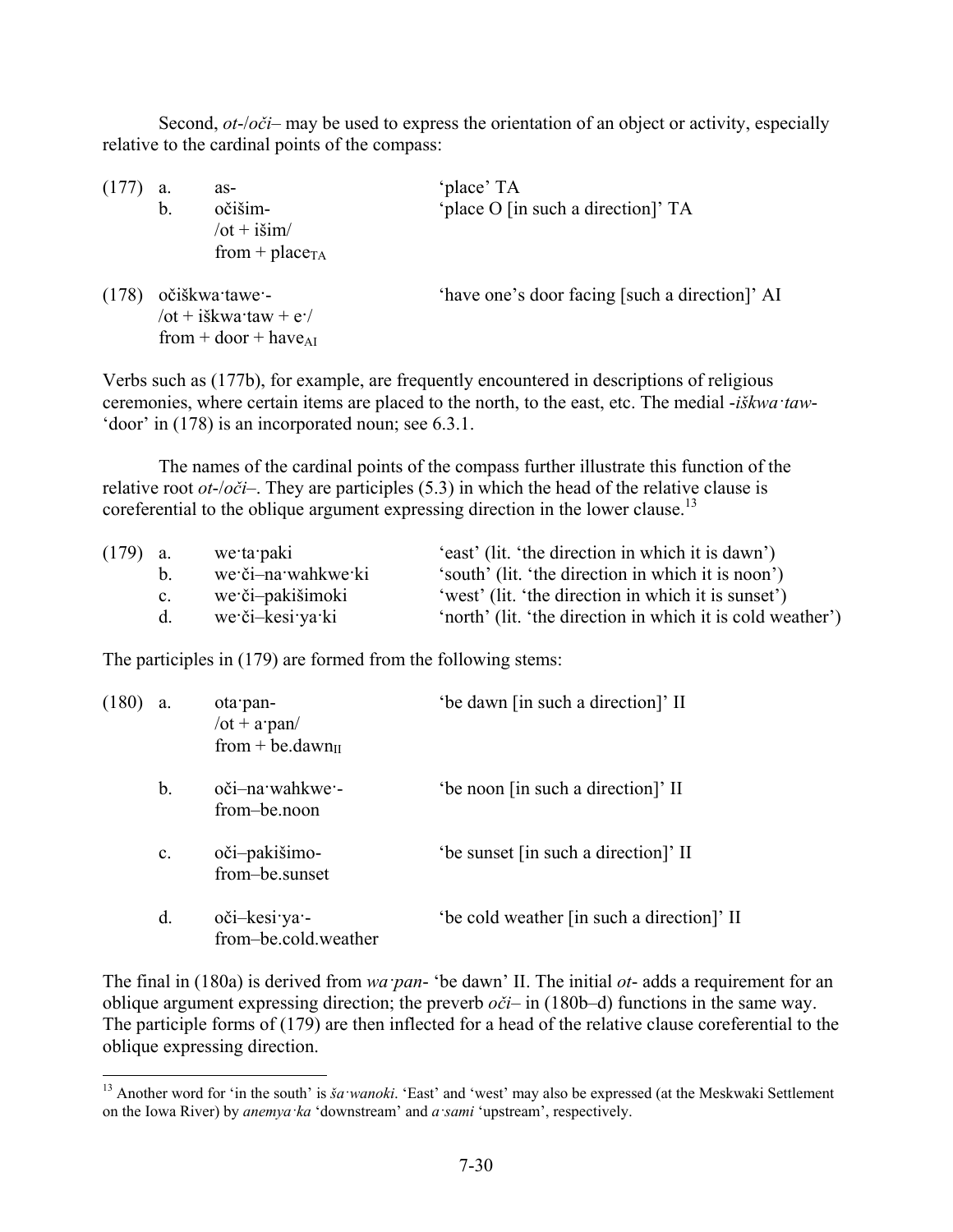The semantic extension between the basic function of *ot*-/*oči*– to express source of motion and its use to express orientation as seen in (177–180) is more difficult to trace than that seen with the path of motion examples in (175) and (176). It undoubtedly occurred via the names for cardinal directions in (179), since these are high frequency words. Notice that each verb stem or verb final which is compounded with the relative root in (180) names a phenomenon which originates in the direction in question and then emanates out towards the deictic center of the speakers: the light of dawn in the east; the light of sunset in the west; the light and heat of noon in the south; the cold winds and storms of the north. It seems plausible that the participles of (179) could have originated to name these phenomena which seem to travel from a particular direction toward where the people live, with a later semantic shift to denote the directions more neutrally. The relative root *ot*-/*oči*– would then be associated with the directions of the compass, and could be used in verbs such as (177) and (178) to indicate location relative to the compass directions.

Turning now to a relative root which is semantically less complex, the initial *tan*- or preverb *taši*– may be compounded with verb finals or stems, respectively, to add an oblique expressing stationary location to the verb's subcategorizational frame. The examples below illustrate the initial *tan*- combining with derived or suppletive verb finals:

| (181)      | a.<br>$b_{-}$ | $n$ i $m$ i-<br>taneka -<br>$/\tan + e$ ka $\cdot$<br>there + dance $_{AI}$ /               | 'dance' AI<br>'dance [there]' AI           |
|------------|---------------|---------------------------------------------------------------------------------------------|--------------------------------------------|
| $(182)$ a. | $b_{-}$       | akiht-<br>tanakiht-<br>$/\tan + akiht/$<br>there $+$ lose <sub>TI2</sub> /                  | 'lose' TI2<br>'lose O [there]' TI2         |
| $(183)$ a. | b.            | wi seni-<br>tašisenye -<br>$/\tan + i$ senye:/<br>there + eat <sub>AI</sub> /               | 'eat' AI<br>'eat [there]' AI               |
| (184)      | a.<br>b.      | $no \succeq$ .<br>tano še -<br>$/\tan + o \cdot \sec$<br>there + give.birth <sub>AI</sub> / | 'give birth' AI<br>'give birth [there]' AI |

If a verb does not have a derived or suppletive final form, the relative root is realized as a preverb, compounded with the regular form of the verb stem:

| $(185)$ a. | komisah-      | 'swallow O up' TA         |
|------------|---------------|---------------------------|
|            | taši–komisah- | 'swallow O up [there]' TA |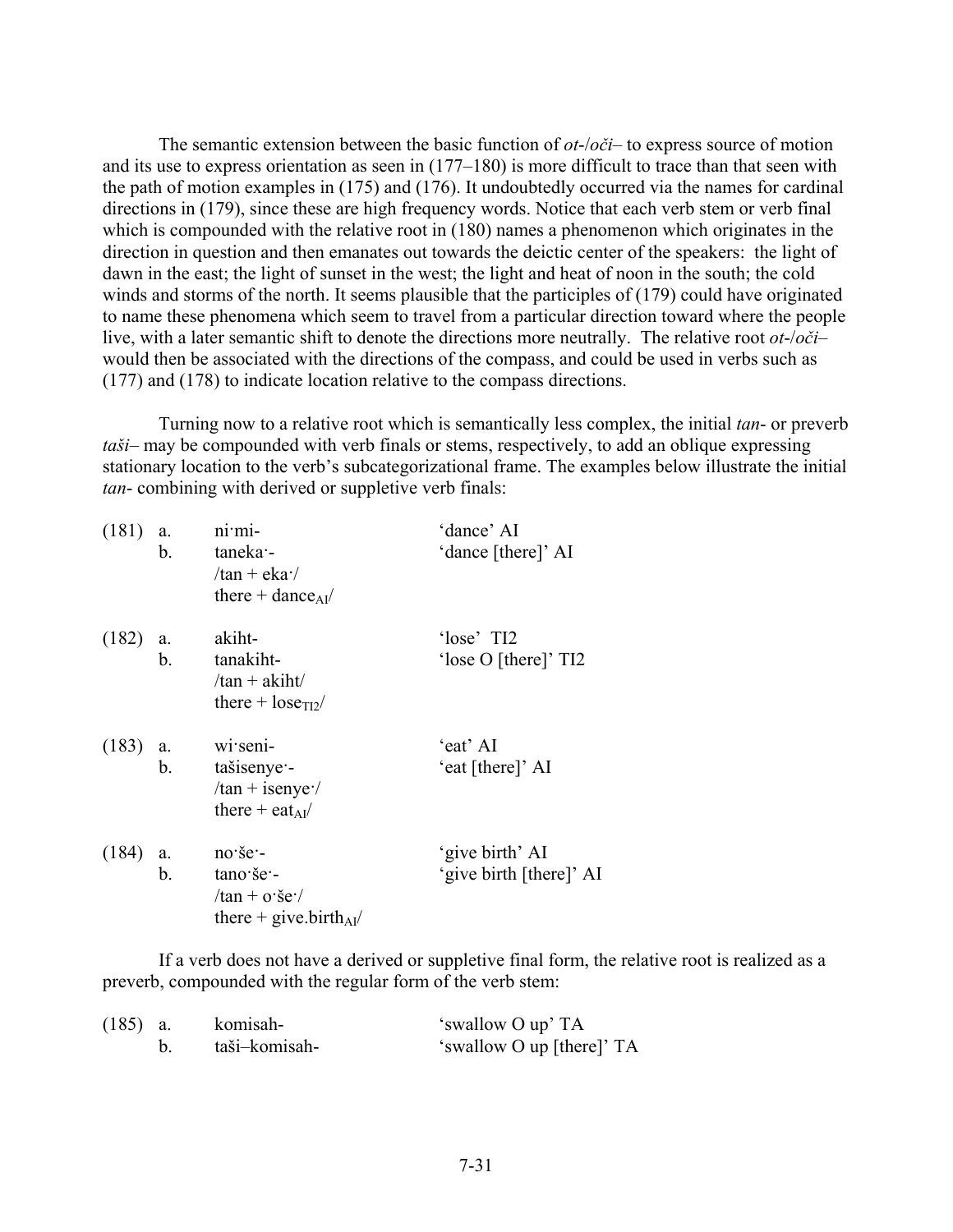| $(186)$ a. | h       | kahkitaw-<br>taši-kahkitaw- | 'hide O2 from O'TA<br>'hide O2 from O [there]' TA |
|------------|---------|-----------------------------|---------------------------------------------------|
| $(187)$ a. | $b_{-}$ | kemiya -<br>taši–kemiya·    | 'rain' II<br>'rain [there]' II                    |

The oblique argument added by the relative root *tan*-/*taši*– always expresses stationary location. There is, however, a homophonous initial/preverb which does not function as a relative root but rather indicates progressive aspect. For example, *taneka·*- in (181b) could also be glossed 'be engaged in dancing', with no subcategorizational requirement for an oblique of stationary location.

We have now examined in detail the three most important relative roots in Meskwaki: *in*- /*iši*– for obliques of goal or manner, *ot*-/*oči*– for obliques of source, and *tan*-/*taši*– for obliques of stationary location. The remaining relative roots will be listed below; for each relative root, examples will be provided of verb stems containing the relative root as an initial or as a preverb.

The relative root *ahpi·ht*-/*ahpi·hči*– is used with scalar predicates to mean 'to such an extent'. Below are examples of verb stems containing the initial *ahpi·ht*-.

| (188) | a.             | ahpi hčiki-       | 'be so old' AI         |
|-------|----------------|-------------------|------------------------|
|       | b.             | ahpi hčina ke -   | 'sing so much' AI      |
|       | $\mathbf{c}$ . | ahpi htamat-      | 'have so much pain' TI |
|       | d.             | ahpi hta ške -    | 'go so fast' AI        |
|       | e.             | ahpi hte nem-     | 'think so much of O'TA |
|       | f.             | ahpi hčiwanakesi- | 'weigh so much' AI     |

If no final form of the verb is available to combine with the initial *ahpi·ht*-, the verb stem combines with the preverb *ahpi·hči*–:

| $(189)$ a. | ahpi hči-kehkya - | be an old person of such age' AI |
|------------|-------------------|----------------------------------|
|            | ahpi hči-tepa t-  | 'love O so much' TI              |

The relative root *ahkw*-/*ahkwi*– adds a requirement for an oblique expressing length or distance. The examples below illustrate, first, stems containing *ahkw*- as an initial and, second, stems containing *ahkwi*– as a preverb.

| (190) | a.             | ahkošamaw-                                 | 'cut O2 so long for O' TA                   |
|-------|----------------|--------------------------------------------|---------------------------------------------|
|       | b.             | ahkwa čimo-                                | 'narrate so far' AI                         |
|       | $\mathbf{c}$ . | ahkwa pi-                                  | 'see so far' AI                             |
|       | <sub>d</sub>   | ahkwiken-                                  | 'grow so long' II                           |
| (191) | b.             | ahkwi-mehkwe nem-<br>ahkwi-mehtose neniwi- | 'remember O so far' TA<br>'live so long' AI |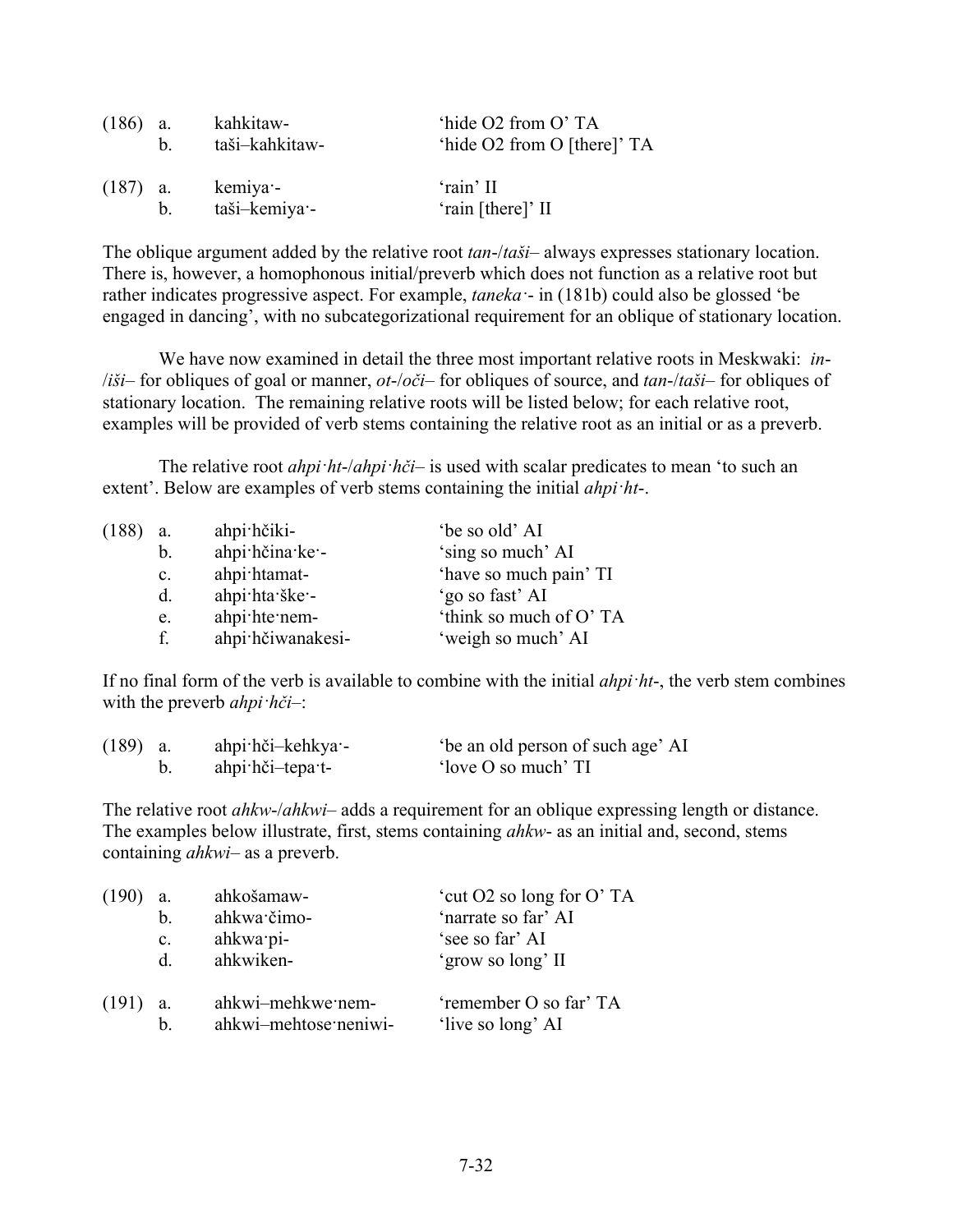Notice that the oblique argument associated with *ahkw*-/*ahkwi*– typically expresses spatial length or distance, but with certain verbs it may express temporal length (e.g. (191b) *ahkwi–mehtose·neniwi*- 'live so long').

We now come to a set of three relative roots which must have originated as compounds of the relative root *in*- 'thus' plus an additional morpheme, but which now function as separate relative roots with specialized meanings. The first of this set of relative roots is *inehp*-/*inehpi*–, which adds a requirement for an oblique expressing height or depth.

| (192) | a.             | inehpaškat- | '[grass] be so high' II    |
|-------|----------------|-------------|----------------------------|
|       | b.             | inehpapi-   | 'sit so high' AI           |
|       | $\mathbf{c}$ . | inehpya -   | 'be so high' II            |
|       | d.             | inehpaten-  | '[ice] freezes so deep' II |

Most examples of this relative root are realized as initials, as in the stems above, but it is also possible to have a preverb *inehpi*–:

| $(193)$ inehpi-makwi $kwe$ | 'have one's face swell up so much' AI |
|----------------------------|---------------------------------------|
|                            | [after being stung by bees]           |

Another relative root which derives from a compound with the initial *in*- 'thus' is *išiwe·p*- /*išiwe·pi*– 'meaning thus, signifying thus':

| (194) | a.             | išiwe piken-        | 'signify [thus]' II                 |
|-------|----------------|---------------------|-------------------------------------|
|       | b.             | išiwe pim-          | 'speak to O meaning [thus]' TA      |
|       | $\mathbf{c}$ . | išiwe pawi-         | 'be, act with such significance' AI |
| (195) | a.             | išiwe pi-nepo hi-   | 'die for such a reason' AI          |
|       | b.             | išiwe pi-kečičiken- | 'sprout out for such a reason' II   |

The third relative root which includes the initial *in*- 'thus' is *inekihkw*-/*inekihkwi*–. This relative root adds a requirement for an oblique expressing size: 'so big; so many'.

| (196) | a.             | inekihkwa -           | 'be so big' II                  |
|-------|----------------|-----------------------|---------------------------------|
|       | b.             | inekihkwa pe wesi-    | 'be so big in bodily build' AI  |
|       | $\mathbf{c}$ . | inekihkwe nem-        | 'think of such a number of O'TA |
|       | d.             | inekihkwišimo-        | 'make one's voice so big' AI    |
|       | e.             | inekihkwa hkwat-      | '[tree] be so big' II           |
| (197) | a.             | inekihkwi-wi čike m-  | 'live with such a number of O'  |
|       | b.             | inekihkwi-ahkawa pam- | 'watch over such a number of O' |

The stem in (196e) contains the classificatory medial -*a·hkw*- 'wood'; this stem is used to refer to the diameter of a tree's trunk, not the height of the tree.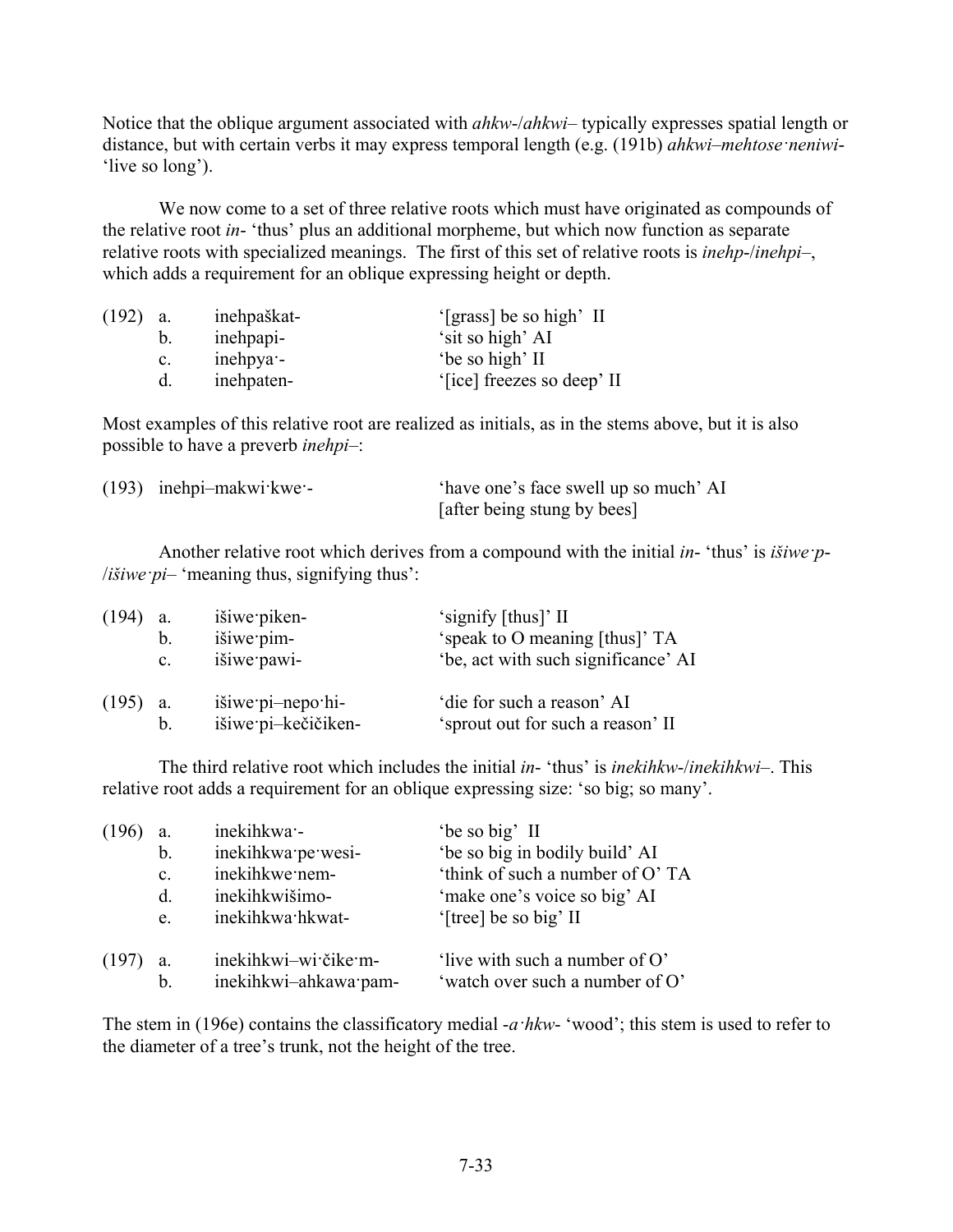A final initial/preverb pair that should be mentioned here is a special use of *pem*-/*pemi*–. The basic function of this morpheme is to express 'along, by' with verbs of motion (see, for example, *pemose·*- 'walk by', *pemipaho*- 'run by', *pemaho*- 'paddle by', discussed in 6.1). However, *pem*-/*pemi*– may also be used with units of temporal measure to mean 'in succession, in a row'. In this latter use, I suggest that *pem*-/*pemi*– is functioning as a relative root, taking the measure phrase as an oblique argument.

| (198) | a. | mi či-                              | 'eat' TI3                                    |
|-------|----|-------------------------------------|----------------------------------------------|
|       | b. | pemat-                              | 'eat O [so many days/etc.] in a row' TI      |
|       |    | /pem + at/                          |                                              |
|       |    | in.succession + eat <sub>TI</sub> / |                                              |
| (199) | a. | natone hw-                          | 'look for' TA                                |
|       | b. | pemi-natone hw-                     | 'look for O [so many days/etc.] in a row' TA |
| (200) | a. | anenwi-                             | 'swim' AI                                    |
|       | b. | pemi-anenwi-                        | 'swim [so many days/etc.] in a row' AI       |

Textual examples of the above verb stems are provided below. Notice that the measure phrases appear immediately to the left of the verb, the canonical position for oblique arguments (8.5).

| (201) | $me\breve{\bm{e}} = \hat{\bm{n}}$ ah=meko= $\breve{\bm{n}}$<br>pretty.much=quot |                      | four.days | nye wokoni pematamo ki<br>eat.O.in.succession 3p-0/ind.ind |
|-------|---------------------------------------------------------------------------------|----------------------|-----------|------------------------------------------------------------|
|       | i <sup>ni</sup><br>that                                                         | wi seniweni.<br>food |           |                                                            |

'They were eating that food for about four days in a row, it's said.' W302A

|                                                                    | (202) meta sokoni e hpemi-na natone hwa wa či | neno te waki |
|--------------------------------------------------------------------|-----------------------------------------------|--------------|
| ten.days                                                           | in.succession-redup.look.for $3p-3'/a$ or     | Indians      |
| The Indians continued looking for him for ten days in a row.' W46M |                                               |              |

(203) nye·wokoni e·hpemi–anenwi·či four.days in.succession–swim 3/aor 'He would swim for four days in a row.' N3J

Another piece of evidence that the measure phrase associated with *pem*-/*pemi*– in this use is an oblique comes from participle formation. A participle of a verb containing *pem*-/*pemi*– may be formed in which the head of the relative clause is coreferential to the measure phrase required by the verb, parallel to other types of oblique arguments: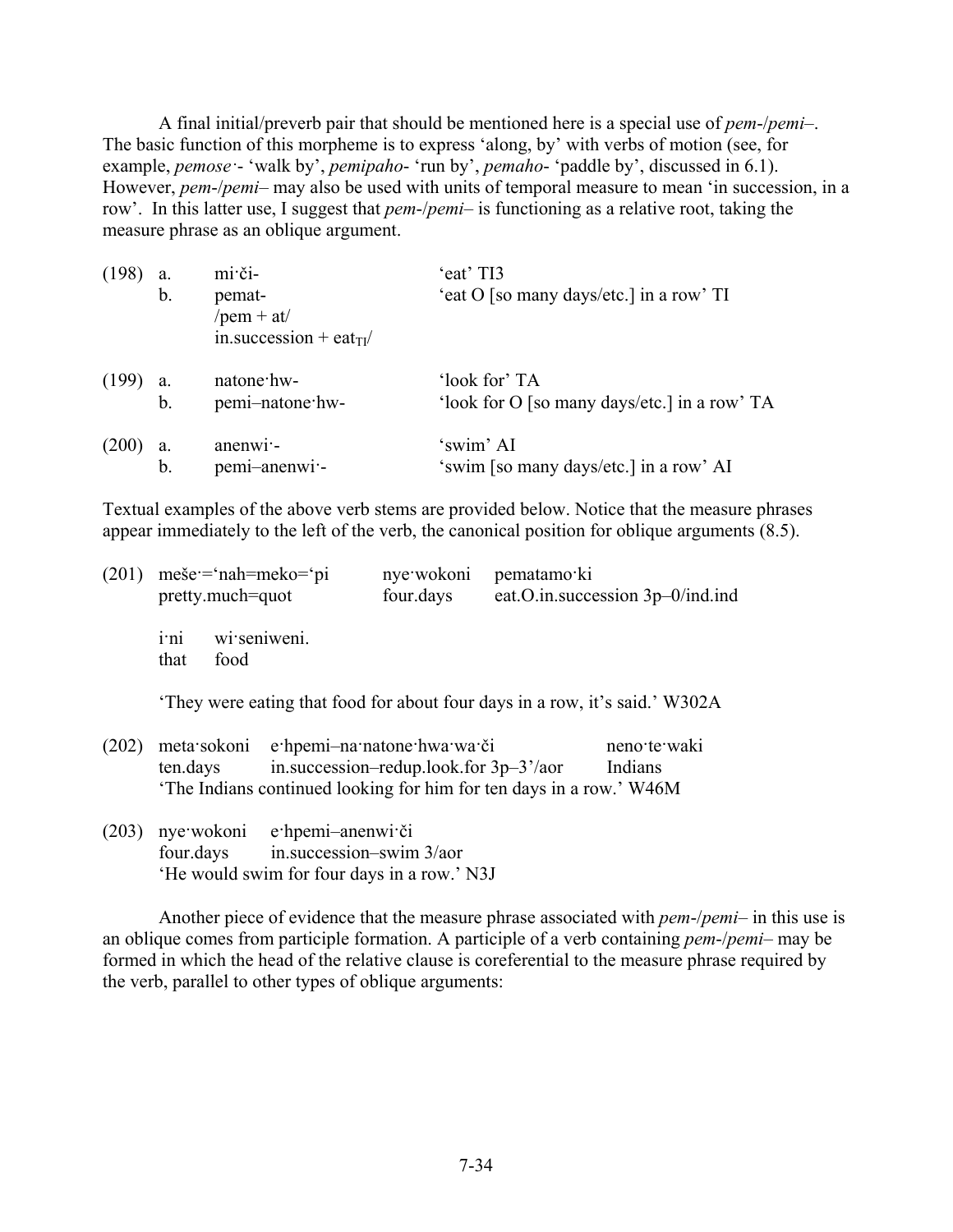(204) [šwa·šika='pi taswipepo·nwe] eight=quot so.many.years

> [i·ni pe·mi–'ši–anehanenwi·či] that in.succession–thus–redup.swim 3/part/obl

'Eight years, it's said, is the length of time he swam in succession in that way.' N4P

(204) is an equational sentence; the brackets delimit the two halves of the equation. The second half of the equation contains a participle whose head is coreferential to the oblique argument associated with the preverb *pemi*– 'in succession'.

The examples seen so far of processes adding an oblique argument to the subcategorizational frame of a verb have all involved either compounds of initials and finals, or compounds of preverbs and verb stems. The last type of process we will consider involves compounds of independent particles and verb stems. That is, the independent particles *taswi* 'so many, so much' and *nehki* 'so long' may be combined with a verb stem, adding a requirement for an oblique argument expressing quantity or length of time, respectively.

| (205)      | a.  | kehke net-       | 'know' TI                      |
|------------|-----|------------------|--------------------------------|
|            | b.  | taswi kehke net- | 'know [so much] of $O'$ TI     |
| $(206)$ a. |     | $aw1-$           | 'be [there]' AI                |
|            | $b$ | taswi awi-       | '[so many] of S be [there]' AI |
| $(207)$ a. |     | ahkiwi-          | 'be an earth' II               |
|            | b.  | nehki ahkiwi-    | 'be an earth for [so long]' II |

In (205b) the verb is subcategorized for an argument expressing the amount of the object; in (206b) the verb requires an oblique expressing the number of the subject. In (207b) the verb requires an argument expressing the length of time the earth will continue to exist.

The syntactic effect of compounding *taswi* or *nehki* with a verb stem is thus identical to the compounds of relative root preverbs and verb stems that we have seen earlier in this section. However, there is a morphological difference between preverb-verb compounds and the particleverb compounds illustrated in (205–207). The particles stand completely outside of the verb stem complex: they are never preceded by inflectional prefixes, or by an aorist or future prefix, and they are never the locus of initial change. Consider, for example, the following participles formed upon the compounds of (205–207). The output of initial change has been underlined in the following examples; note that it applies to the first syllable of the verb, not of the particle *taswi* or *nehki*.

(208) taswi ke·hke·netama·ni so.much know 1–0/part/obl 'as much as I know' W218I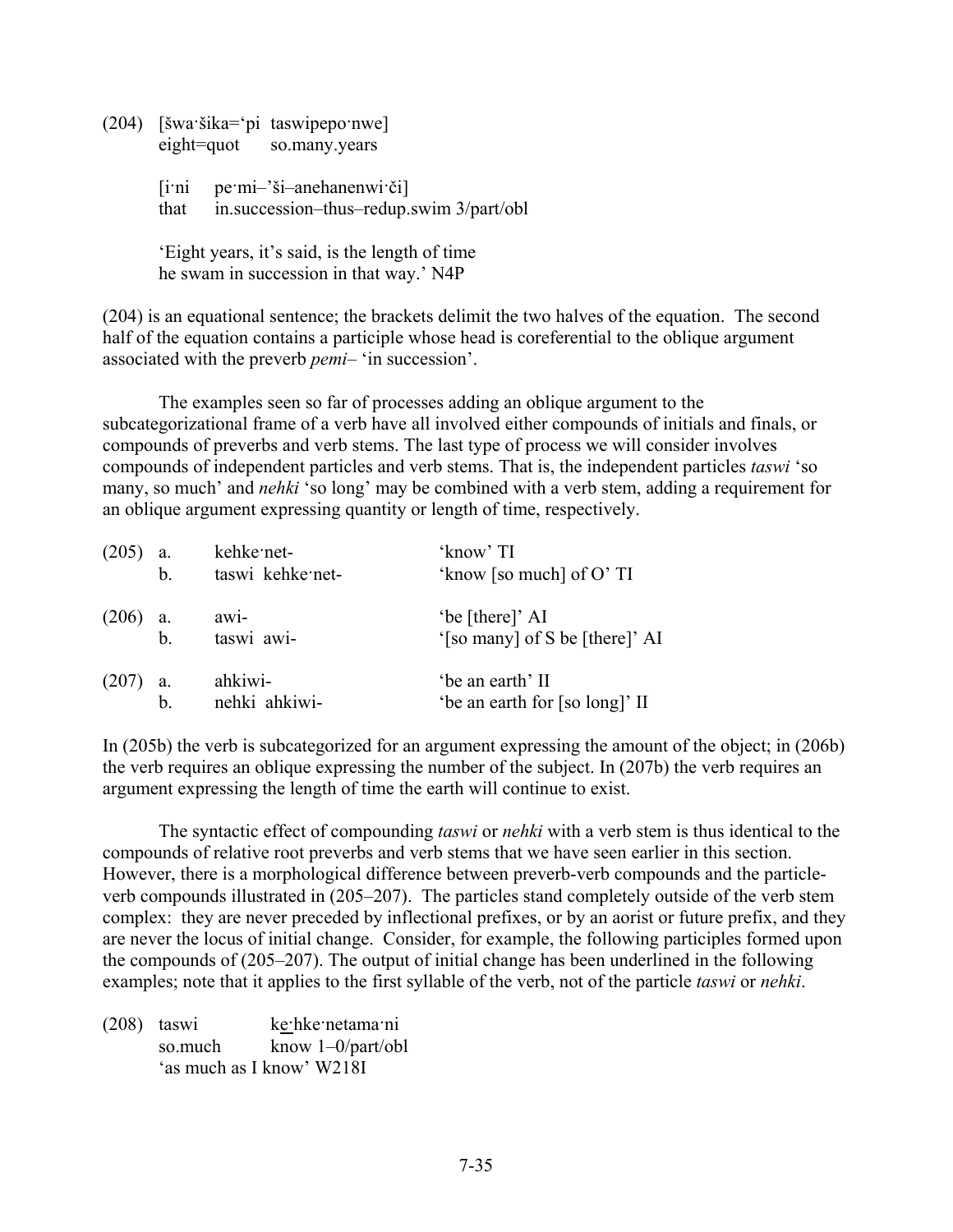- (209) taswi=meko i·nahi e·winiči so.many=emph there be.there 3'/part/obl 'as many as were there' W190N
- (210) nehki enemi-ahkiwikwe ni so.long future–be.earth 0/interr.part/obl 'as long as there may continue to be an earth' N13L

The preverb in (210) is *anemi*–, used for motion away from the deictic center or for states/activities extending into the future.

The particle *taswi* has a corresponding initial *tasw*- 'so many, so much' which combines with derived or suppletive final forms: $14$ 

| $(211)$ a.  | taswih-         | 'have, make so many of O; kill so many of O' TA |
|-------------|-----------------|-------------------------------------------------|
| $b_{\cdot}$ | taswipepo nwe - | 'be so many years old' AI                       |
| $c_{\cdot}$ | taso ke -       | 'dwell in such a number' AI                     |
|             | tasokonakat-    | 'be so many days' II                            |
|             |                 |                                                 |

*nehki*, however, does not have a corresponding initial form.

Verb stems containing *tasw*- 'so many' as an initial also allow the stem of the question word *ke·swi* 'how many?' to appear in initial position:

| $(212)$ a. |                | ke swipepo nwe - | 'be how many years old?' AI         |
|------------|----------------|------------------|-------------------------------------|
|            |                | ke so če naw-    | 'hit how many of O by shooting?' TA |
|            | $\mathbf{c}$ . | ke sokoneška -   | 'go how many days?' AI [in fasting] |

## **7.4. Adding a second object**

<u>.</u>

The previous section described initials and preverbs that add an oblique argument to a verb's subcategorizational frame when compounded with the verb. There are also three initial/preverb pairs which function to add a second object to a verb's subcategorizational frame. The selection of the initial form or the preverb form operates in the same way as we have seen in 6.2. and 7.3: the initial form is used if the verb has an associated derived or suppletive final; otherwise the preverb form is compounded with the regular verb stem.

The initial *kek*- (preverb *keki*–) is glossed 'with, having'; the item which is held or possessed becomes the second object of the verb:

- (i) nekotih- 'have/make/kill one of O' TA
- (ii) ni·šwih- 'have, etc. two of O' TA
- (iii) neswih- 'have, etc. three of O' TA
- (iv) nye·wih- 'have, etc. four of O' TA

<sup>&</sup>lt;sup>14</sup> The verbs with *tasw*- as an initial are used with numbers higher than four; the lower numbers may be expressed in the verb as an initial or a preverb. For example: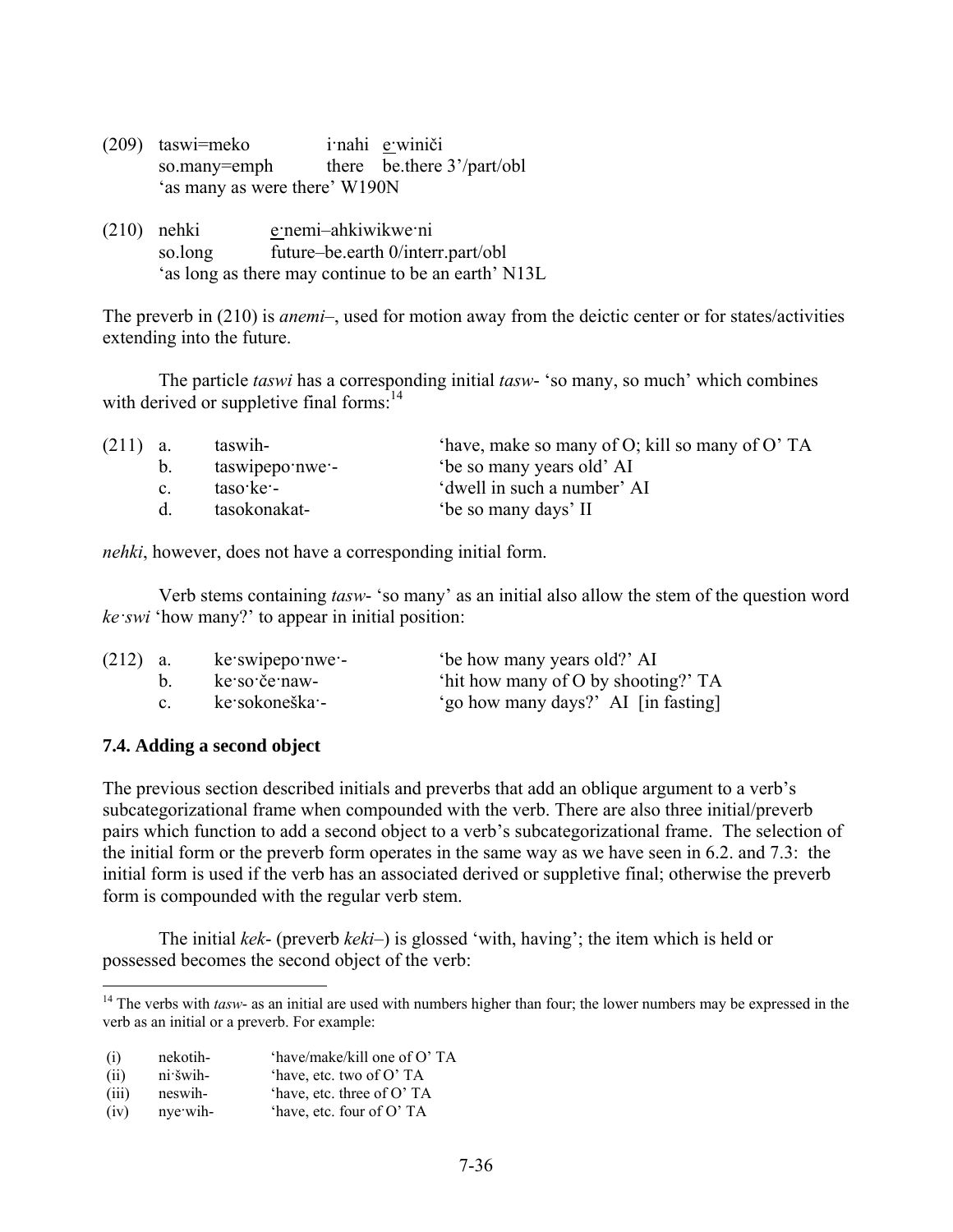|       | a.             | kekeka -        | 'dance having O2' AI                  |
|-------|----------------|-----------------|---------------------------------------|
|       | b.             | kekapi-         | 'sit having O2' AI                    |
|       | $\mathbf{c}$ . | keko mye paho-  | 'run having O2 on one's back' AI      |
|       | $d_{\cdot}$    | kekineče wosah- | 'make O walk with O2 in O's hand' TA  |
|       | e.             | kekišin-        | 'lie having O2; be buried with O2' AI |
| (214) | a.             | keki–kotawi -   | 'go underwater holding O2' AI         |
|       | b.             | keki-nowi-      | 'go out holding O2' AI                |

The initial *takw*- (preverb *takwi*–) is glossed 'along with, together with, joining', and also adds a second object to the verb's subcategorizational frame. The second object added by *takw*- /*takwi*– tends to be involved in the verb's action as the equal of the subject or first object of the verb; in contrast, the second object associated with verbs containing *kek*-/*keki*– is more peripheral.

| $(215)$ a. |                      | takwi -<br>takwiset- | $^{\circ}$ join O2' AI<br>'place O together with O2' TI2 |
|------------|----------------------|----------------------|----------------------------------------------------------|
|            | $(216)$ takwi-natom- |                      | 'summon O together with O2' TA                           |

The initial *ahp*- 'on' is also associated with second objects:

| $(217)$ a. |         | ahpe nemo-       | 'depend on O2' AI |
|------------|---------|------------------|-------------------|
|            |         | ahpapi-          | 'sit on O2' AI    |
|            | $c_{-}$ | ahpeka $\cdot$ - | 'dance on O2' AI  |

Presumably a preverb form *ahpi*– could also be used to add a second object to verbs lacking derived or suppletive finals, but no example of this preverb has been found.

It is clear from the above examples that the formation of verbs containing *kek*-/*keki*–, *takw*- /*takwi*–, or *ahp*- is identical to the processes described in 7.3. which add an oblique argument to the subcategorizational frame of the verb. The syntactic effect of the three morphemes described in this section is slightly different, however: the grammatical function associated with the new argument is second object, rather than oblique. The syntactic difference between second objects and obliques may be seen, first of all, in word order. As explained in chapter 8, the unmarked position for obliques is immediately to the left of the verb, while the unmarked position for second objects is to the right of the verb:

| $(218)$ we či – ahpene či – meko                 | -keki-kotawi či                 | ase ma wani |
|--------------------------------------------------|---------------------------------|-------------|
| from- always=emph                                | $-with-go.$ under $3$ /part/obl | tobacco.obv |
| 'why he always went underwater with tobacco' N4A |                                 |             |

(219) netahpe·nemo ki·yawi depend.on 1/ind.ind you 'I depend on you.' J190.15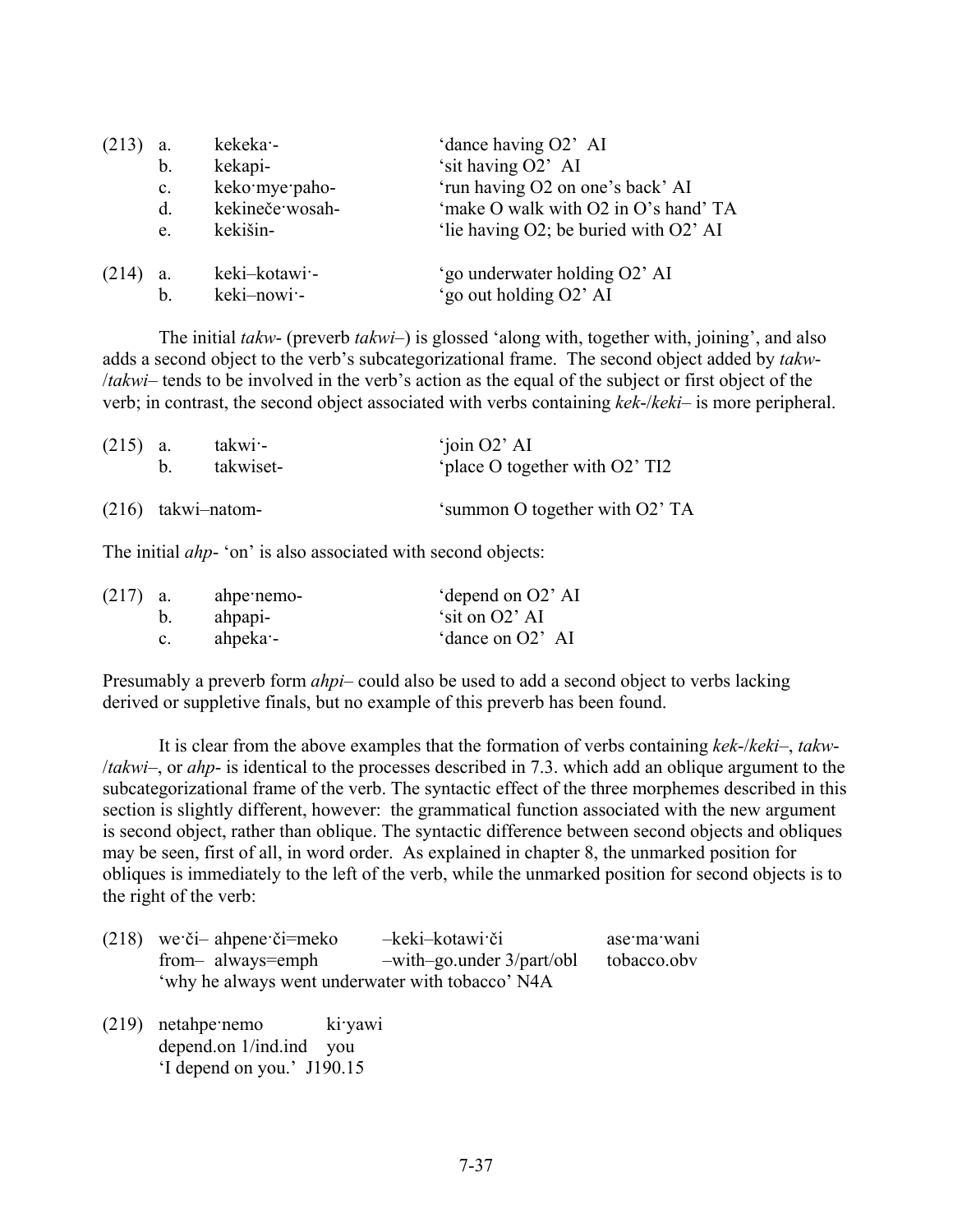The verb in (218) contains the preverb *keki* 'with'; the second object associated with this preverb is *ase·ma·wani* 'tobacco', which immediately follows the verb. The verb stem of (219) is *ahpe·nemo*- 'depend on', which contains the initial *ahp*- 'on'. The second object in (219) is expressed by a pronoun from the body series, immediately following the verb.

Another difference between second objects and obliques can be seen in the formation of participles. As explained in 5.3, participles in which the head of the relative clause is coreferential to an oblique argument of the lower clause take -*i* as the final suffix in the participle inflection. However, if a participle is formed in which the head is coreferential to the second object of the lower verb, the final suffix agrees with the head in gender, number, and obviation. For example, the final suffix -*a* indicates that the head is animate, proximate, and singular. This suffix may appear on a participle formed from *ahpe nemo*- 'depend on':

(220) e·hpe·nemoya·na depend.on 1/part/3 'the one whom I depend on'

In the next example, the head of the relative clause is 'tobacco', coreferential to the second object associated with the preverb *keki*– 'having'. The final suffix on the participle is -*ini*, indicating that the head is (grammatically) animate and obviative singular.

(221) nese·ma·wani wi·hkeki–nowi·wa·čini tobacco.obv fut.having.O2–go.out 3p/part/3' 'tobacco for them to take out with them' O7I (Goddard 1987:110)

In contrast, the suffix -*i* is always used to indicate that the head of a relative clause is coreferential to an oblique argument of the lower verb, even when the head refers to an animate third person:

(222) wi·nwa·wa we·či–mehtose·neniwiyani they from–be.alive 2/part/obl 'They [your parents] are the reason why you are alive.' B85:32.5–6

There is another difference worth mentioning between the initial/preverb pairs which add a second object and those discussed in the previous section which add an oblique argument. Some of these morphemes have associated adpositions which are homophonous with the preverb form. As discussed in 3.5, adpositions of any sort are rare in Meskwaki. However, the adpositions which are associated with the three most common preverb/initial pairs which add an oblique are always postpositions:

| $(223)$ a. |         | owi hka neki oči  | 'from his friend's place' |  |
|------------|---------|-------------------|---------------------------|--|
|            |         | aškwa te meki iši | 'toward the doorway'      |  |
|            | $c_{-}$ | wi kiya peki taši | 'at the house'            |  |

The adposition *keki* 'with, having, including', on the other hand, is always a preposition: